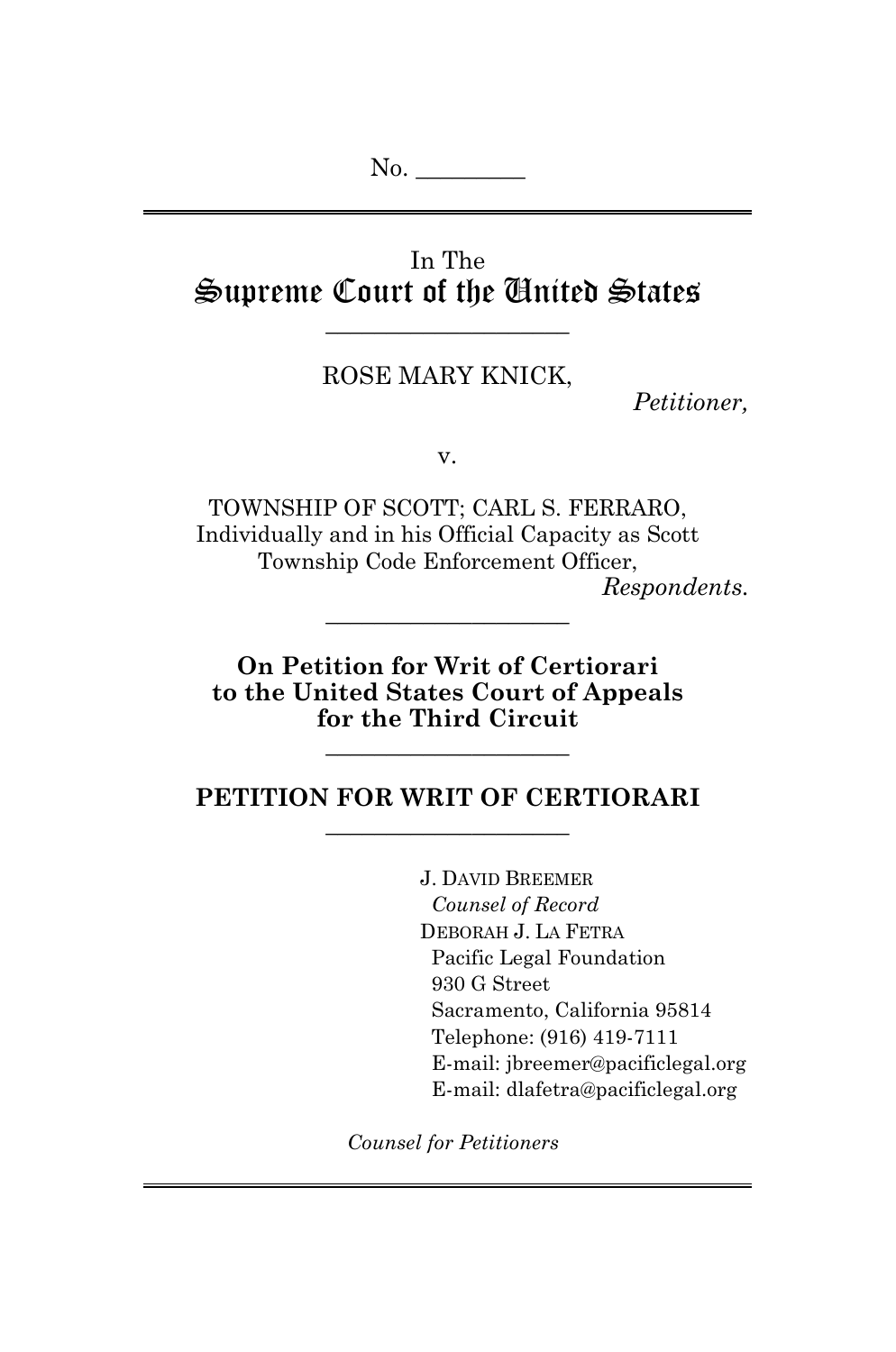#### **QUESTIONS PRESENTED**

Whether the Court should reconsider the portion of *Williamson County Regional Planning Commission v. Hamilton Bank*, 473 U.S. 172, 194-96 (1985), requiring property owners to exhaust state court remedies to ripen federal takings claims, as suggested by Justices of this Court? *See Arrigoni Enterprises, LLC v. Town of Durham*, 136 S. Ct. 1409 (2016) (Thomas, J., joined by Kennedy, J., dissenting from denial of certiorari); *San Remo Hotel, L.P. v. City and County of San Francisco*, 545 U.S. 323, 348 (2005) (Rehnquist, C.J., joined by O'Connor, Kennedy, and Thomas, JJ., concurring in judgment).

Alternately, whether *Williamson County*'s ripeness doctrine bars review of takings claims asserting that a law causes an unconstitutional taking on its face, as the Sixth, Ninth, Tenth and now Third Circuits hold, or whether facial claims are exempt from *Williamson County*, as the First, Fourth, and Seventh Circuits hold?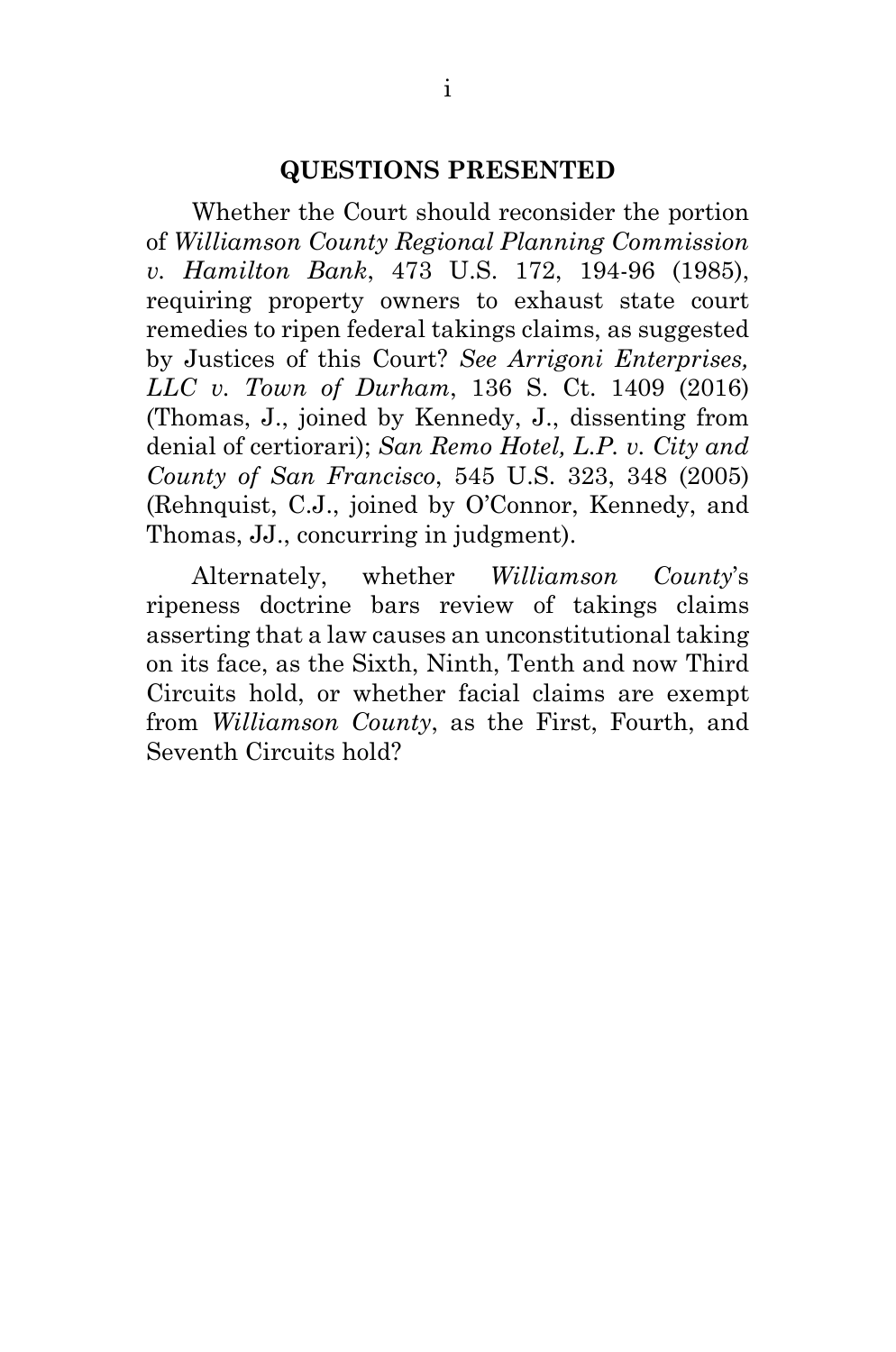#### **LIST OF ALL PARTIES**

The party to the judgment from which review is sought is Petitioner Rose Mary Knick. She was a party in all proceedings below.

Respondent is the Township of Scott, Pennsylvania.[1](#page-2-0)

 $\overline{a}$ 

<span id="page-2-0"></span><sup>&</sup>lt;sup>1</sup> The case also originally named Carl S. Ferraro, Individually and in his Official Capacity as Scott Township Code Enforcement Officer. However, the district court dismissed this defendant and that judgment was not appealed.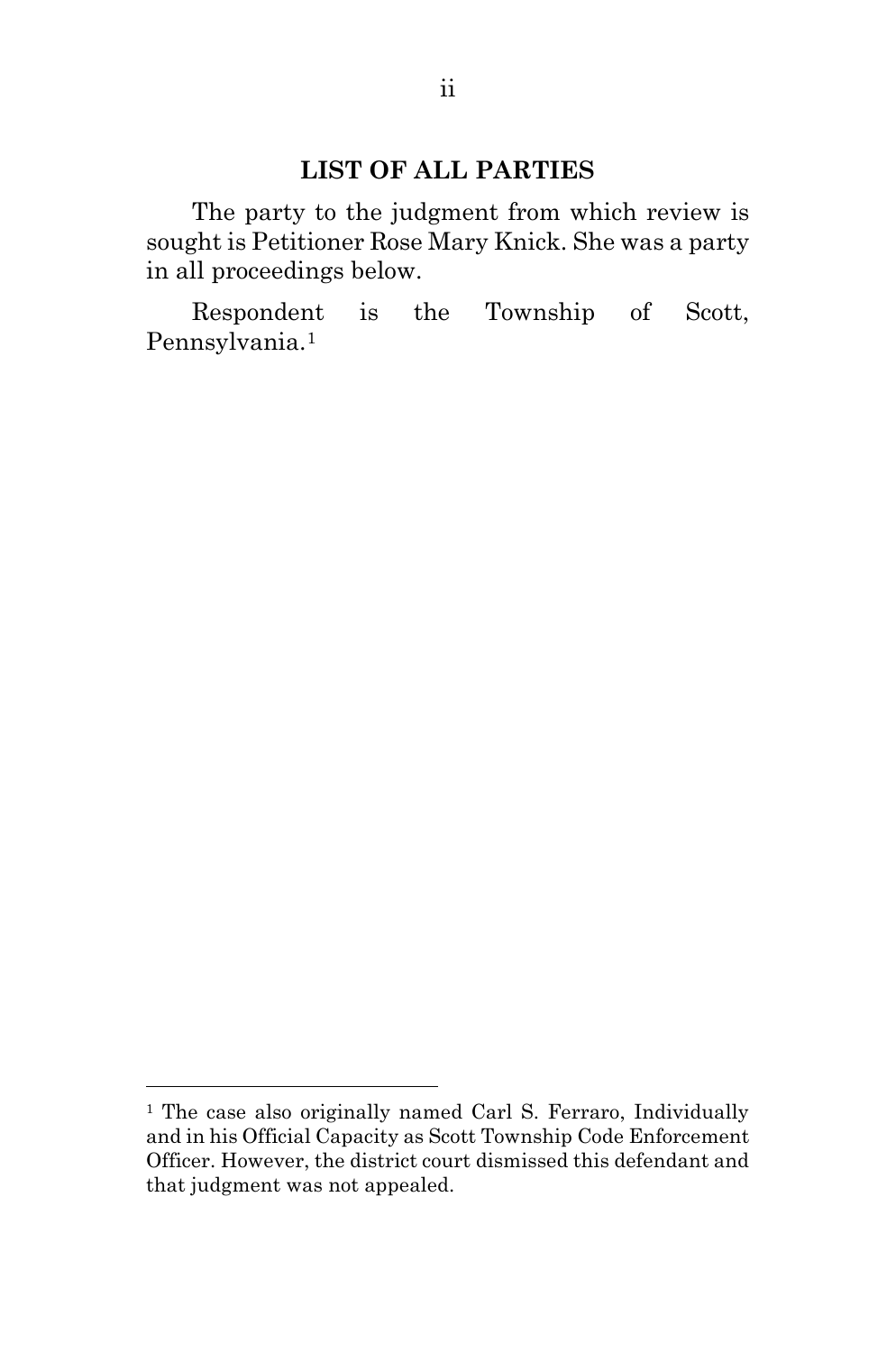# **TABLE OF CONTENTS**

| PETITION FOR A WRIT OF CERTIORARI 1   |  |
|---------------------------------------|--|
|                                       |  |
|                                       |  |
| CONSTITUTIONAL AND STATUTORY          |  |
|                                       |  |
|                                       |  |
|                                       |  |
|                                       |  |
| 2. The Challenged Cemetery            |  |
| 3. Enforcement of the Ordinance       |  |
|                                       |  |
|                                       |  |
|                                       |  |
| REASONS FOR GRANTING THE PETITION  11 |  |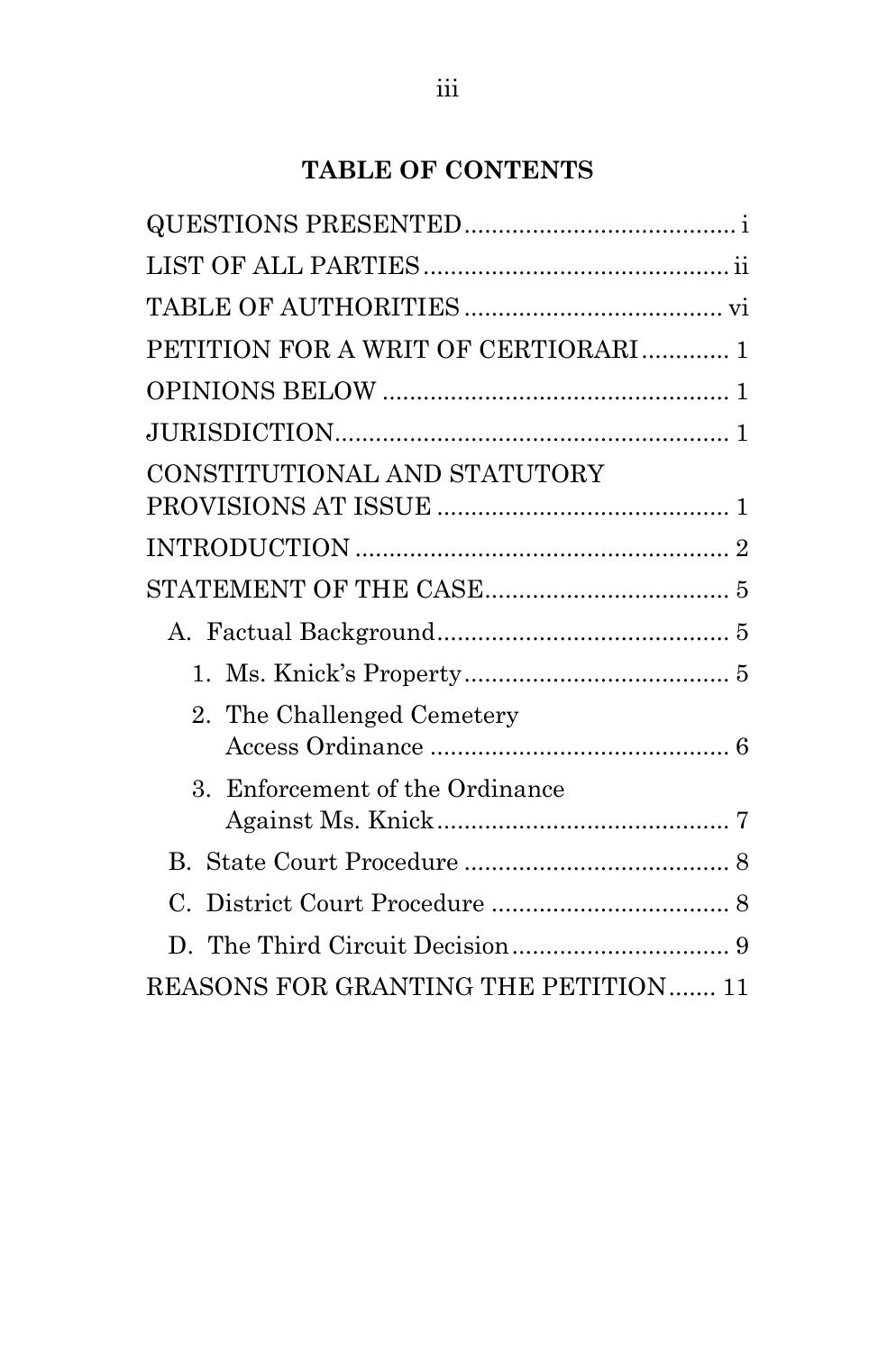| I.  | THE DECISION BELOW                                                                                                                             |  |
|-----|------------------------------------------------------------------------------------------------------------------------------------------------|--|
|     | RAISES THE IMPORTANT QUESTION                                                                                                                  |  |
|     | OF WHETHER THE COURT SHOULD                                                                                                                    |  |
|     | RECONSIDER WILLIAMSON COUNTY'S                                                                                                                 |  |
|     | STATE LITIGATION RIPENESS                                                                                                                      |  |
|     |                                                                                                                                                |  |
|     | A. Relevant Legal Background 13                                                                                                                |  |
|     | 1.                                                                                                                                             |  |
|     |                                                                                                                                                |  |
| В.  | The Only Function of the State<br>Litigation Rule Is To Confuse,<br>Delay, and Destroy Takings Claims 15                                       |  |
|     | 1. Preclusion Rules Bar Federal<br>Review of Williamson County-<br>Ripened Takings Claims and Limits                                           |  |
|     | <i>Williamson County's</i> Interaction<br>2.<br>with Removal Often Prevents                                                                    |  |
|     | $C_{\cdot}$<br>Williamson County's State Litigation<br>Requirement Is Doctrinally Flawed                                                       |  |
| II. | THERE IS DEEP CONFLICT IN<br>THE LOWER COURTS ON THE<br>ISSUE OF WHETHER WILLIAMSON<br>COUNTY'S STATE LITIGATION<br>DOCTRINE APPLIES TO FACIAL |  |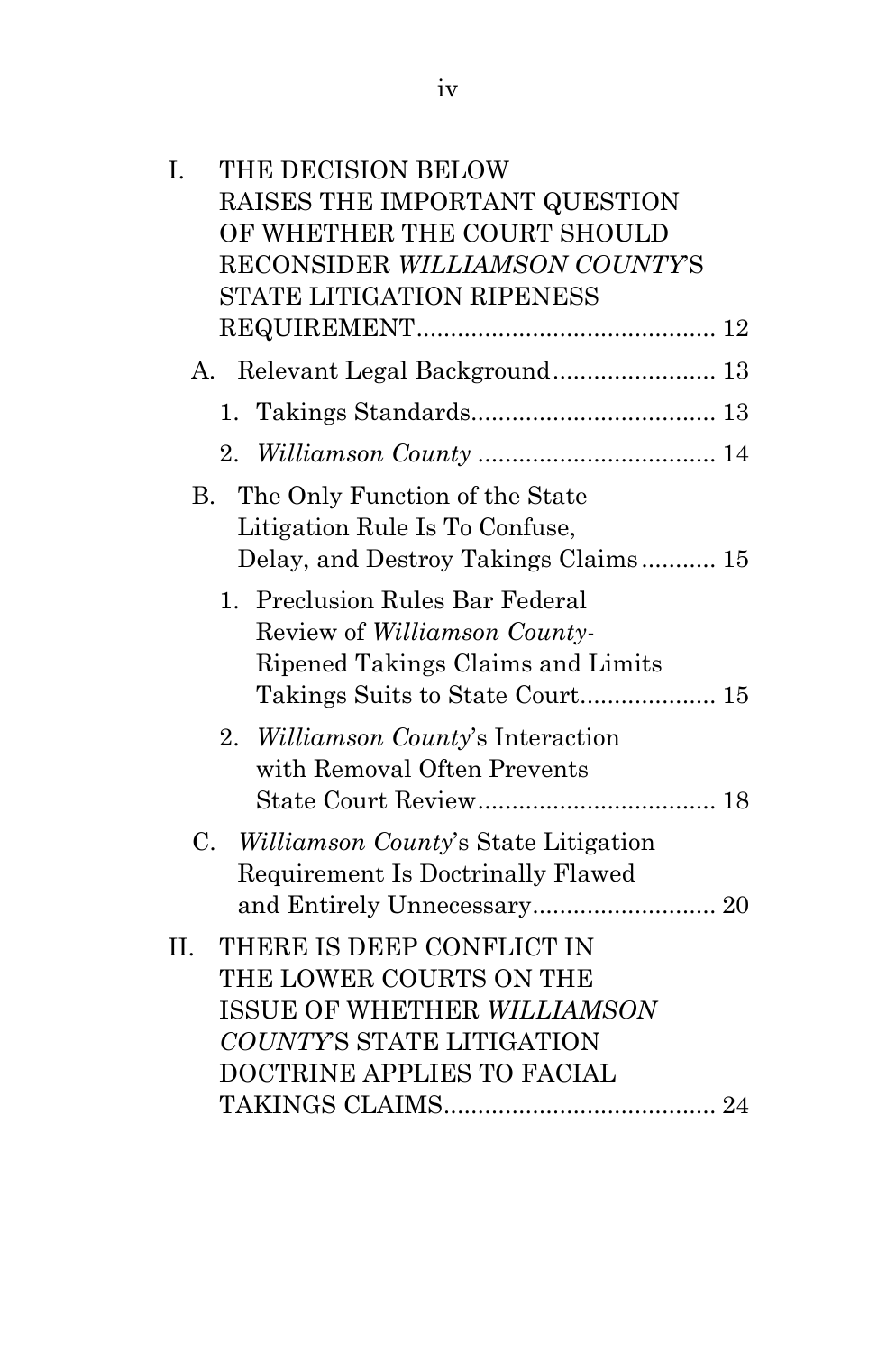| A. The First, Fourth, and Seventh<br>Circuits Exempt Facial Claims                                                           |  |
|------------------------------------------------------------------------------------------------------------------------------|--|
| B. The Third Circuit Joins the Sixth,<br>Ninth, and Tenth Circuits in<br>Applying <i>Williamson County</i> to                |  |
| III. THE DECISION BELOW CONFLICTS<br>WITH THIS COURT'S DECISIONS IN<br>APPLYING <i>WILLIAMSON COUNTY</i>                     |  |
| A. This Court's Precedent Exempts Facial<br>Claims from <i>Williamson County's</i><br>State Litigation Ripeness Doctrine  29 |  |
| B. The Decision Below Is Inconsistent                                                                                        |  |
|                                                                                                                              |  |

# **APPENDIX**

| Opinion, U.S. Court of Appeals                                                  |  |
|---------------------------------------------------------------------------------|--|
| Memorandum, U.S. District Court for                                             |  |
| the Middle District of Pennsylvania,                                            |  |
| Judgment, U.S. Court of Appeals<br>for the Third Circuit, filed July 6, 2017C-1 |  |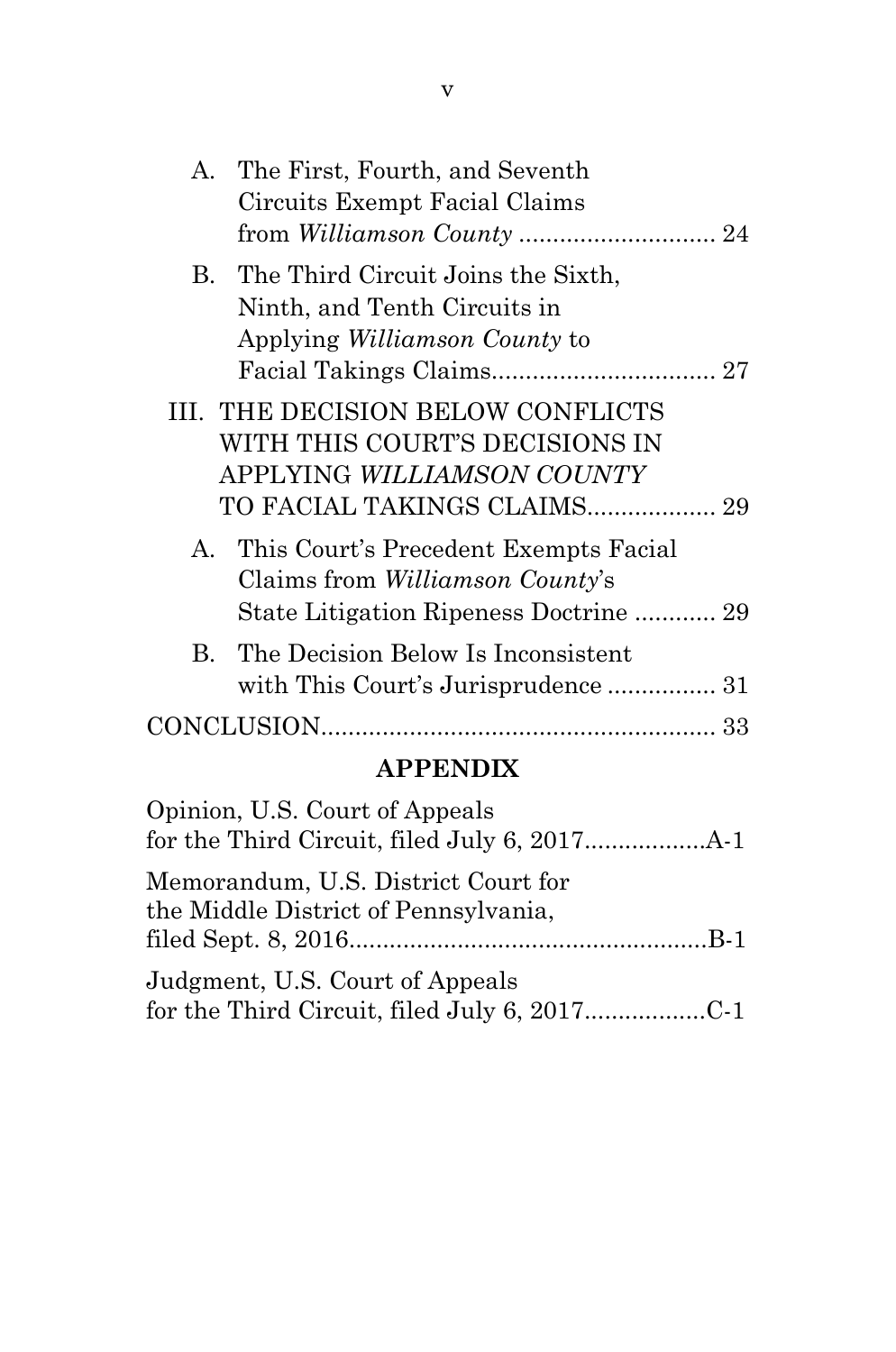# **TABLE OF AUTHORITIES**

## **Cases**

| Alto Eldorado Partnership v. County of<br>Santa Fe, 634 F.3d 1170 (10th Cir. 2011)  28                                                       |
|----------------------------------------------------------------------------------------------------------------------------------------------|
| Arrigoni Enters., LLC v. Town of Durham,<br>136 S. Ct. 1409 (2016)  2, 11-12, 15-20, 23-24, 31                                               |
| Asociacion De Subscripcion Conjunta Del<br>Seguro De Responsabilidad Obligatorio v.<br><i>Flores Galarza</i> , 484 F.3d 1 (1st Cir. 2007) 25 |
| Cherokee Nation v. Southern Kansas R. Co.,                                                                                                   |
| Clayland Farm Enterprises, LLC v.<br>Talbot County, Md.,                                                                                     |
| Connolly v. Pension Ben. Guar. Corp.,                                                                                                        |
| County Concrete Corp. v. Town of Roxbury,                                                                                                    |
| Del-Prairie Stock Farm, Inc. v.<br>County of Walworth,<br>572 F. Supp. 2d 1031 (E.D. Wis. 2008) 3, 12, 21                                    |
| DLX, Inc. v. Kentucky,<br>381 F.3d 511 (6th Cir. 2004)  15-17                                                                                |
| Dolan v. City of Tigard,                                                                                                                     |
| Duke Power Co. v. Carolina Envtl.<br>Study Group, Inc., 438 U.S. 59 (1978) 31                                                                |
| F.C.C. v. Florida Power Corp.,                                                                                                               |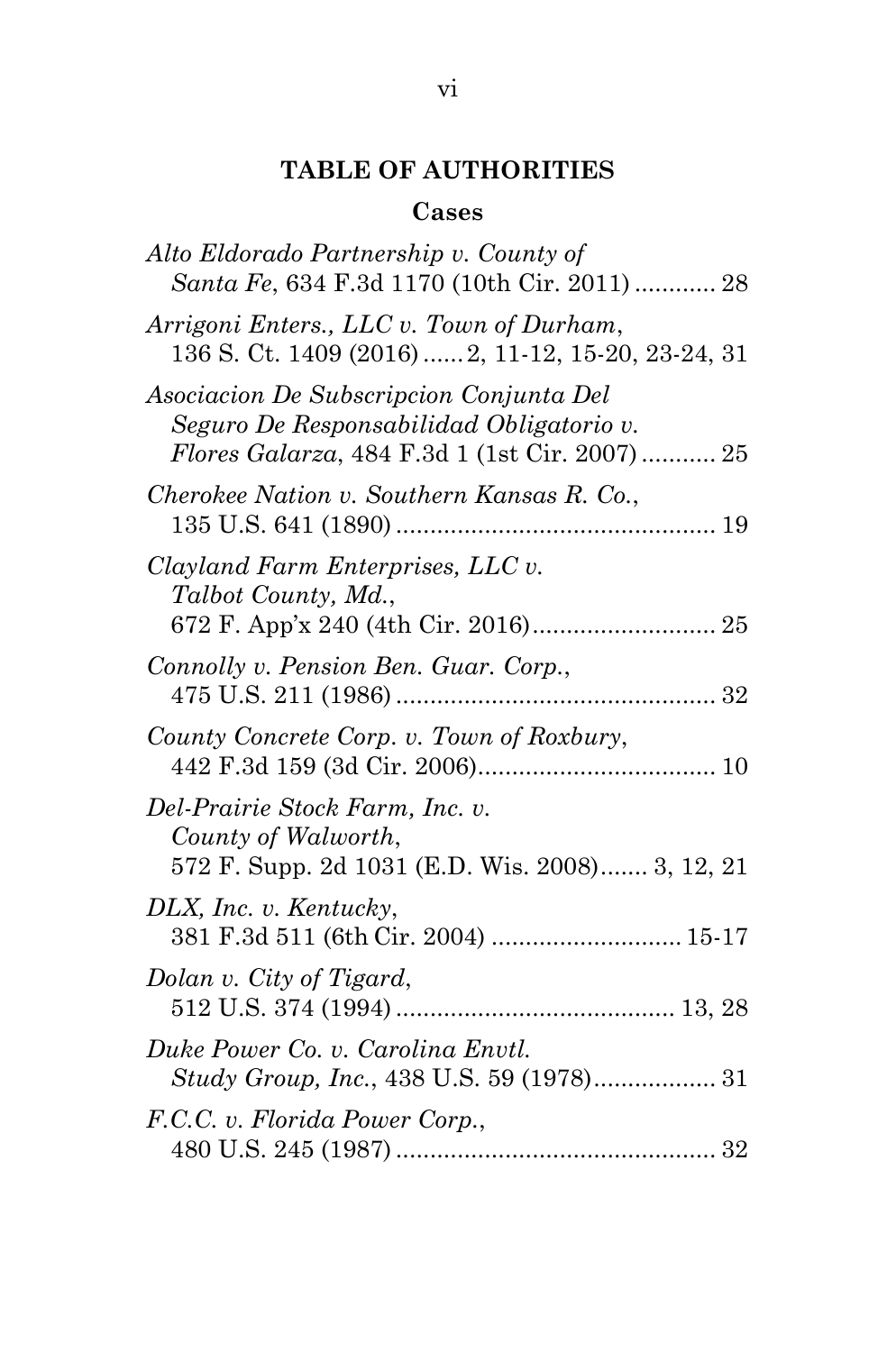| Hodel v. Va. Surface Mining<br>$&\;Reclamation$ Ass'n,                               |  |
|--------------------------------------------------------------------------------------|--|
| Holliday Amusement Co. v. South Carolina,                                            |  |
| Home Telephone & Telegraph Co. v.<br>City of Los Angeles, 227 U.S. 278 (1913)  23    |  |
| Horne v. Dep't of Agric., 569 U.S. 513,                                              |  |
| International Union of Operating<br>Engineers Local 139 v. Schimel,                  |  |
| Keystone Bituminous Coal Ass'n v.<br>DeBenedictis, 480 U.S. 470 (1987) 12, 14, 30-31 |  |
| Knick v. Scott Township,<br>No. 3:14-cv-2223, 2015 WL 6560647                        |  |
| Knick v. Township of Scott, Pa.,                                                     |  |
| Koscielski v. City of Minneapolis,                                                   |  |
| Lingle v. Chevron U.S.A. Inc.,                                                       |  |
| Loretto v. Teleprompter Manhattan<br>CATV Corp., 458 U.S. 419 (1982)  13             |  |
| Lucas v. South Carolina Coastal Council,                                             |  |
| Lynch v. Household Fin. Corp.,                                                       |  |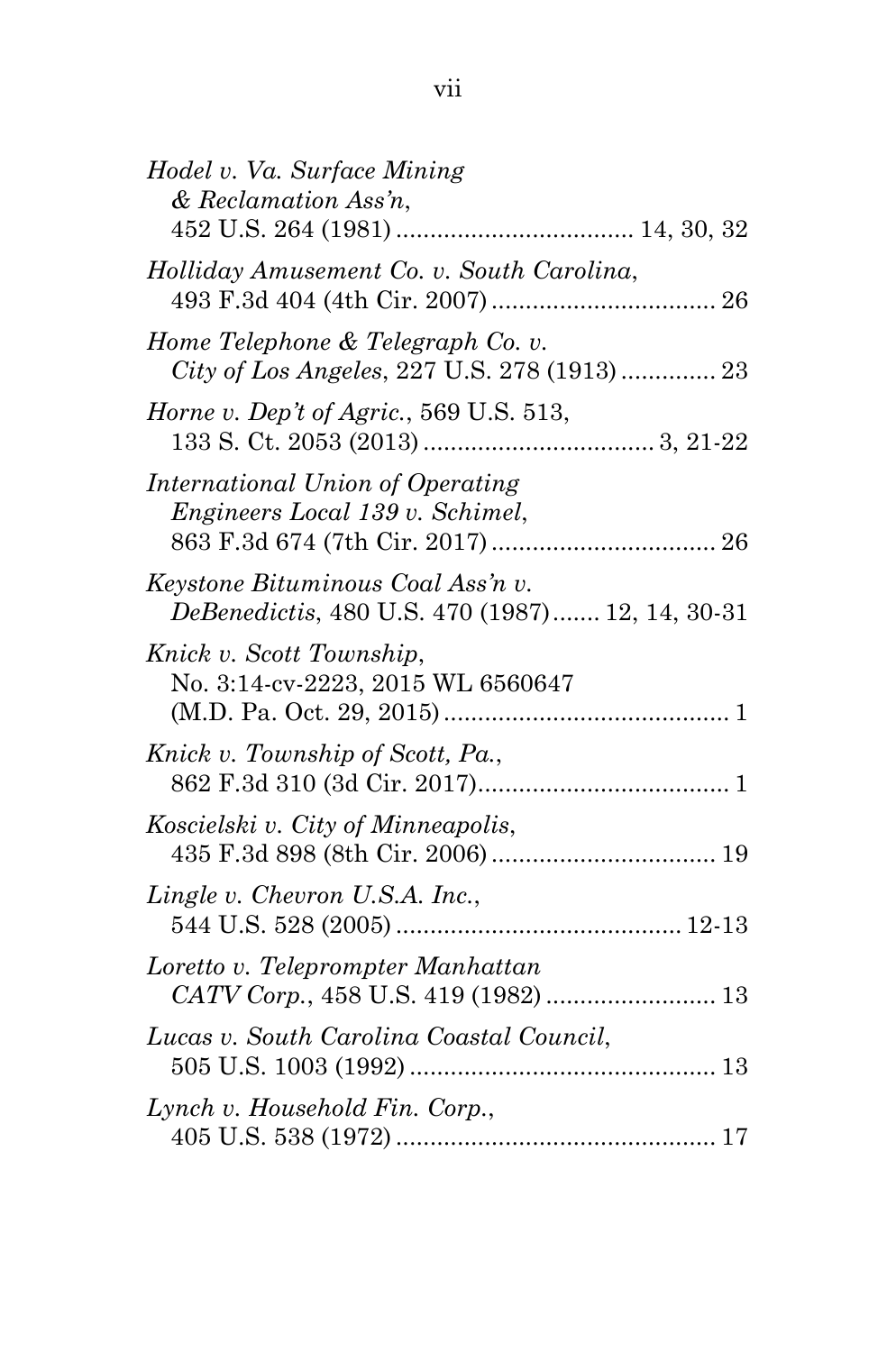| McDonald v. City of West Branch,                                                                |
|-------------------------------------------------------------------------------------------------|
| Mitchum v. Foster, 407 U.S. 225 (1972) 17                                                       |
| Monell v. New York City Dep't of                                                                |
| Monroe v. Pape, 365 U.S. 167 (1961) 18                                                          |
| Montejo v. Louisiana, 556 U.S. 778 (2009)  23                                                   |
| Muscarello v. Ogle County Bd. of Com'rs,                                                        |
| Nollan v. California Coastal Commission,                                                        |
| Opulent Life Church v.<br>City of Holly Springs, Miss.,<br>697 F.3d 279 (5th Cir. 2012)  26, 30 |
| Patterson v. McLean Credit Union,                                                               |
|                                                                                                 |
| Penn Central Transp. Co. v. New York City,                                                      |
| Peters v. Village of Clifton,<br>498 F.3d 727 (7th Cir. 2007)  26, 30                           |
| Philip Morris, Inc. v. Reilly,                                                                  |
| Regional Rail Reorganization Act Cases,                                                         |
| Rockstead v. City of Crystal Lake,                                                              |
| Ruckelshaus v. Monsanto Co.,                                                                    |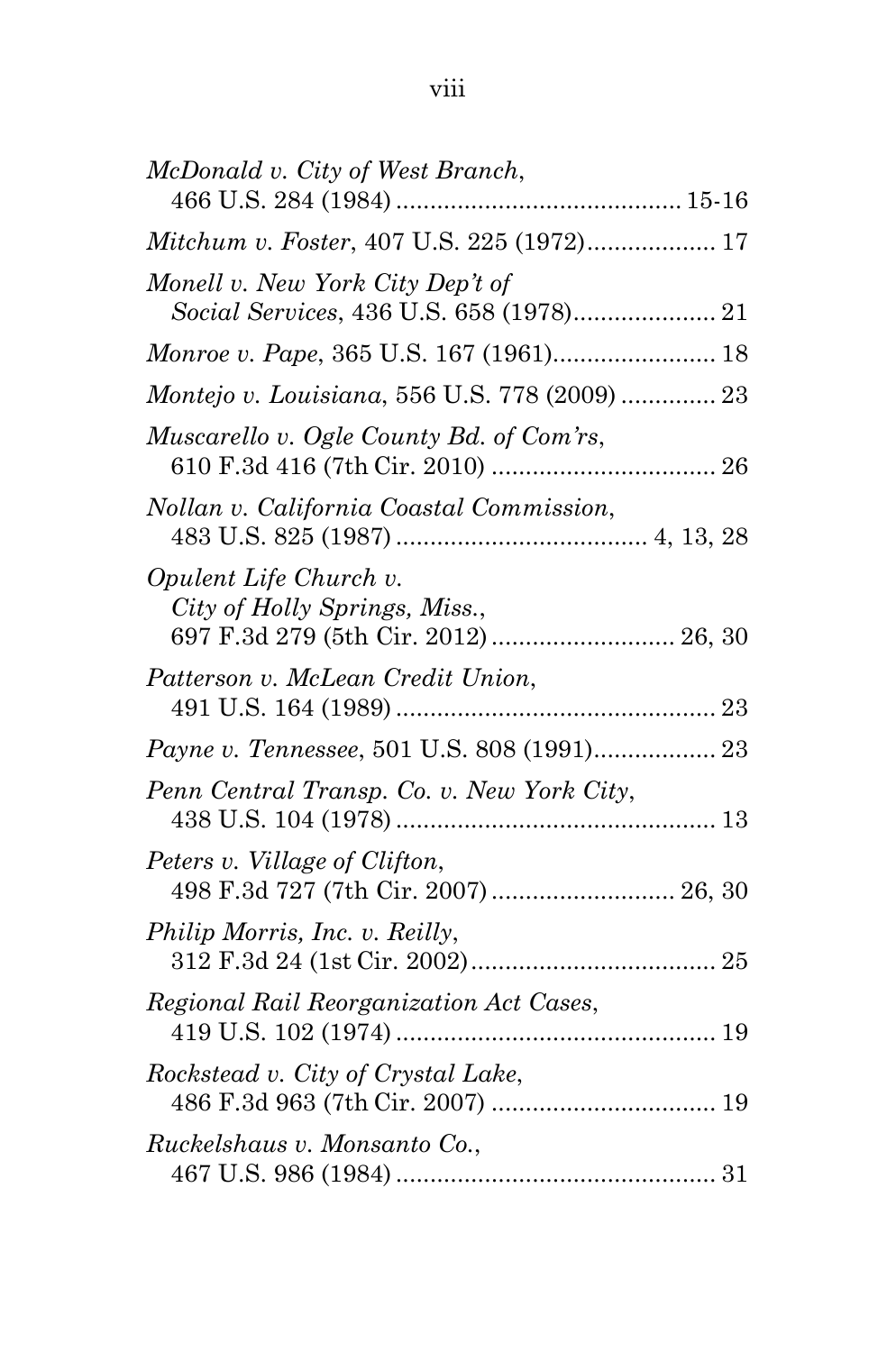| San Remo Hotel, L.P. v. City and<br>County of San Francisco,                                             |
|----------------------------------------------------------------------------------------------------------|
| 545 U.S. 323 (2005)  2, 12, 16-18, 23, 30-31                                                             |
| Sansotta v. Town of Nags Head,                                                                           |
| Seminole Tribe of Fla. v. Florida,                                                                       |
| Sinclair Oil Corp. v. County of Santa Barbara,                                                           |
| Suitum v. Tahoe Reg'l Planning Agency,                                                                   |
| Surf and Sand, LLC v. City of Capitola,                                                                  |
| Swift & Co., Inc. v. Wickham,                                                                            |
| Temple B'Nai Zion, Inc. v.<br>City of Sunny Isles Beach, Fla.,<br>727 F.3d 1349 (11th Cir. 2013)  26     |
| United States v. Dickinson,                                                                              |
| Ventura Mobilehome Communities<br>Owners Ass'n v. City of San Buenaventura,                              |
| Wayside Church v. Van Buren County,<br>847 F.3d 812 (6th Cir. 2017)  2-3, 20                             |
| Wilkins v. Daniels,                                                                                      |
| Williamson County Regional Planning<br>Comm'n v. Hamilton Bank,<br>473 U.S. 172 (1985)  2, 14-15, 20, 29 |
|                                                                                                          |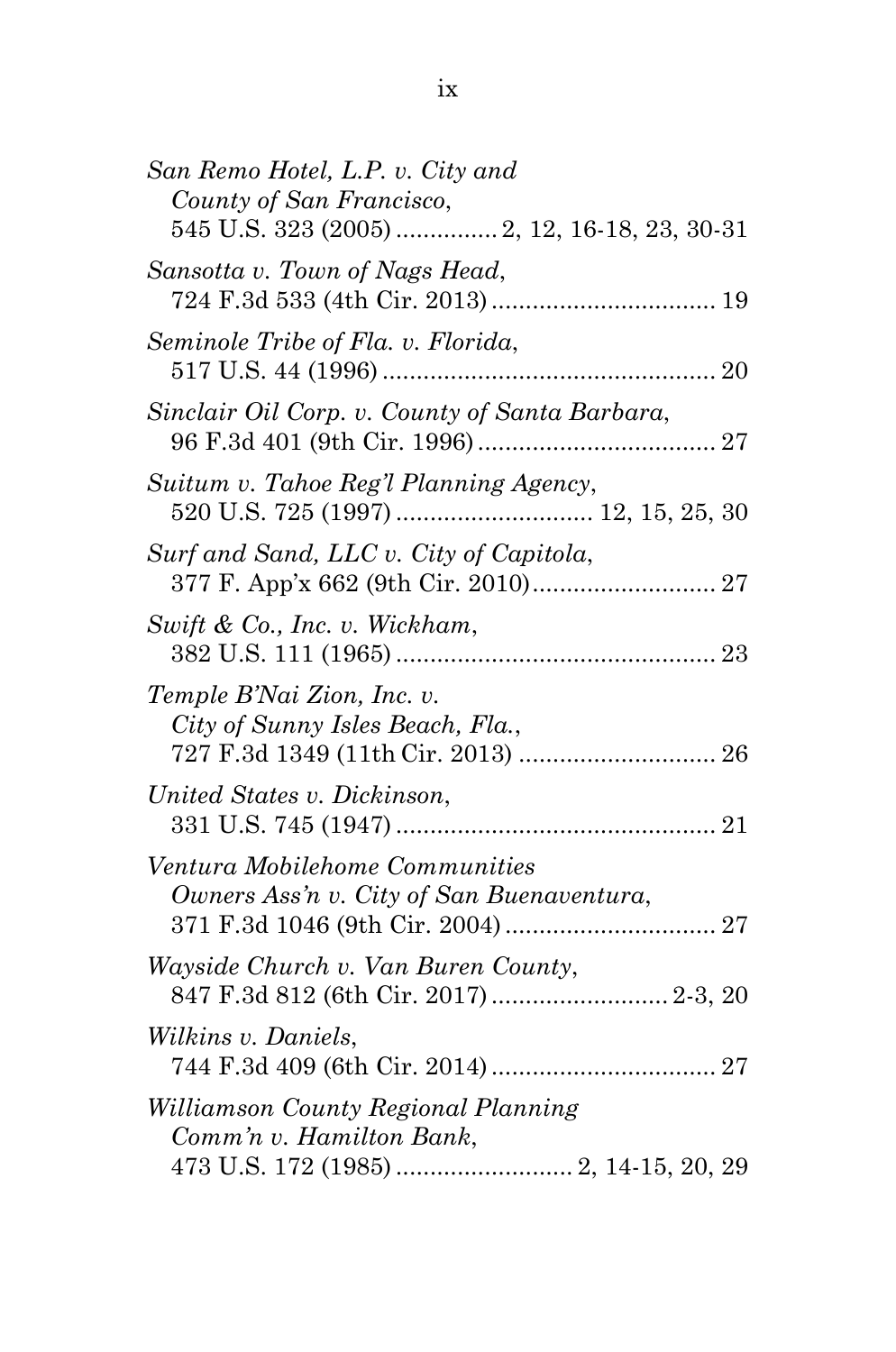| Yee v. City of Escondido, |  |
|---------------------------|--|
|                           |  |

# **United States Constitution**

|--|--|--|

## **Statutes**

| Ordinance 12-12-20-001 § 1(c) (Dec. 20, 2012)  6 |  |
|--------------------------------------------------|--|
| Ordinance 12-12-20-001 § 2 (Dec. 20, 2012)  6-7  |  |
| Ordinance 12-12-20-001 § 6 (Dec. 20, 2012)  7    |  |

# **Other Authorities**

| Berger, Michael M., Supreme Bait & Switch:       |
|--------------------------------------------------|
| The Ripeness Ruse in Regulatory Takings,         |
|                                                  |
| Berger, Michael M., The Ripeness Game:           |
| Why Are We Still Forced to Play?,                |
|                                                  |
| Bloom, Frederic & Serkin, Christopher,           |
| Suing Courts, 79 U. Chi. L. Rev. 553 (2012) 18   |
| Crocker, Katherine Mims, Justifying a Prudential |
| Solution to the Williamson County Ripeness       |
| Puzzle, 49 Ga. L. Rev. 163 (2014)  24-25         |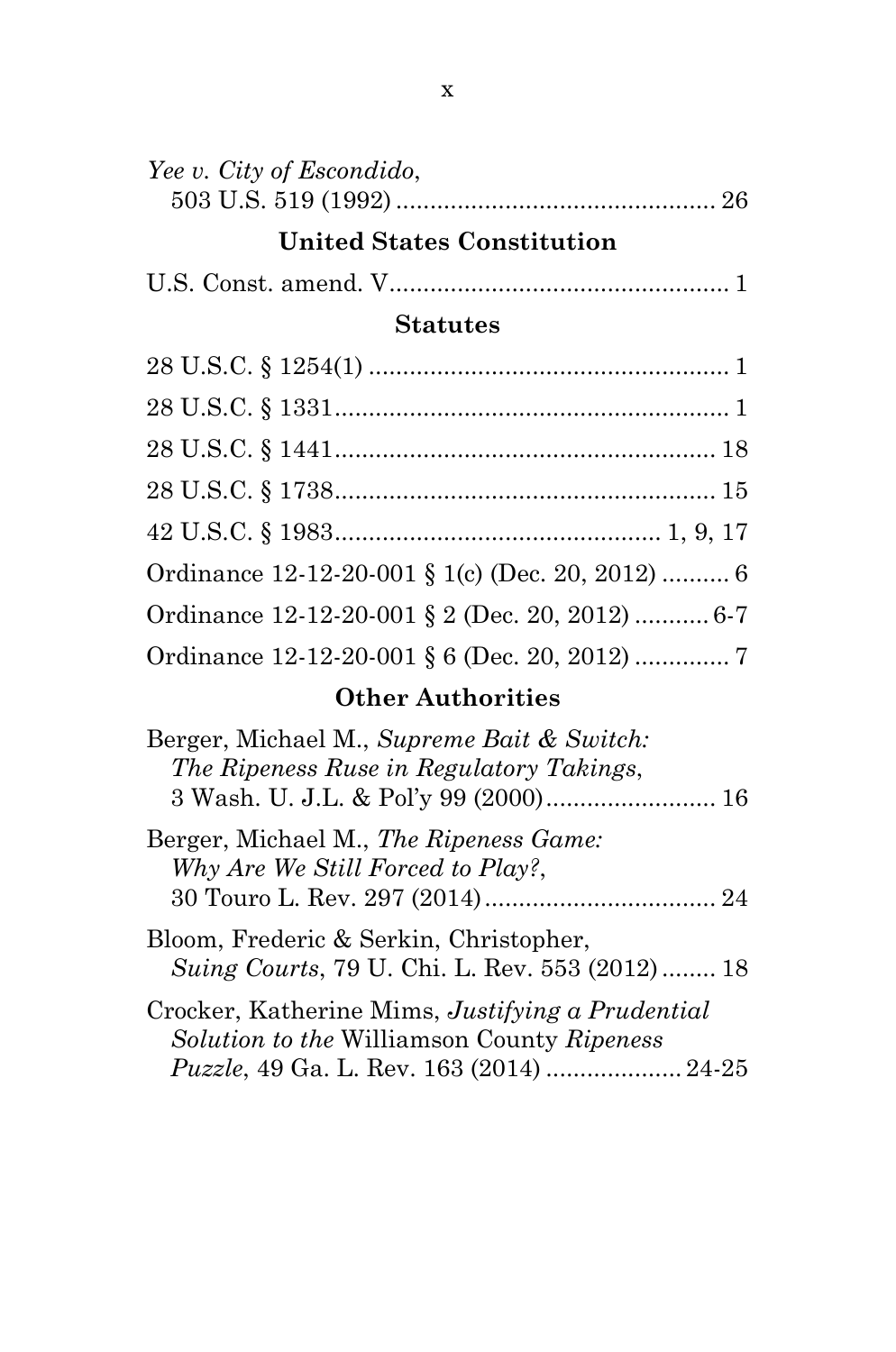| Hawley, Joshua D., The Beginning of the End?<br>Horne v. Department of Agriculture and the<br><i>Future of Williamson County,</i>                                                  |
|------------------------------------------------------------------------------------------------------------------------------------------------------------------------------------|
| Kanner, Gideon, "[Un]equal Justice Under Law":<br>The Invidiously Disparate Treatment of<br>American Property Owners in Taking Cases,                                              |
| Kassouni, Timothy V., The Ripeness Doctrine<br>and the Judicial Relegation of Constitutionally<br>Protected Property Rights,                                                       |
| Keller, Scott A., Judicial Jurisdiction Stripping<br>Masquerading as Ripeness: Eliminating the<br>Williamson County State Litigation Requirement<br>for Regulatory Takings Claims, |
| McConnell, Michael W., Horne and the<br>Normalization of Takings Litigation:<br>A Response to Professor Echeverria,<br>43 Envtl. L. Rep. News                                      |
| Monaghan, Henry Paul, State Law Wrongs,<br>State Law Remedies, and the Fourteenth<br>Amendment, 86 Colum. L. Rev. 979 (1986) 21-22                                                 |
| Preis, John F., Alternative State Remedies<br>in Constitutional Torts,<br>40 Conn. L. Rev. 723 (Feb. 2008) 18                                                                      |
| Salkin, Patricia E., Zoning and<br>Land Use Planning,                                                                                                                              |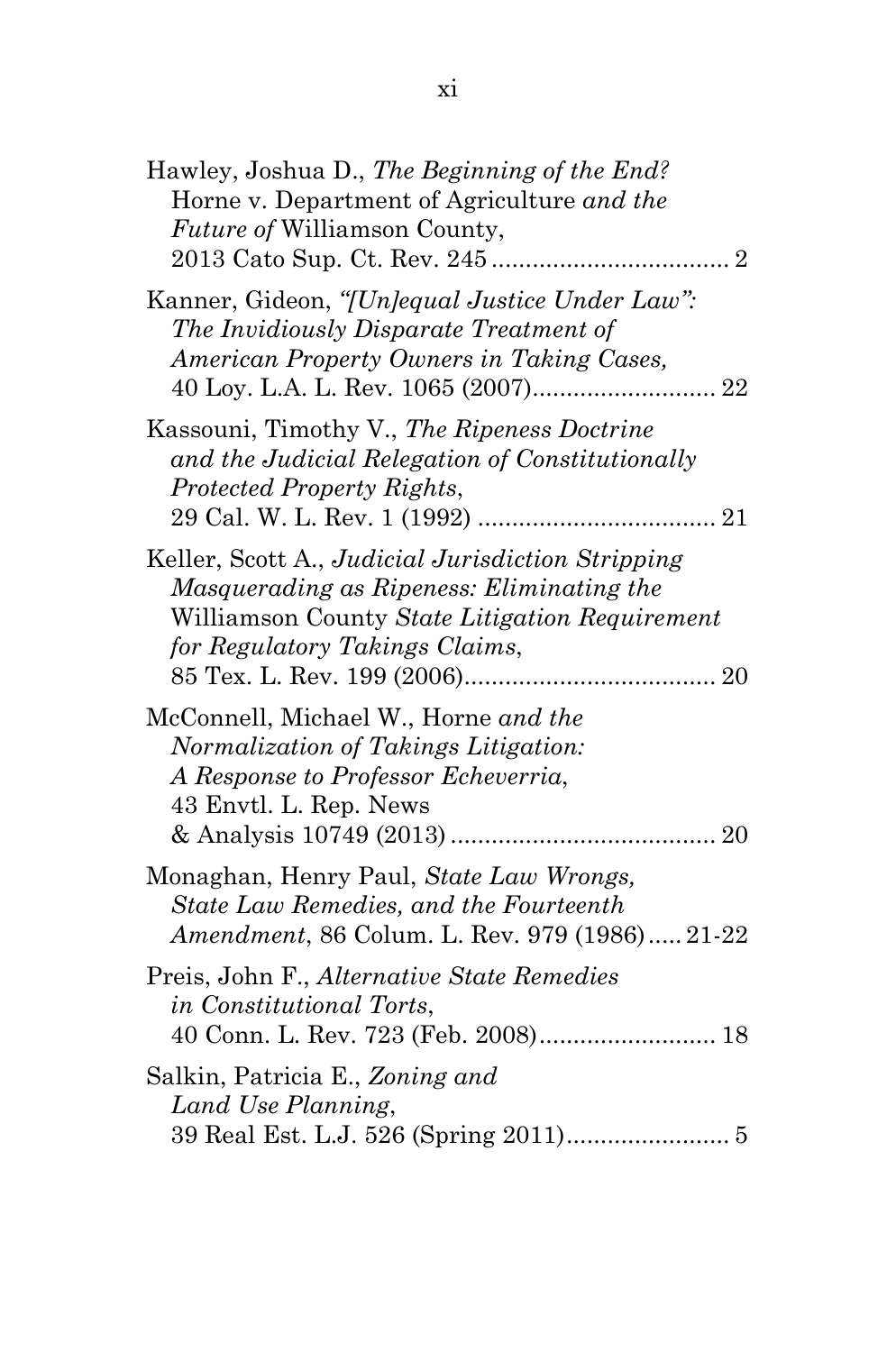| Smith, Craig, <i>Home burial on legislators'</i> |  |
|--------------------------------------------------|--|
| radar, TribLive, Apr. $5, 2014$ ,                |  |
| http://triblive.com/state/pennsylvania/          |  |
| 5788717-74/burial-funeral-property 5             |  |
|                                                  |  |

Zhou, David, Comment, *Rethinking the Facial Takings Claim*, 120 Yale L.J. 967 (2011)............. 29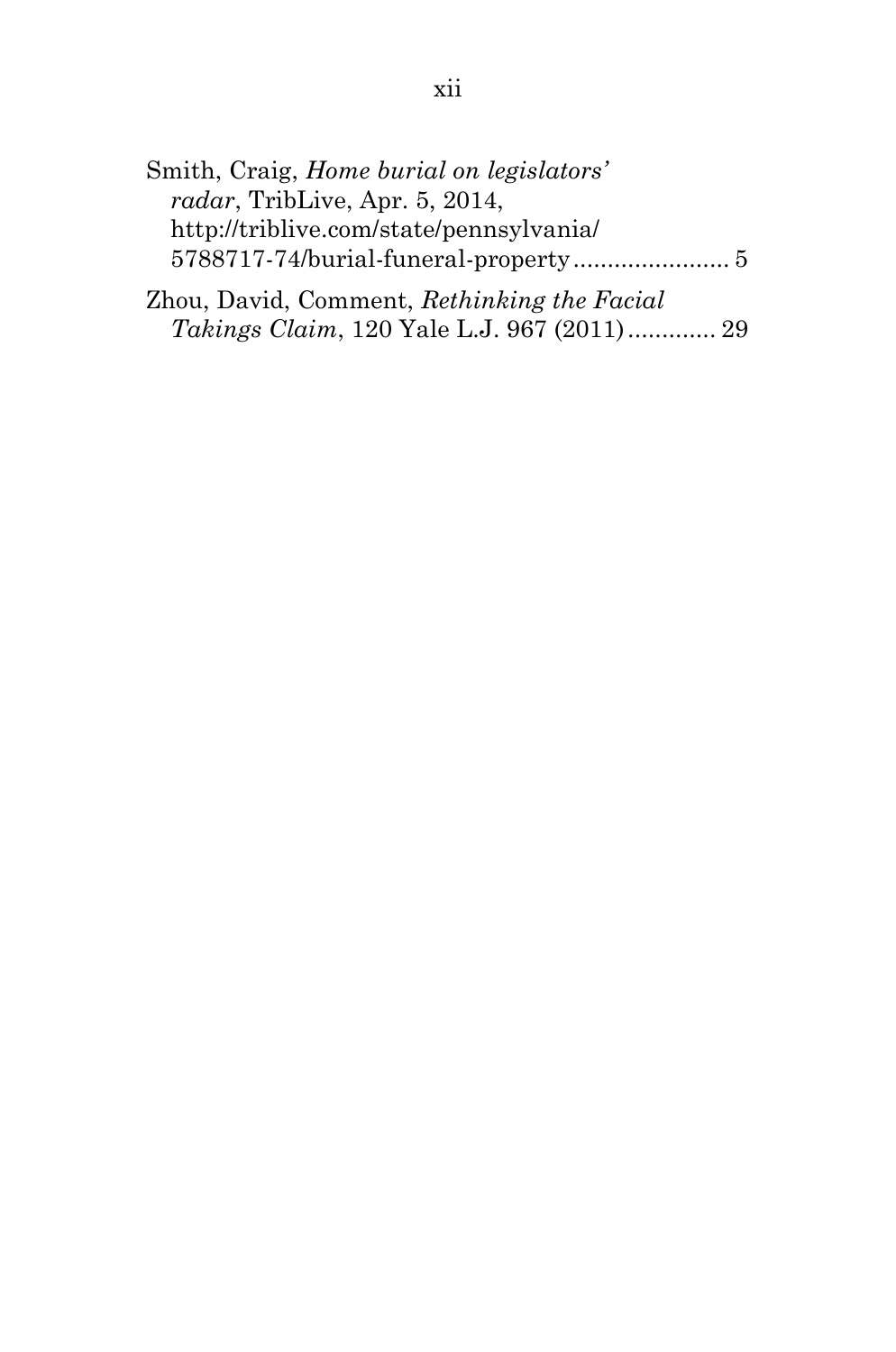#### **PETITION FOR A WRIT OF CERTIORARI**

Rose Mary Knick respectfully requests that this Court issue a writ of certiorari to review the judgment of the United States Court of Appeals for the Third Circuit.

#### **OPINIONS BELOW**

The opinion of the Third Circuit Court of Appeals is reported at *Knick v. Township of Scott, Pa.*, 862 F.3d 310 (3d Cir. 2017), and is attached here as Appendix (App.) A. The opinion of the district court is unpublished. It is attached here as App. B.[1](#page-13-0)

#### **JURISDICTION**

This lower court had jurisdiction over this case under 28 U.S.C. § 1331, 42 U.S.C. § 1983, and the Fifth Amendment to the United States Constitution. The Court of Appeals for the Third Circuit entered final judgment on July 6, 2017. App. C. This Court granted an extension to file the Petition for Certiorari to and including Nov. 1, 2017. This Court has jurisdiction under 28 U.S.C. § 1254(1).

## **CONSTITUTITIONAL AND STATUTORY PROVISIONS AT ISSUE**

The Fifth Amendment to the U.S. Constitution provides, "nor shall private property be taken for public use, without just compensation." U.S. Const. amend. V.

 $\overline{a}$ 

<span id="page-13-0"></span><sup>&</sup>lt;sup>1</sup> The district court issued a prior decision dealing with claims not at issue here. It is available at *Knick v. Scott Township*, No. 3:14-cv-2223, 2015 WL 6560647 (M.D. Pa. Oct. 29, 2015).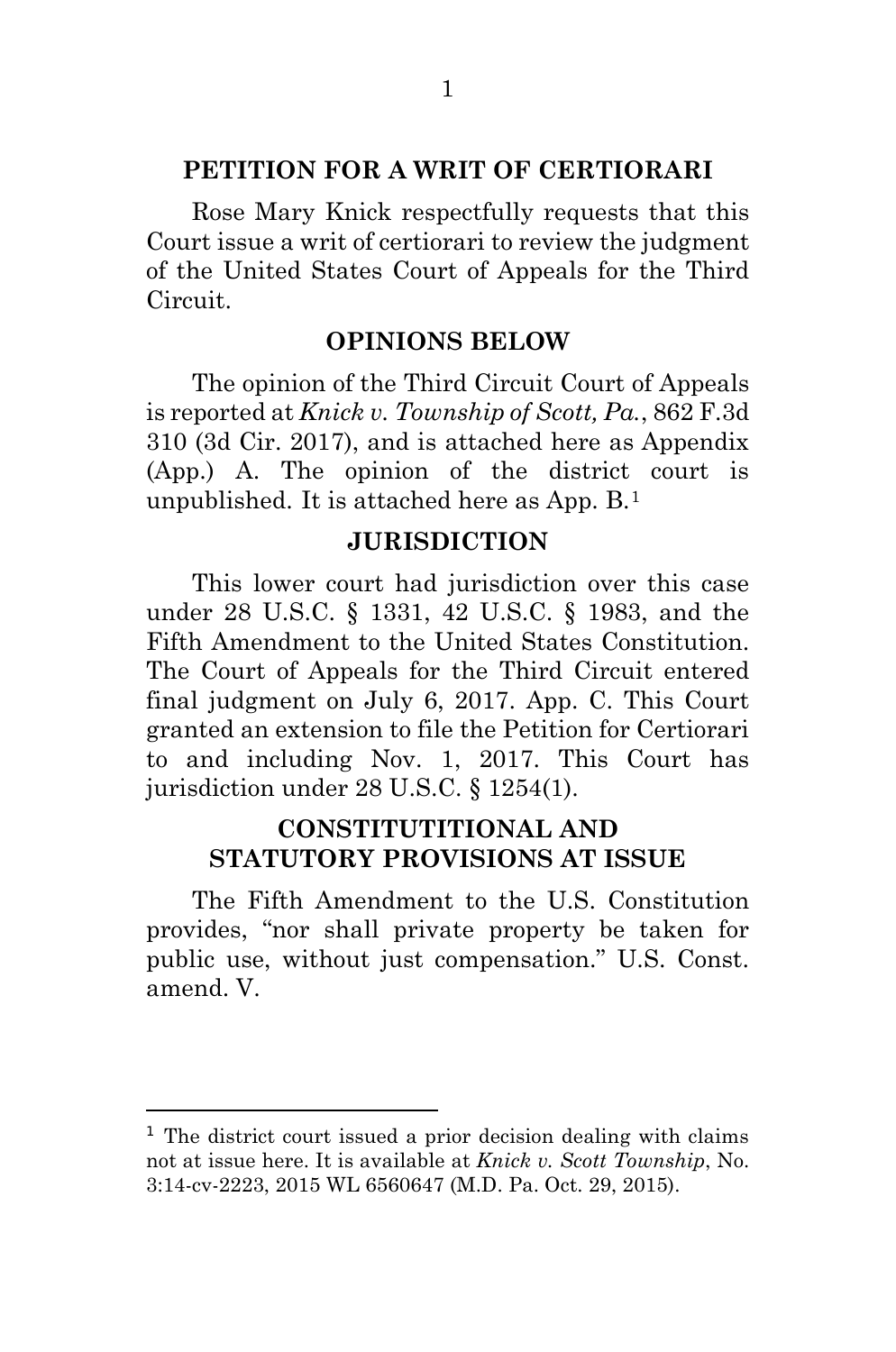#### **INTRODUCTION**

This case raises important questions relating to the viability and reach of the highly criticized principle, arising from *Williamson County Regional Planning Comm'n v. Hamilton Bank*, 473 U.S. 172, 194-96 (1985), that property owners must unsuccessfully seek compensation in state court before suing for an unconstitutional taking in federal court.

Due to its dysfunctional impact and questionable foundation, individual Justices of this Court have strongly questioned the propriety of the "state litigation" doctrine, and argued that it should be reconsidered. *See Arrigoni Enters., LLC v. Town of Durham*, 136 S. Ct. 1409 (2016) (Thomas, J., dissenting from denial of certiorari); *San Remo Hotel, L.P. v. City and County of San Francisco*, 545 U.S. 323, 349 (2005) (Rehnquist, C.J., concurring in judgment). The desire to reconsider the case is well warranted. *Williamson County* has caused more injustice and conflict in federal takings litigation than any other takings principle. Joshua D. Hawley, *The Beginning of the End?* Horne v. Department of Agriculture *and the Future of* Williamson County, 2013 Cato Sup. Ct. Rev. 245, 247 (*Williamson County* introduced "distortions and doctrinal anomalies up and down the length of takings law"). Through its interaction with claim and issue preclusion and removal jurisdiction, the state litigation ripeness rule deprives property owners of reasonable judicial access for a takings claim, impedes the orderly development of takings law, and causes a tremendous waste of judicial and litigant resources. *Wayside Church v. Van Buren County*, 847 F.3d 812, 825 (6th Cir. 2017)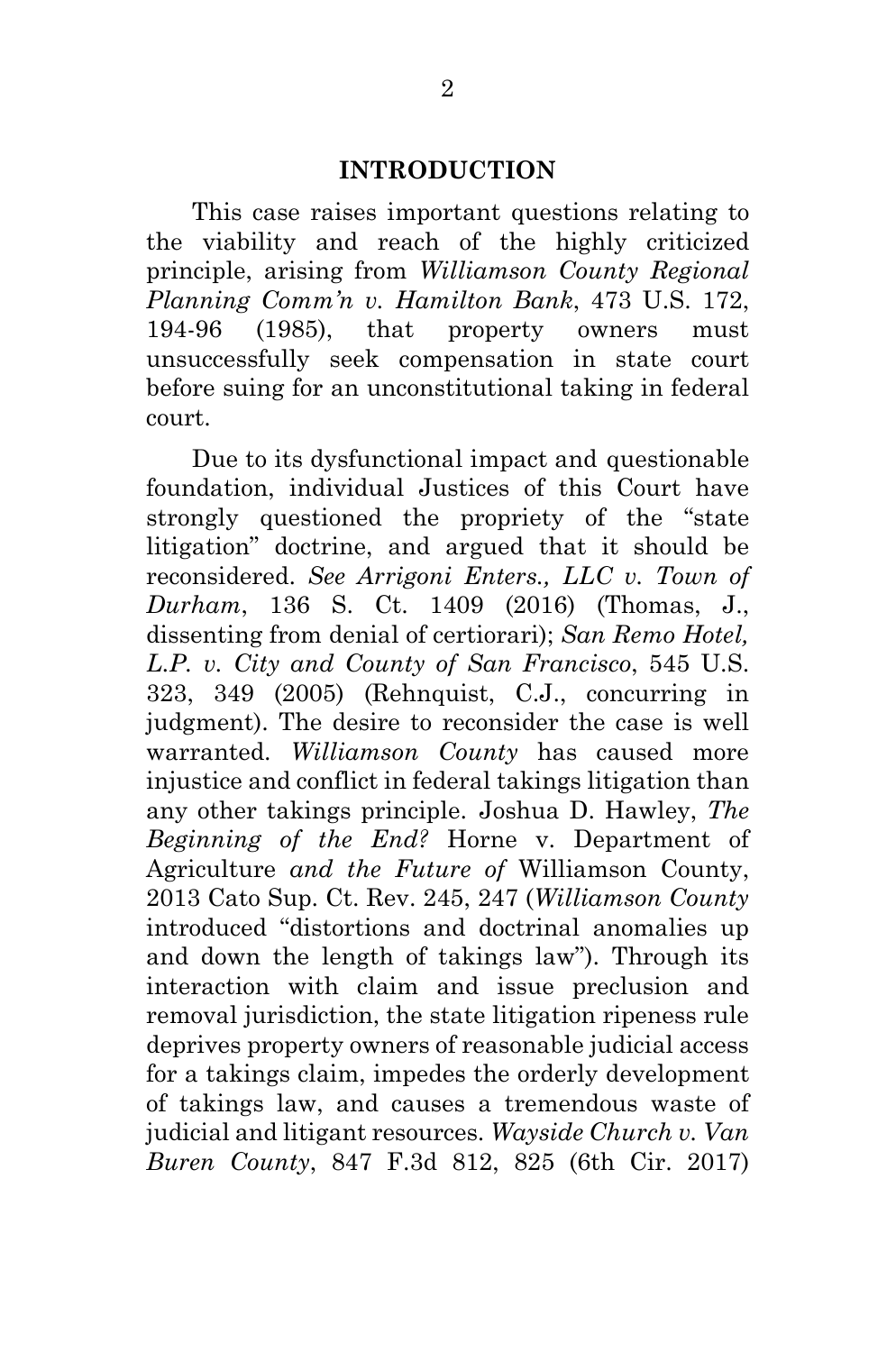(Kethledge, J., dissenting) ("[I]f anyone has undermined the adjudication of federal takings claims against states and local governments, it is the federal courts—by the application of *Williamson County*.").

Moreover, *Williamson County*'s state litigation rule is flawed at the foundation. The decision suggests an alleged taking is not complete until it is "without just compensation," a relatively unremarkable concept. But it goes on to conclude that a lack of compensation is not apparent until a state *court* confirms it. It is wrong and unprecedented to make the absence of compensation depend on what a state court does, rather than what the executive or legislative agency responsible for the taking does. *Horne v. Dep't of Agric.*, 569 U.S. 513, 133 S. Ct. 2053, 2062 n.6 (2013) ("A 'Case' or 'Controversy' exists once the government has taken private property without paying for it."); *Del-Prairie Stock Farm, Inc. v. County of Walworth*, 572 F. Supp. 2d 1031, 1033 (E.D. Wis. 2008) ("[A] concrete takings injury can occur without state litigation.").

Despite its practical and doctrinal flaws, federal courts have been forced to grapple with *Williamson County*'s state litigation rule for many years. In so doing, they have come into conflict on the application of the rule in several contexts. Most importantly, the courts are in stark and broad conflict on whether the state litigation rule applies to "facial" takings claims. This common type of takings claim asserts that a taking arises from the plain and express terms of a law, rather than through application of the law to specific properties and facts. At least three circuits have held that *Williamson County* does not apply to such facial claims. But, in this case, the Third Circuit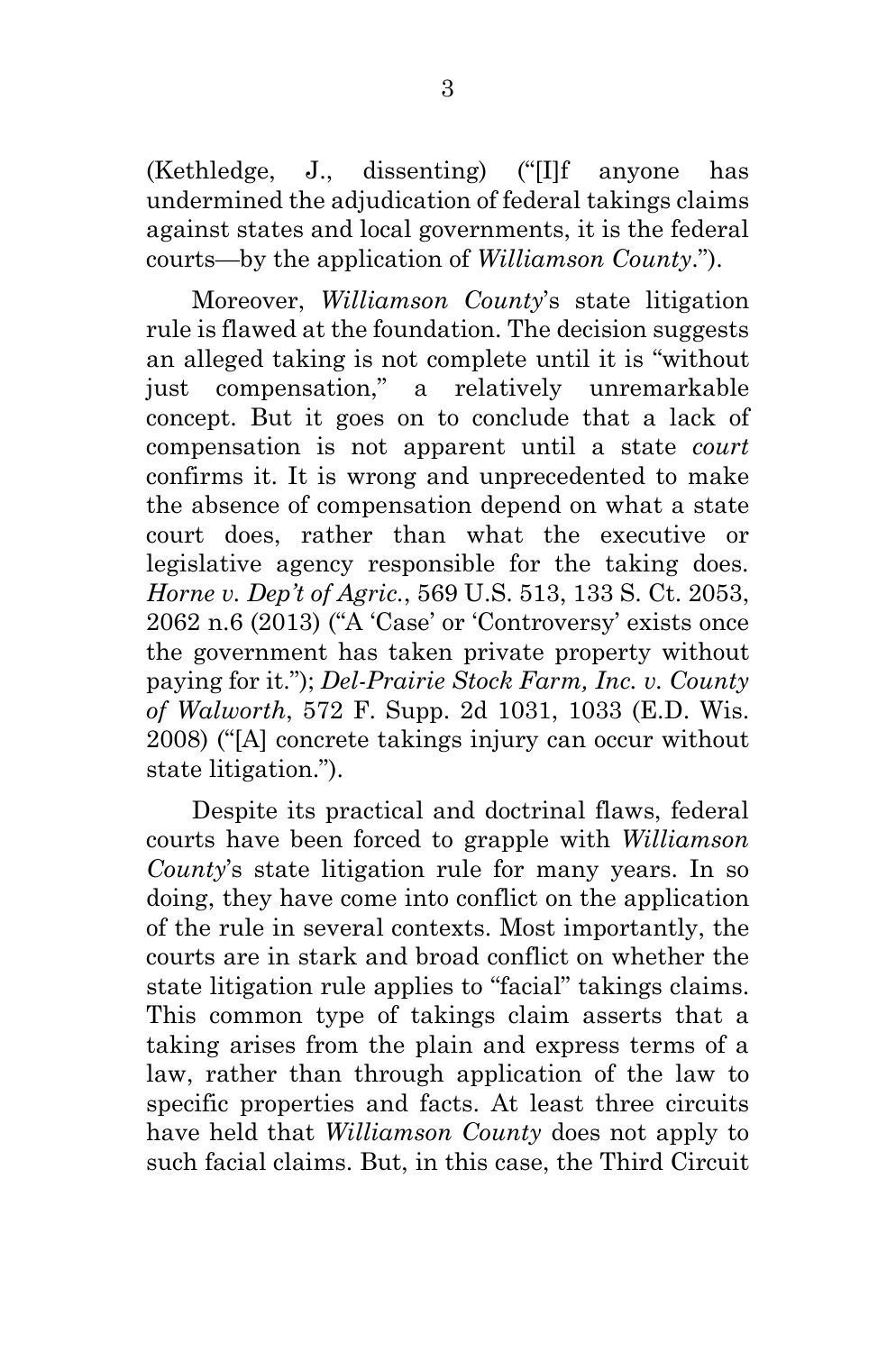adopted a contrary conclusion, in conflict with circuits holding that facial claims are not subject to *Williamson County.* App. A at 21-28. The decision also conflicts with this Court's precedent.

It is imperative that the Court reconsider *Williamson County*. This case presents a clean vehicle for doing so. The Township passed and implemented an ordinance that mandates public access to Ms. Knick's rural land, App. A at 3-4, a burden that abridges her fundamental right to exclude others and which violates this Court's physical takings precedent. *Nollan v. California Coastal Commission*, 483 U.S. 825, 831 (1987). The challenged law includes no promise of compensation or mechanism for promptly providing it. Ms. Knick accordingly challenged the constitutionality of the ordinance in state court, but was turned away on procedural grounds. So she came to federal court. The Third Circuit recognized the serious and concrete nature of Ms. Knick's claims. App. A at 3. Yet, it held that, under *Williamson County*, federal courts cannot decide the straightforward issue of whether the ordinance unconstitutionally invades private property unless Ms. Knick goes through further state court procedures. *Id.*

The Court should review this case to decide whether *Williamson County* correctly directs takings claimants to exhaust state court remedies to ripen takings review or to resolve the conflict among the courts on whether *Williamson County* applies to facial takings claims.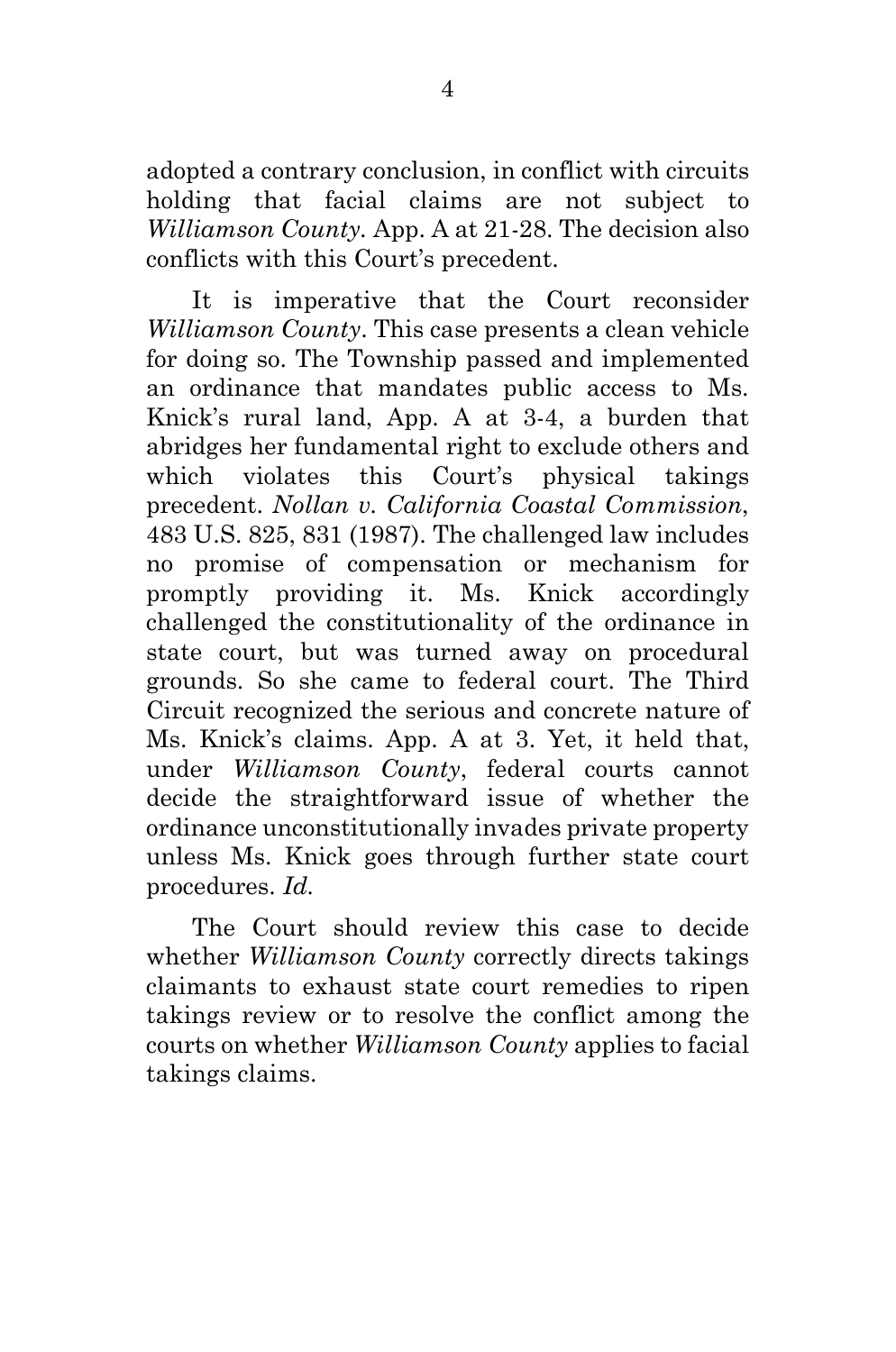#### **STATEMENT OF THE CASE**

This case arises from a dispute in rural, western Pennsylvania over an ordinance mandating public and governmental access to private property containing burial grounds. Pennsylvania has never had a state law prohibiting so-called "backyard burials," the practice of burying the deceased on private property. *See* Patricia E. Salkin, *Zoning and Land Use Planning*, 39 Real Est. L.J. 526, 530 (Spring 2011). As a result, it is common to find private, family gravesites in the state. *See id.*; *see also* Craig Smith, *Home burial on legislators' radar*, TribLive, Apr. 5, 2014, http://triblive.com/state/pennsylvania/5788717- 74/burial-funeral-property (noting "[t]he practice of tending to one's dead is not new, as evidenced by the number of centuries-old burial sites with time-worn tombstones on private properties throughout Western Pennsylvania"). As counsel for Respondent Scott Township explained below, the Township itself "goes back several hundred years in terms of families and burial plots. So while these may not be . . . sprawling cemeteries, you will have small plots that families have maintained for years." District Court Hearing Transcript at 5:3-6.

## **A. Factual Background**

## **1. Ms. Knick's Property**

Ms. Knick and her family have owned 90 acres of land in the Township since 1970. App. B at 2. The parcel is located at 49 Country Club Road, Scott Township, Pennsylvania. It is bisected by a road, and delineated on all sides by stonewalls, fences, and other markers. Signs stating "No Trespassing" exist at regular intervals on the boundary. *Id.*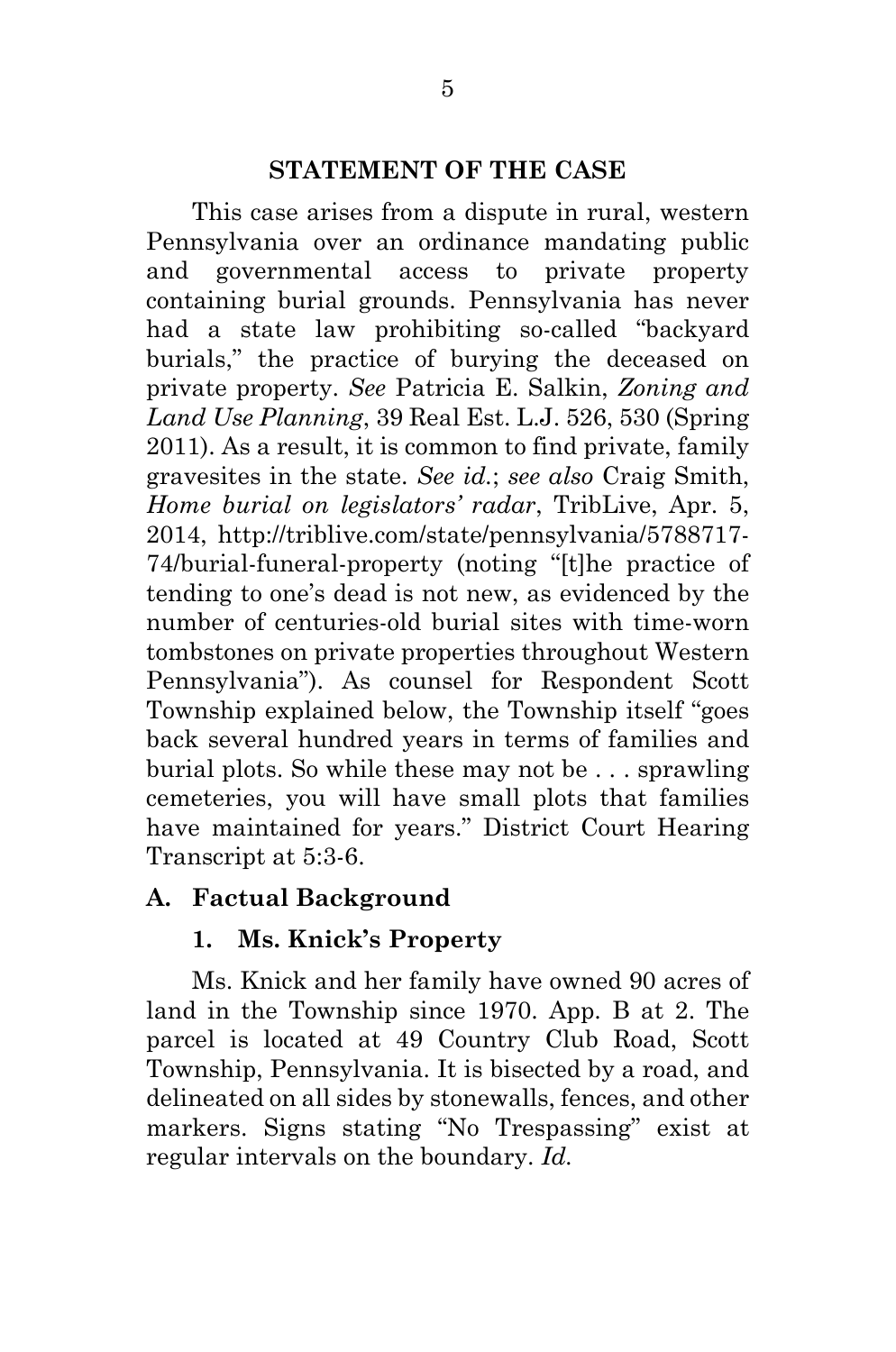Ms. Knick lives on the property in a single-family residence. *Id.* She uses much of the surrounding land as a grazing area for horses and other animals. *Id.* There is no public cemetery or public access easement on the land. Ms. Knick has never authorized the public to cross or otherwise use her land.

## **2. The Challenged Cemetery Access Ordinance**

In September, 2008, in apparent response to a public inquiry, Scott Township officials discussed an alleged ancient burial ground on Ms. Knick's property. App. B. at 3. In 2008 and early 2009, Ms. Knick informed the Township that her title does not identify a burial ground. After additional research, she informed the Township that there is no official state registration or documentation of a cemetery. Knick also declared that she was not aware of any physical sign of a burial ground. *Id.*

In December of 2012, the Township enacted a first-of-its-kind law dealing with private cemeteries, Ordinance 12-12-20-001. App. A at 3. The Ordinance purports to regulate the existence, operation, and maintenance of cemeteries. *Id.* at 3-4.

Two of its provisions are relevant here. First, Section 5 requires that "[a]ll cemeteries . . . shall be kept open and accessible to the general public during daylight hours." App. A at 3. A "cemetery" is defined as "[a] place or area of ground, whether contained on private or public property, which has been set apart for or otherwise utilized as a burial place for deceased human beings." Ordinance 12-12-20-001 § 1(c) (Dec. 20, 2012). The Ordinance's provisions pertain to "[a]ll cemeteries, whether private or public, and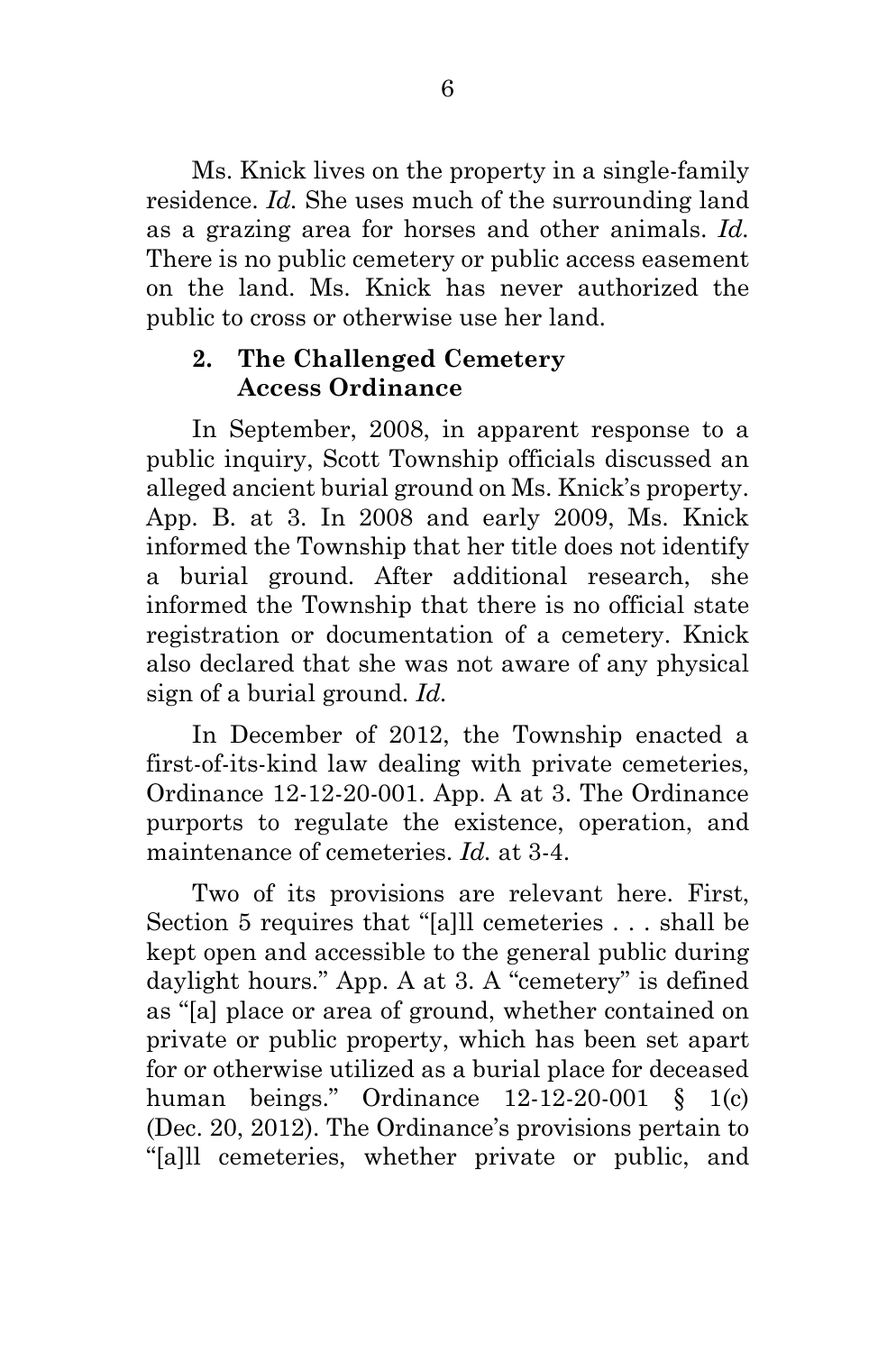whether existing or established prior to the . . . Ordinance." *Id.* § 2.

At a district court hearing, the Township explained that the Ordinance's public access provision imposes a right-of-way into private land from the nearest public road. Transcript at 17:6-9. It also confirmed that this right of access is for the general public, and that anyone can use it, whether local or not. Transcript at 18:11-17 (the provision "does not limit who specifically should be permitted on to that property").

A different provision of the Ordinance authorizes the Township's "code enforcement" agents to "enter upon any property within the Township for the purposes of determining the existence of and location of any cemetery . . . ." App. A at 4 (quoting Ordinance 12-12-20-001 § 6).

The subject Ordinance authorizes fines of \$300- \$600 for every violation of its provisions, plus all court costs, including attorney fees. Each day that a violation exists is deemed a separate offense. App. A at 4.

## **3. Enforcement of the Ordinance Against Ms. Knick**

On April 10, 2013, after enactment of the Ordinance, the Township's Code Enforcement Officer entered Ms. Knick's land without her consent. *Id.* One day later, the Township issued a Notice of Violation decreeing that the inspection of her land identified "[m]ultiple grave markers/tombstones" on the property. JA at 267. The Notice described the problem as "stones located on your property" and declared that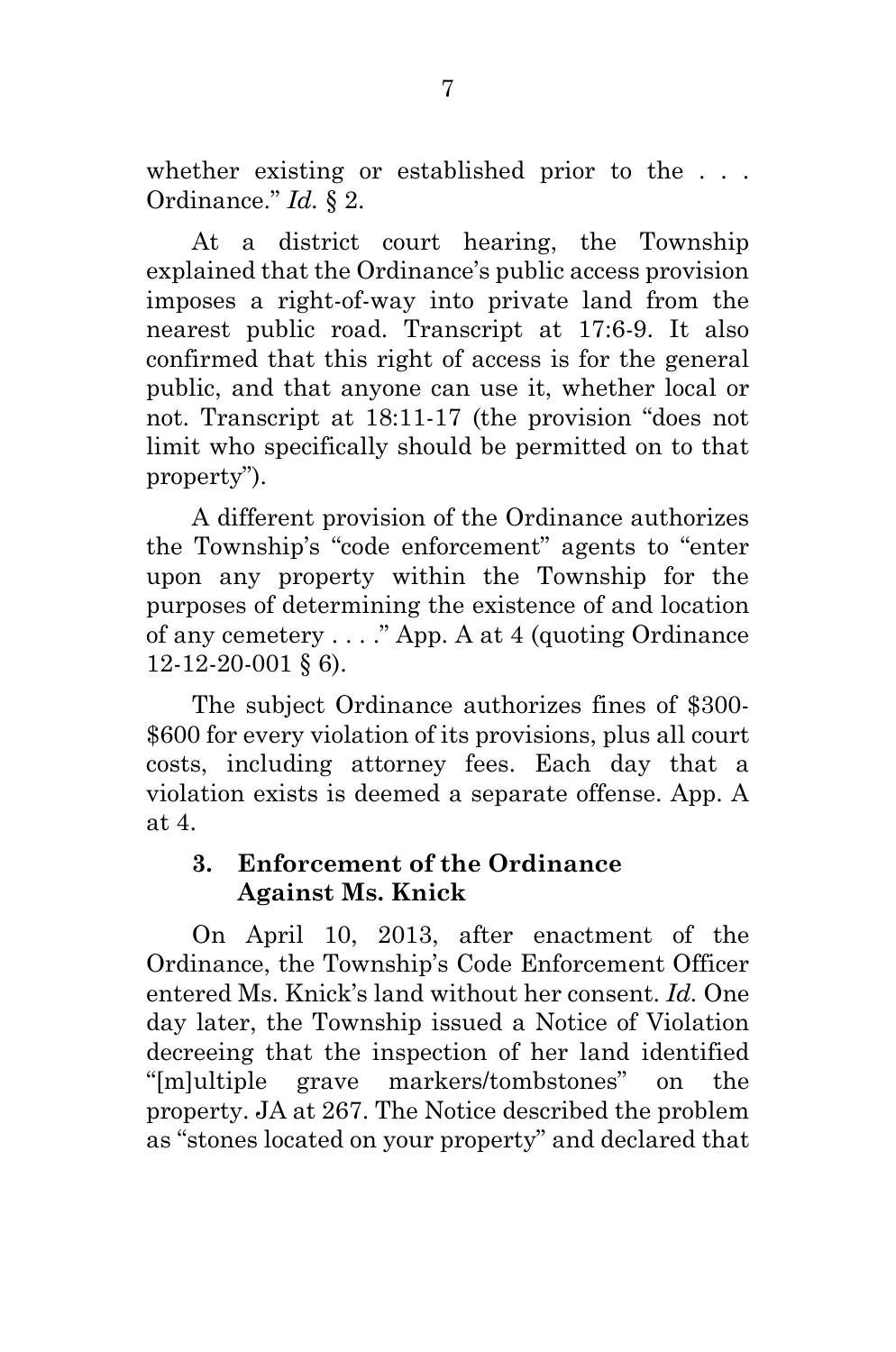the alleged area constituted a "cemetery" subject to the Ordinance. *Id.*

The Notice ultimately stated that Ms. Knick was "in violation of section #5 of the ordinance which requires that all cemeteries within the Township shall be kept open and accessible to the general public during daylight hours," and directed her "to make access to the cemetery available to the public during daylight hours" as required by the ordinance. App. B at 3-4, JA at 267-68. On October 31, 2014, the Township issued a second, almost identical Notice of Violation. App. A at 5. It too commanded Ms. Knick to "make access to the cemetery available to the public."

### **B. State Court Procedure**

On May 7, 2013, after the Township issued the first Notice of Violation, Ms. Knick filed a Complaint in the Pennsylvania Court of Common Pleas seeking Declaratory and Injunctive Relief from the Ordinance. App. A at 4. This state court complaint raised state constitutional challenges, including a takings claim. The Township then agreed to withdraw its April 11, 2013, Notice of Violation and to stay enforcement of the Ordinance.

The state court subsequently refused to rule on Ms. Knick's claims, finding they would "not [be] in the proper posture" for a decision until the Township filed a civil enforcement action against Ms. Knick. App. A at 4-5

### **C. District Court Procedure**

At this point, Ms. Knick turned to the federal district court. App. A at 5. She filed a complaint alleging that the Ordinance violated the Fourth Amendment and the Takings Clause of the Fifth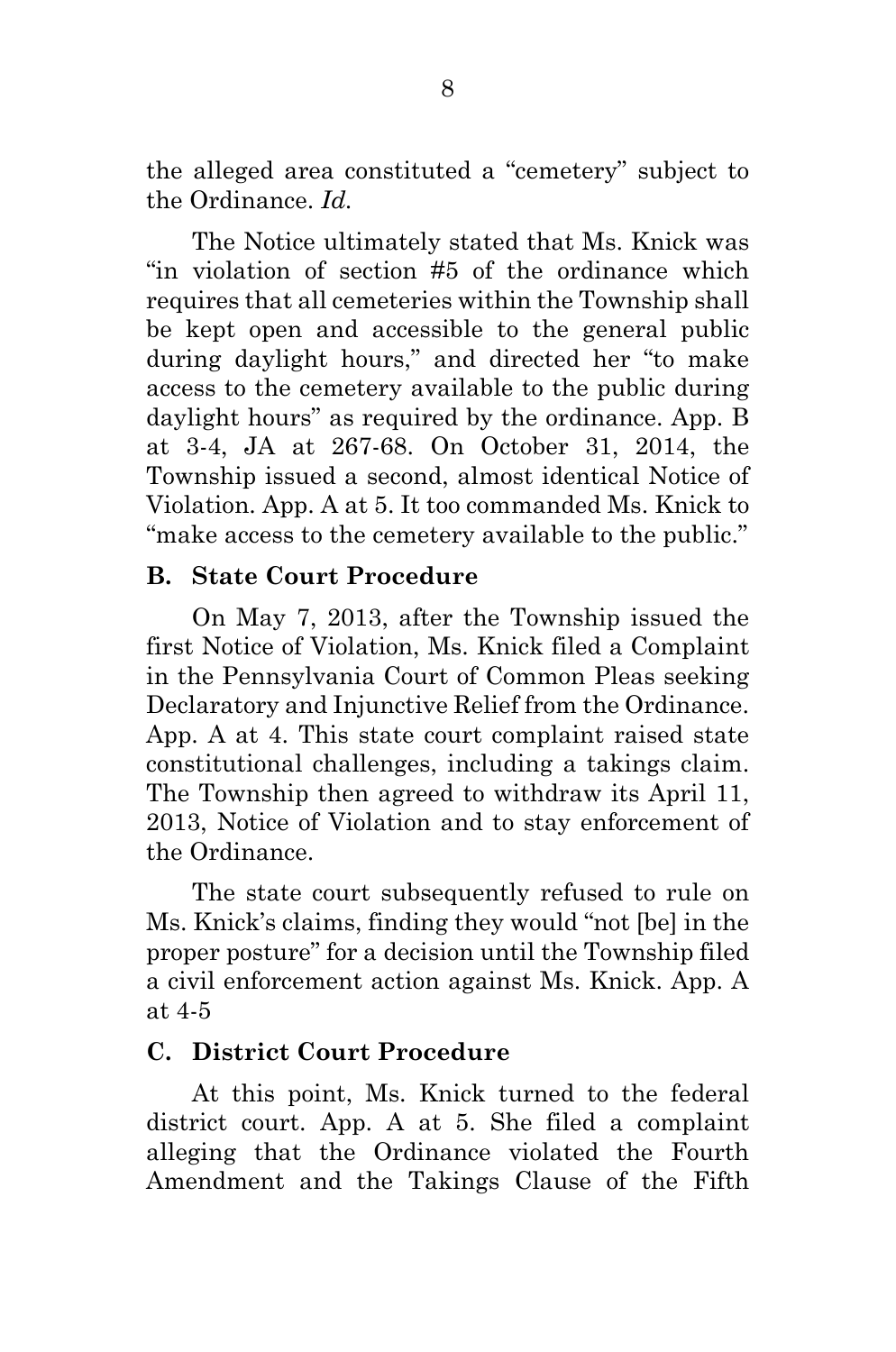Amendment, as enforced through 42 U.S.C. § 1983. *Id.* The claims sought equitable relief and damages. *Id.* at 6.

On October 28, 2015, the district court granted the Township's motion to dismiss the claims in an unpublished decision. *Id.* However, the district court granted Ms. Knick leave to re-plead some of her claims, including the takings claims, with more specificity.

Ms. Knick then filed a Second Amended Complaint. *Id.* That complaint made clear that her federal takings claims consisted of facial and asapplied claims against the Ordinance's access provisions.

On September 7, 2016, the district court issued an order dismissing all of Ms. Knick's re-pled takings claims. App. B at 11-18. The Court held that the claims were unripe under *Williamson County* until Ms. Knick prosecuted a new "inverse condemnation" action in state court. *Id.* Ms. Knick timely appealed to the Third Circuit.

## **D. The Third Circuit Decision**

At the Third Circuit, Ms. Knick argued that the district erred in dismissing her facial Fourth Amendment claims and in dismissing her facial and as-applied federal takings claims. Only the latter claims are at issue here.

In a published decision, the Third Circuit upheld the lower court's dismissal of Ms. Knick's physical takings claims for lack of ripeness under *Williamson County*. In considering the facial claim, the Third Circuit reviewed and interpreted this Court's precedent. App. A at 22-25. It concluded that this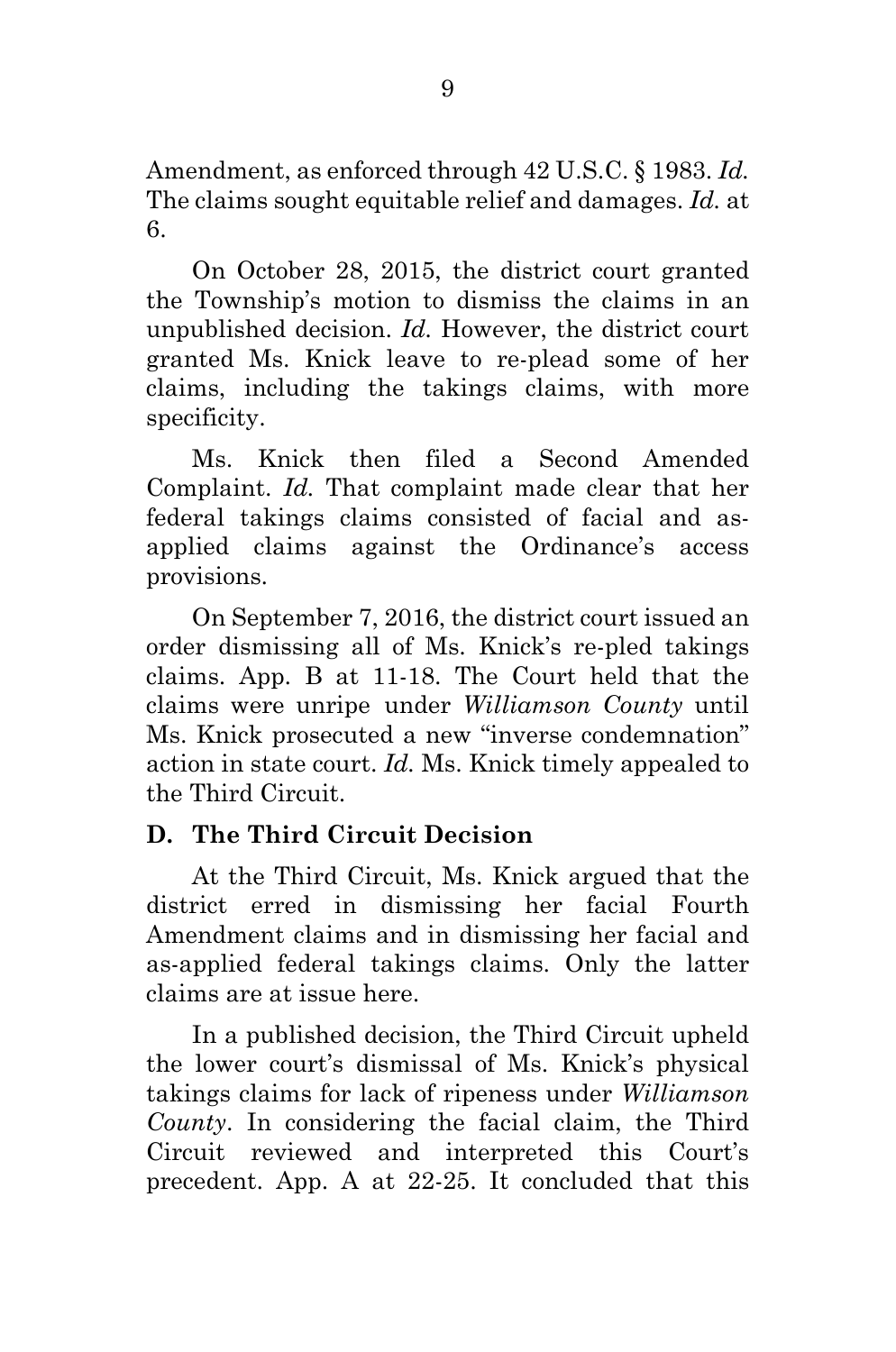Court's decisions allow immediate federal review of a facial claim (i.e., without state litigation) only if it asserts the now-defunct theory that a regulation "fails to substantially advance a legitimate state interest." *Id.* at 24-25. It reasoned that this was because such a claim does not invoke the principle of "just compensation." *Id.*

Building on this understanding, the Third Circuit concluded that *Williamson County* is inapplicable when a claim invokes the Public Use Clause of the Fifth Amendment or the Due Process Clause. App. A at 26 (if "the plaintiff challenges the underlying validity of the taking, perhaps for lacking a public purpose or for violating due process, then the denial of compensation is irrelevant to the existence of a ripe claim and *Williamson County*'s second prong is inapplicable."). But, the lower court ruled, basic physical and regulatory takings claims are not excepted from *Williamson County*'s state litigation requirement because they implicate the "Just Compensation Clause." *Id.* at 24, 26-27. The court accordingly affirmed a prior Third Circuit decision holding that a facial taking claim alleging a denial of all economic use of property was subject to *Williamson County*'s state court procedures ripeness doctrine. *Id.* at 24-25 (affirming *County Concrete Corp. v. Town of Roxbury*, 442 F.3d 159 (3d Cir. 2006)). It ultimately held that Ms. Knick's facial takings claims challenging the ordinance as a physical occupation of property are subject to *Williamson County*, and unripe until Knick prosecutes a (second) state court lawsuit. App. A at 27-28.

As to Ms. Knick's as-applied takings claims, the Third Circuit held that these claims were also unripe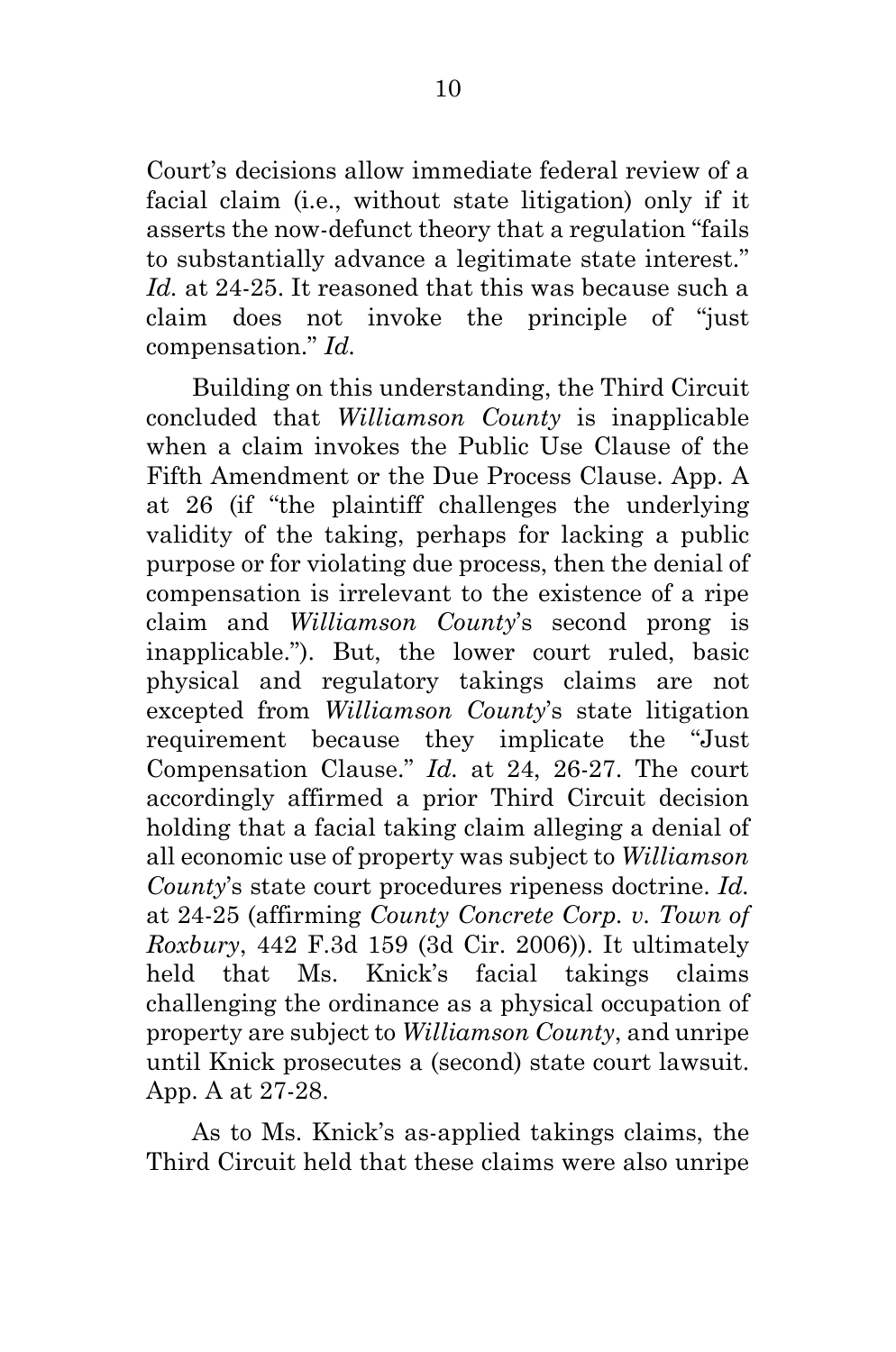under *Williamson County* until Ms. Knick filed and finished a state court inverse condemnation action. *Id.* at 28-32. Although the lower court concluded that it had authority, under this Court's precedent, to waive the state litigation ripeness requirement for prudential reasons, it declined to do so for Ms. Knick. *Id.*

## **REASONS FOR GRANTING THE PETITION**

The Third Circuit's decision raises an important question as to whether the Court should reconsider and overrule *Williamson County*'s state litigation ripeness doctrine. *Arrigoni*, 136 S. Ct. 1409 (Thomas, J., dissenting from denial of certiorari). The decision also highlights and exacerbates a conflict among the circuit courts on whether typical facial takings claims—claims alleging that a law destroys the economic use of property or causes a physical invasion—are ripe without exhaustion of state court procedures.

While the Third Circuit decision applying *Williamson County*'s state litigation rule to facial physical and regulatory takings claims is consistent with the decisions of the Sixth, Ninth, and Tenth Circuits, it conflicts with decisions from the First, Fourth, and Seventh Circuits. Because of *Williamson County*'s preclusive effect on judicial review, *Arrigoni*, 136 S. Ct. at 1411 (Thomas, J., dissenting from denial of certiorari), the conflict on facial claims dramatically impacts the ability of property owners to challenge restrictive laws on a facial basis.

Finally, the Third Circuit's treatment of facial takings claims is also inconsistent with this Court's precedent. That precedent has repeatedly indicated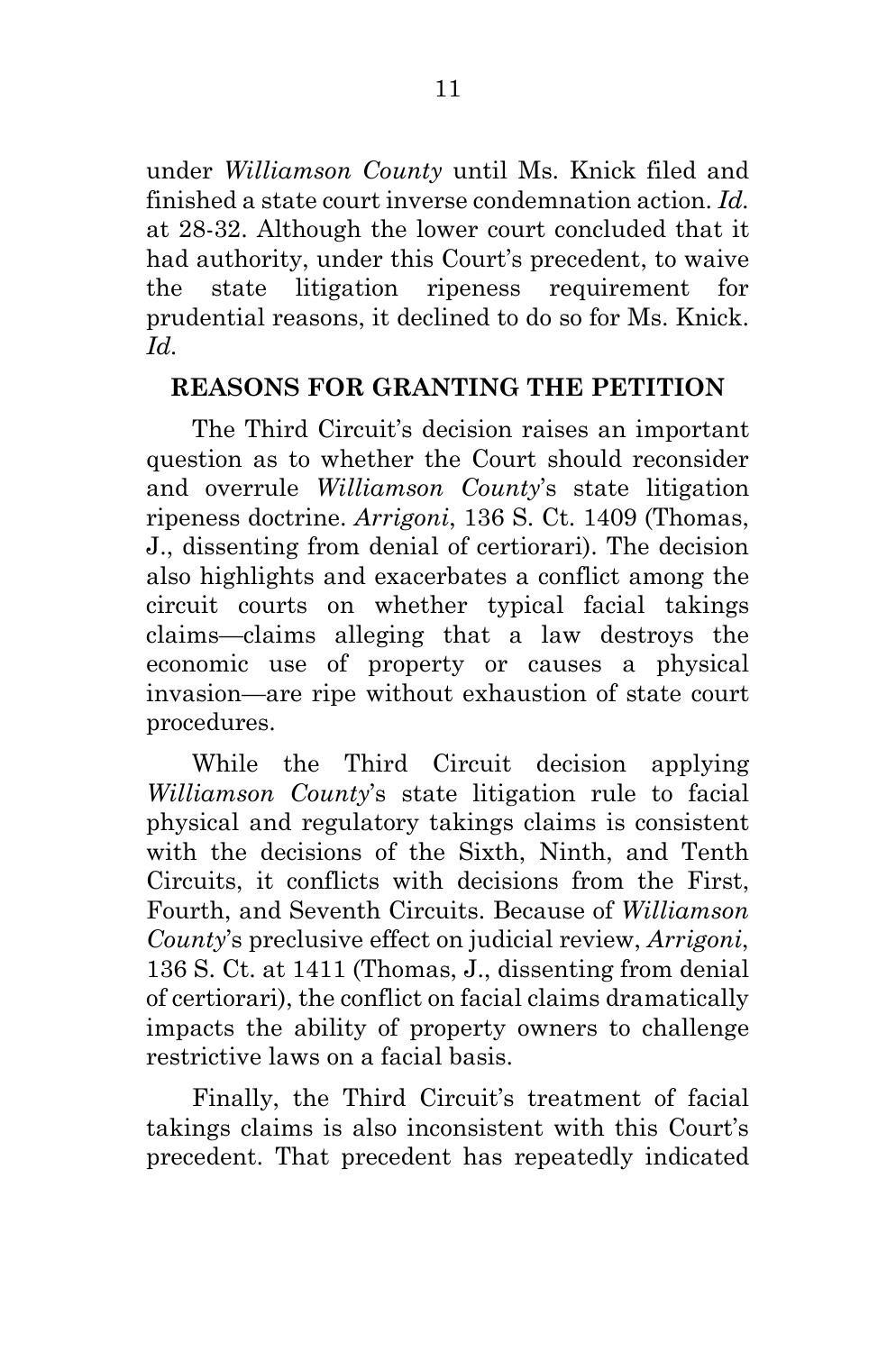that facial takings claims are ripe upon enactment of the challenged law, without respect to state court procedures. *See, e.g., Suitum v. Tahoe Reg'l Planning Agency*, 520 U.S. 725, 736 n.10 (1997); *Keystone Bituminous Coal Ass'n v. DeBenedictis*, 480 U.S. 470, 494 (1987). The decision below holds to the contrary. For all these reasons, the Court should grant the **Petition** 

**I.**

## **THE DECISION BELOW RAISES THE IMPORTANT QUESTION OF WHETHER THE COURT SHOULD RECONSIDER** *WILLIAMSON COUNTY***'S STATE LITIGATION RIPENESS REQUIREMENT**

The Court has identified a number of tests for determining when the government causes a taking of property without just compensation. *Lingle v. Chevron U.S.A. Inc.*, 544 U.S. 528, 538-42 (2005). Unfortunately, *Williamson County*'s demand for a state court lawsuit prior to the assertion of a federal takings claim takes much of the bite out of this Court's tests by destroying claims at an early stage. *San Remo Hotel*, 545 U.S. at 352 (Rehnquist. C.J., concurring); *Del-Prairie Stock Farm*, 572 F. Supp. 2d at 1032 (The state litigation doctrine "has led to a number of serious problems."). To add insult to injury, it is now clear that the state litigation rule underlying this regressive system lacks any compelling doctrinal justification. *Arrigoni*, 136 S. Ct. at 1409-10 (Thomas, J., dissenting from denial of certiorari). The Court should take this case to reconsider, and overrule, *Williamson County*'s state litigation ripeness principle.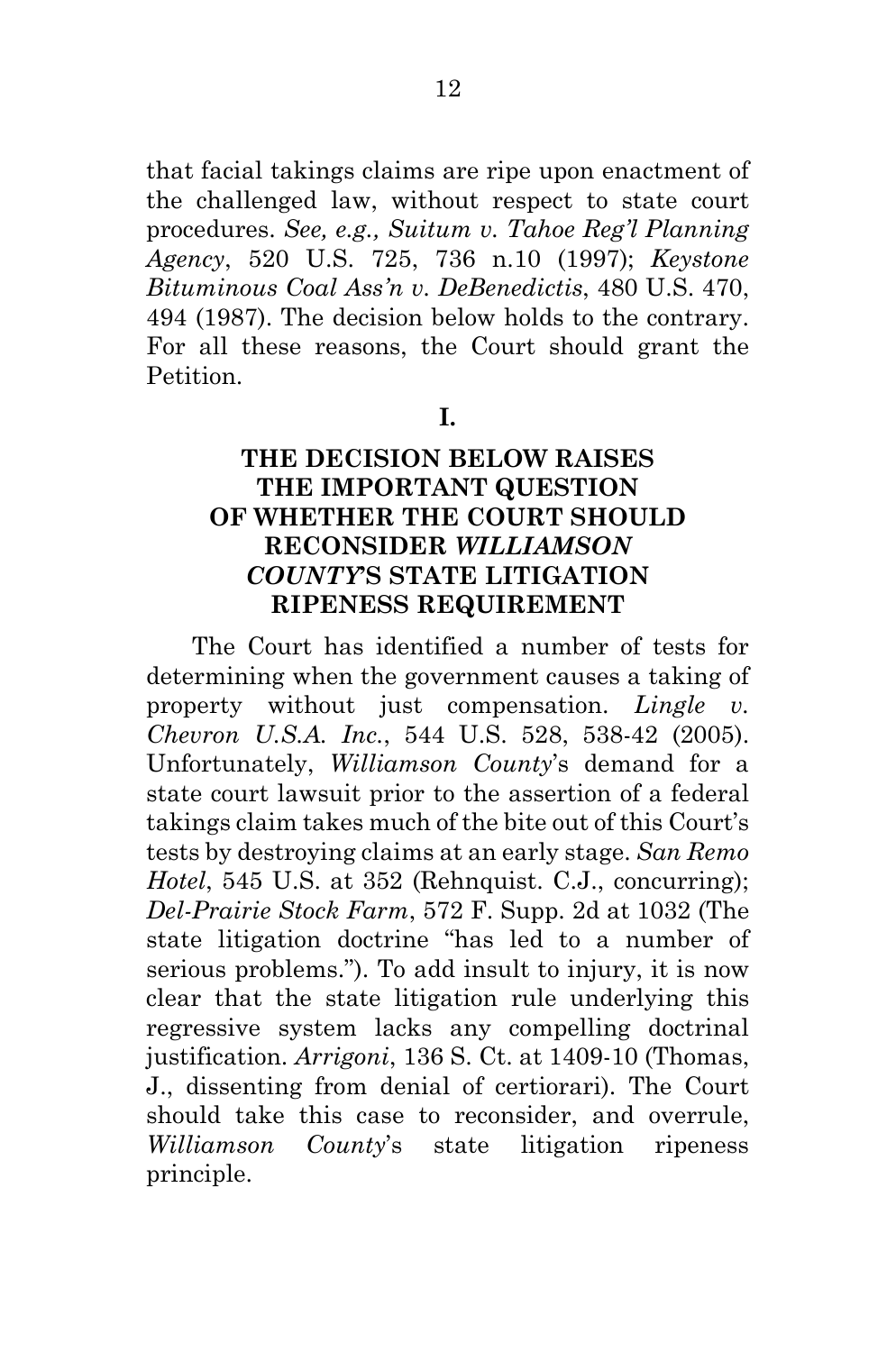### **A. Relevant Legal Background**

### **1. Takings Standards**

This Court has held that a person may challenge governmental action as an unconstitutional taking of private property on several different grounds. *Lingle,*  544 U.S. at 538-42. Most simply, one may assert that the government causes a *per se* taking by authorizing a "physical invasion" of property. *See Loretto v. Teleprompter Manhattan CATV Corp.*, 458 U.S. 419, 432-33 (1982). One may also challenge land use and other regulations as a "regulatory taking" on the basis that they harm the use and value of private property. There are two theories for doing so. First, one may allege that a regulation deprives property of "all economically beneficial use." *Lucas v. South Carolina Coastal Council*, 505 U.S. 1003, 1019 (1992). Second, under *Penn Central Transp. Co. v. New York City*, 438 U.S. 104 (1978), a property owner may contend that a regulation that does not deny all economic use of property still causes a taking due to its overall, adverse economic impact. *Id.* at 124. Finally, a special unconstitutional conditions-related test allows a land use applicant to challenge development permit conditions on the basis that there is no reasonable relationship between the condition and development. *Nollan*, 483 U.S. at 831-32; *Dolan v. City of Tigard*, 512 U.S. 374, 384 (1994).

Prior to 2005, this Court recognized an additional takings test. Specifically, a property owner could establish a taking by showing that a regulation "fails to substantially advance a legitimate state interest[s]." *Lingle*, 544 U.S. at 540-44. However, in 2005, the *Lingle* decision abrogated this test. *Id.* at 545.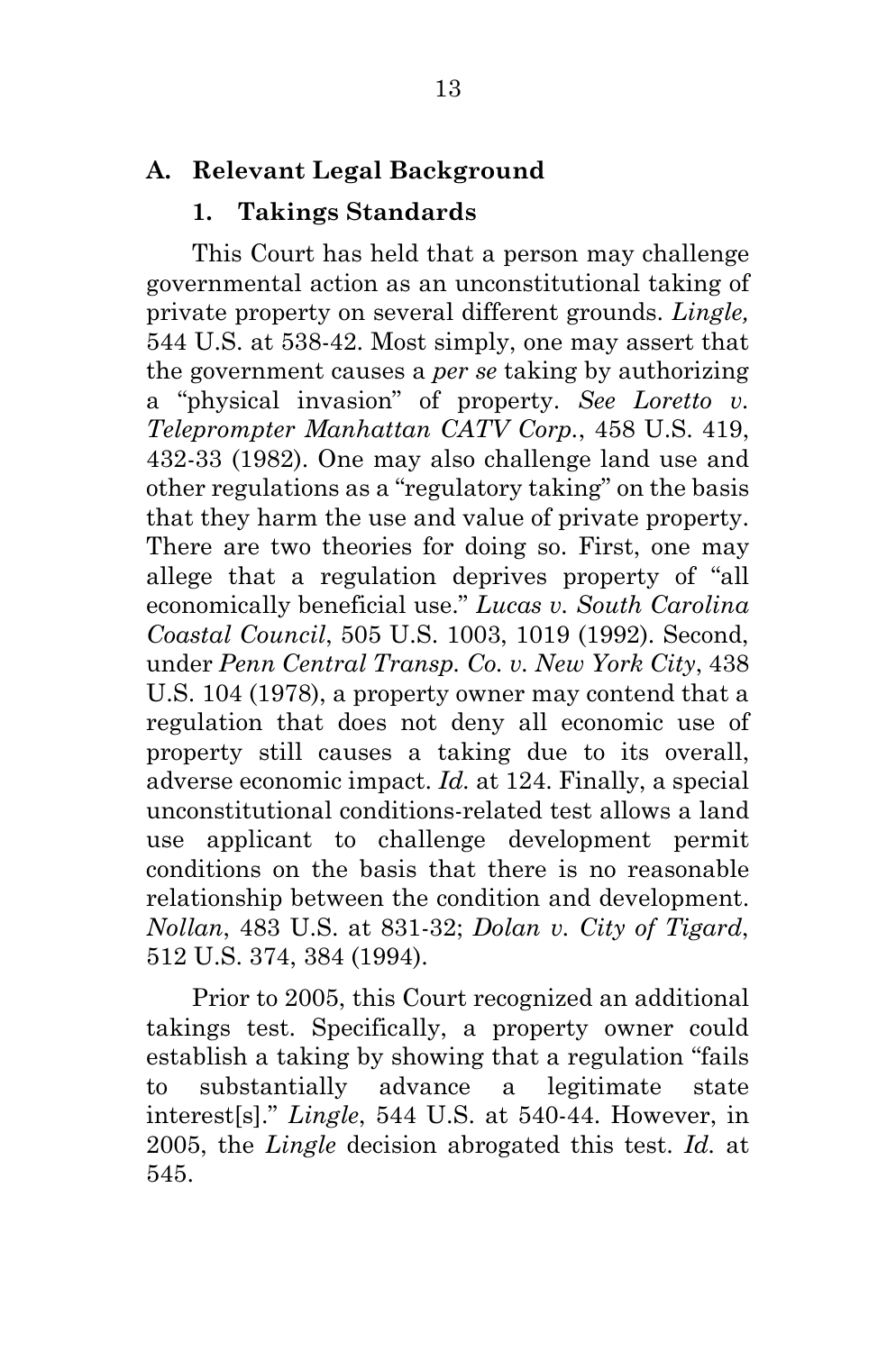Takings claimants generally may raise a claim under any existing test on a facial or "as-applied" basis. In a facial challenge, the plaintiff alleges that simple "enactment of a [law] constitutes a taking." *Keystone*, 480 U.S. at 494. Such a claim does not depend on the particular nature of the claimant's property or other fact-specific circumstances; the focus is on the text of the law. *Hodel v. Va. Surface Mining & Reclamation Ass'n*, 452 U.S. 264, 296-97 (1981). Conversely, in an as-applied challenge, the claimant asserts that the law results in a taking as applied to a particular set of facts. *Id.*

## **2.** *Williamson County*

In *Williamson County*, this Court considered a claim that land use regulations resulted in a denial of valuable economic use, as applied to the property at issue. 473 U.S. at 186-90. The Court initially held that the claim was unripe because the local government had not reached a "final decision" on application of the subject regulations to the plaintiff's property. *Id.* at 192-94.

Although this final decision ruling should have ended the case, the *Williamson County* Court went on in dicta to articulate and apply a second ripeness hurdle. Specifically, the Court stated that a takings claim will not ripen until the claimant unsuccessfully "seek[s] compensation through the procedures the State has provided for doing so." *Id.* at 194. The *Williamson County* Court reasoned that the Fifth Amendment is violated only when a takings occurs "without just compensation." *Id.* at 194-96. From there, the Court concluded that a property owner must seek and be denied compensation in state court before a federal takings claim accrues. *Id.* The Court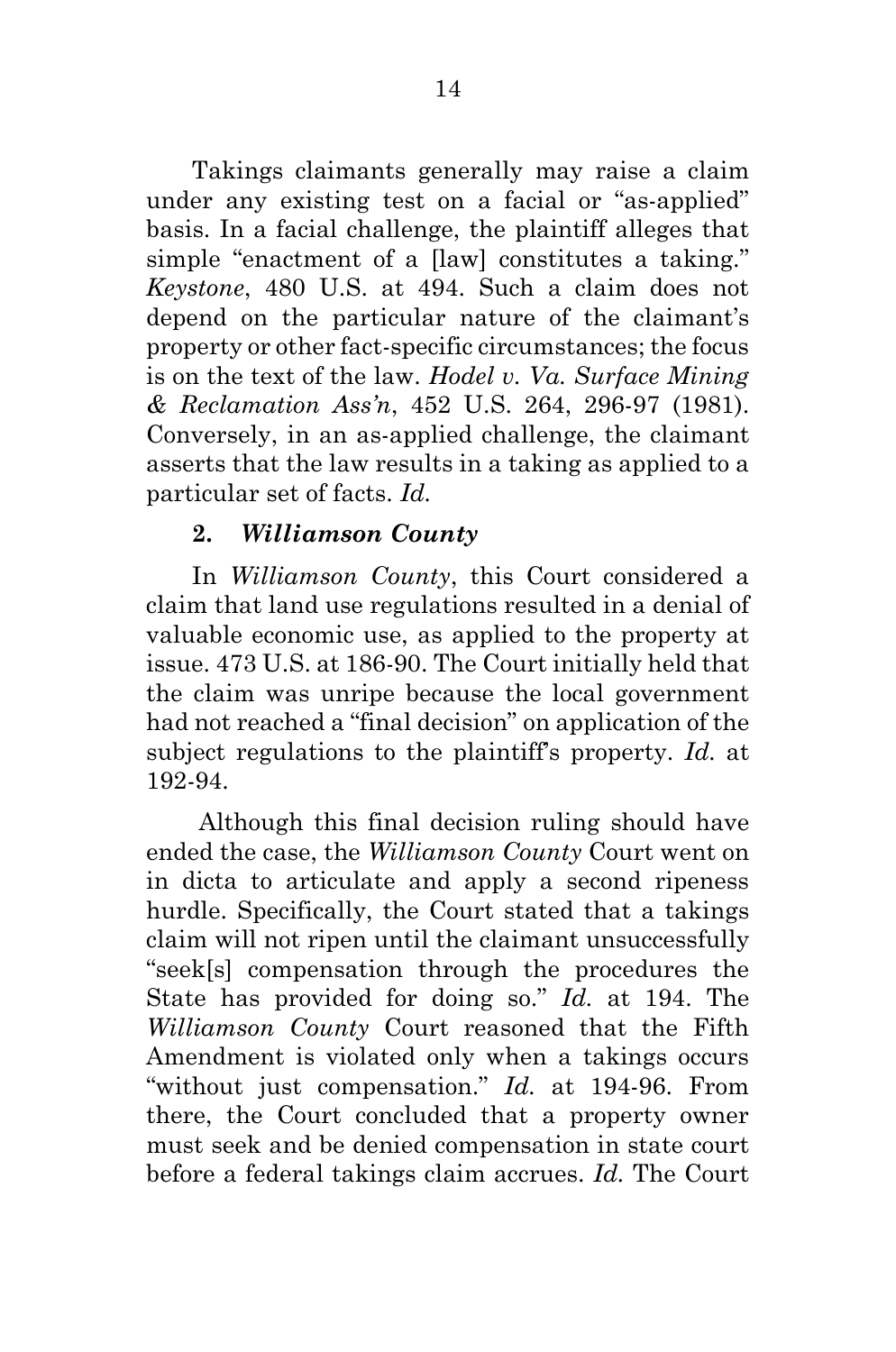ultimately held that the claim in *Williamson County* was not ripe because the plaintiff had not filed a state court action seeking compensation under Tennessee's inverse condemnation statute. *Id.*

Since *Williamson County*, the Court has clarified that the "state litigation" ripeness doctrine is a prudential and not jurisdictional principle. *Suitum*, 520 U.S. at 733-34.

# **B. The Only Function of the State Litigation Rule Is To Confuse, Delay, and Destroy Takings Claims**

Although *Williamson County* presented the "state litigation" requirement as a temporary hurdle to review of takings claims in federal court, 473 U.S. at 185, it has operated as a permanent barrier. *Arrigoni*, 136 S. Ct. at 1411 (Thomas, J., dissenting from denial of cert.); *DLX, Inc. v. Kentucky*, 381 F.3d 511, 521 (6th Cir. 2004) ("The barring of the federal courthouse door to takings litigants seems an unanticipated effect of *Williamson County* . . . .). Indeed, in practice, the rule often forecloses both federal and state court review. *Arrigoni*, 136 S. Ct. at 1411 (Thomas, J., dissenting from denial of cert.).

**1. Preclusion Rules Bar Federal Review of** *Williamson County***-Ripened Takings Claims and Limits Takings Suits to State Court**

The most well-known problem associated with *Williamson County* arises from the tension between the state court litigation ripeness rule and the Full Faith and Credit statute.[2](#page-27-0) The statute "obliges federal

 $\overline{a}$ 

<span id="page-27-0"></span><sup>2</sup> 28 U.S.C. § 1738.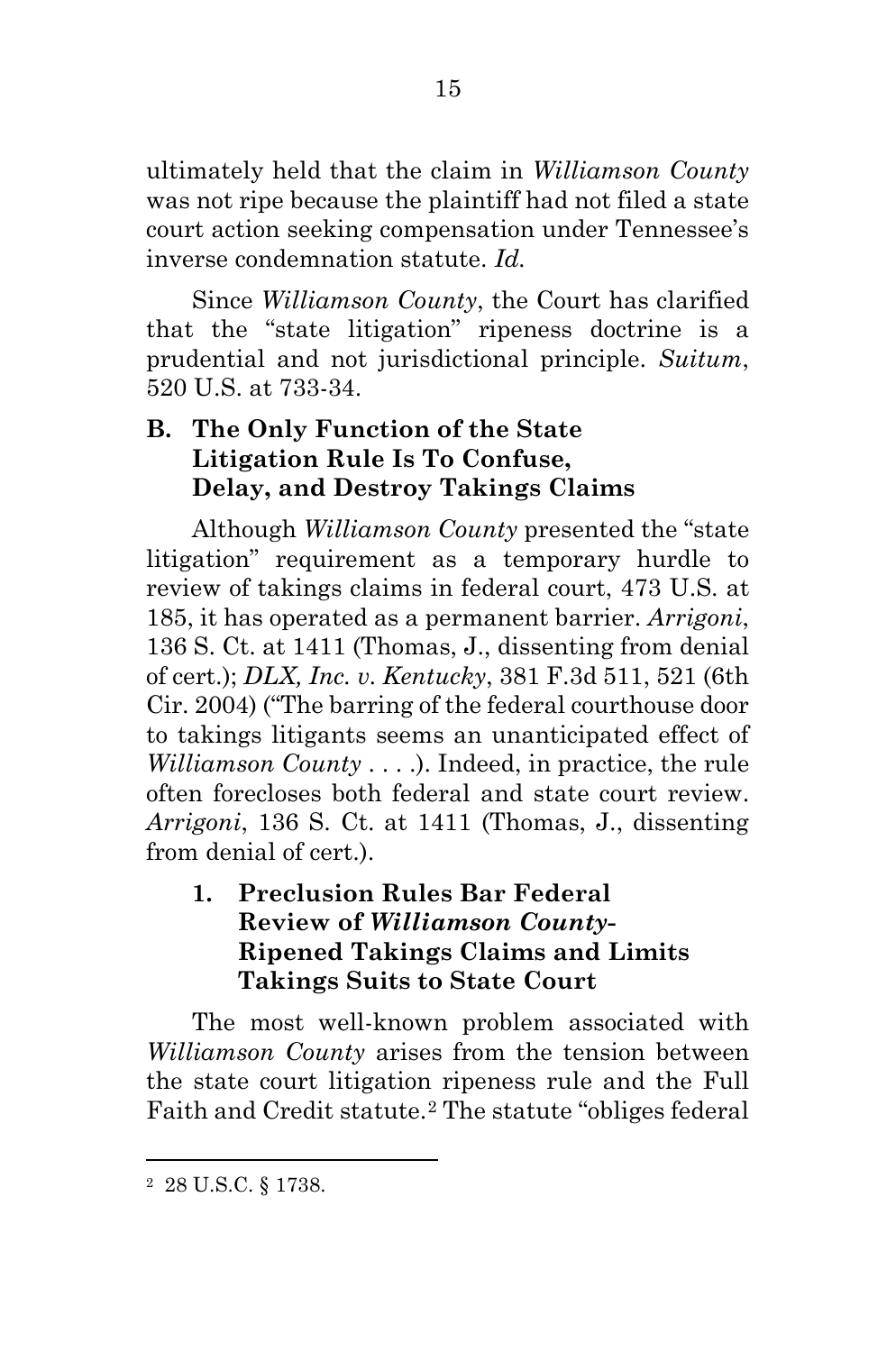courts to give the same preclusive effect to a statecourt judgment as would the courts of the State rendering the judgment." *McDonald v. City of West Branch*, 466 U.S. 284, 287 (1984). While *Williamson County* says that takings claims ripen for federal review after state court litigation, the Full Faith and Credit statute bars federal courts from hearing a case after a related state court suit. *San Remo*, 545 U.S. at 336 & n.16.

Accordingly, when a plaintiff unsuccessfully litigates for compensation in state court to comply with *Williamson*, any takings claim ripened by this process is impermissible in federal court because of preclusion barriers. *See San Remo*, 545 U.S. at 346- 47. *Arrigoni,* 136 S. Ct. at 1410 (Thomas, J., dissenting from denial of cert.); Michael M. Berger, *Supreme Bait & Switch: The Ripeness Ruse in Regulatory Takings*, 3 Wash. U. J.L. & Pol'y 99, 102 (2000) ("[T]he very act of ripening a case also ends it."). As the Sixth Circuit explained:

> The availability of federal courts to hear federal constitutional takings claims has often seemed illusory, because under *Williamson County* takings plaintiffs must first file in state court . . . before filing a federal claim, and because in deciding that federal claim, preclusive effect must be given to that prior state-court action under [Section 1738] according to the res judicata law of the state, including the doctrines of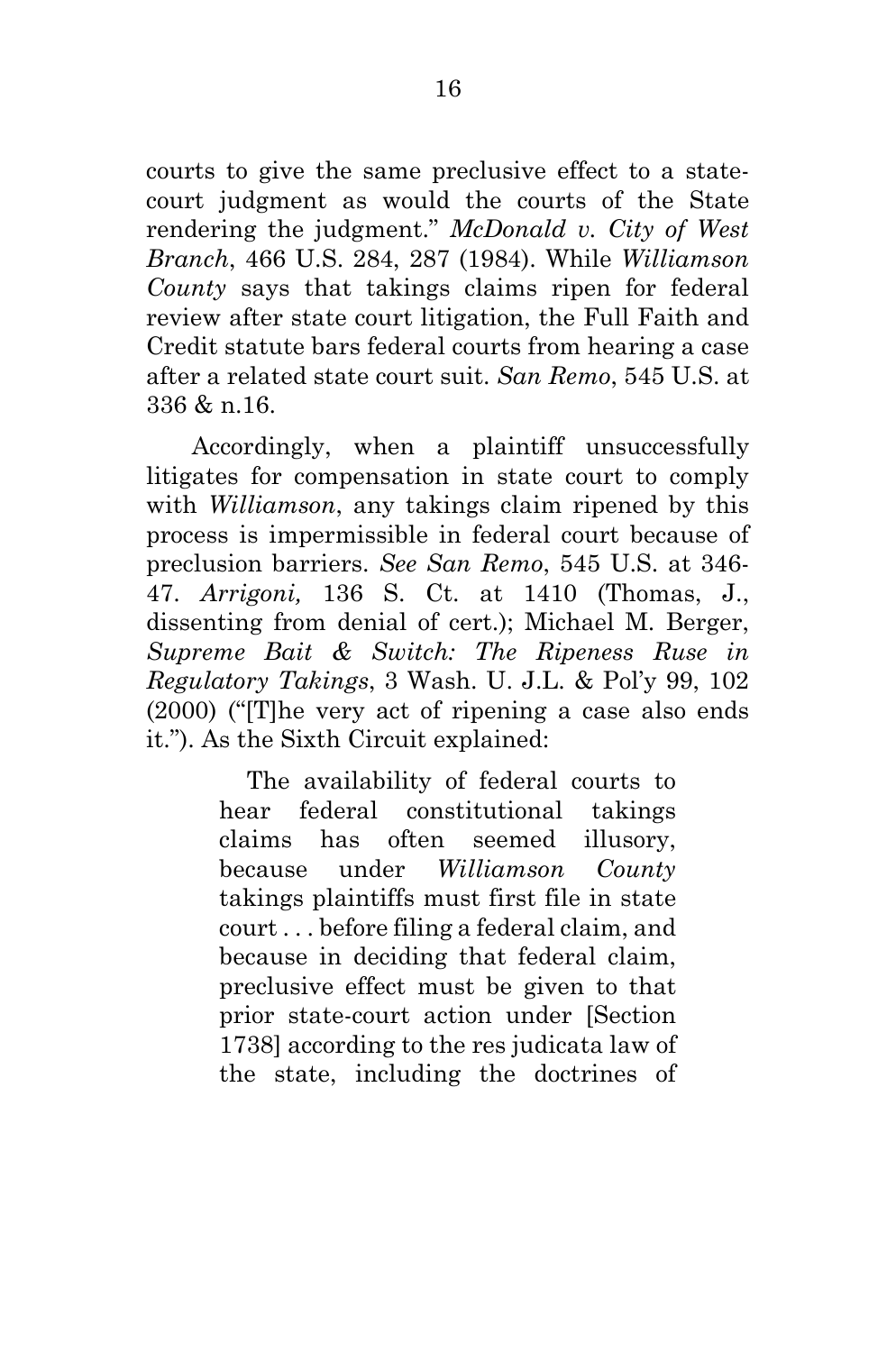merger and bar whereby all claims which could have been brought in an earlier cause of action are precluded.

*DLX, Inc.*, 381 F.3d at 519-20 (footnote omitted).

In *San Remo Hotel*, this Court refused to correct this situation by creating an exception from federal preclusion rules for takings cases ripened in state court under *Williamson County*. As a result, far from maturing takings claims for federal review, the state litigation doctrine works to totally deprive federal courts of jurisdiction over the Takings Clause. 545 U.S. at 349-52 (Rehnquist, C.J., concurring). It strips property owners of their ability (exercised for the previous century) to protect their property in federal court under Section 1983 and prevents federal courts from participating in the review and development of Fifth Amendment takings law. *Arrigoni*, 136 S. Ct. at 1410 (Thomas, J., dissenting from denial of cert.) (after *San Remo*, the state litigation rule "dooms plaintiffs' efforts to obtain federal review of a federal constitutional claim"). This cannot be reconciled with Congressional intent to provide citizens with a federal forum for federal civil rights violations. *Lynch v. Household Fin. Corp.*, 405 U.S. 538, 543 (1972) (Congress "intended to provide a federal judicial forum for the redress of wrongful deprivations of property by persons acting under color of state law."); *Mitchum v. Foster*, 407 U.S. 225, 242 (1972) ("The very purpose of [42 U.S.C.] § 1983 was to interpose the federal courts between the States and the people, as guardians of the people's federal rights . . . .").

Indeed, this Court has considered the availability of a federal forum to be so important that it has long allowed constitutional plaintiffs to invoke federal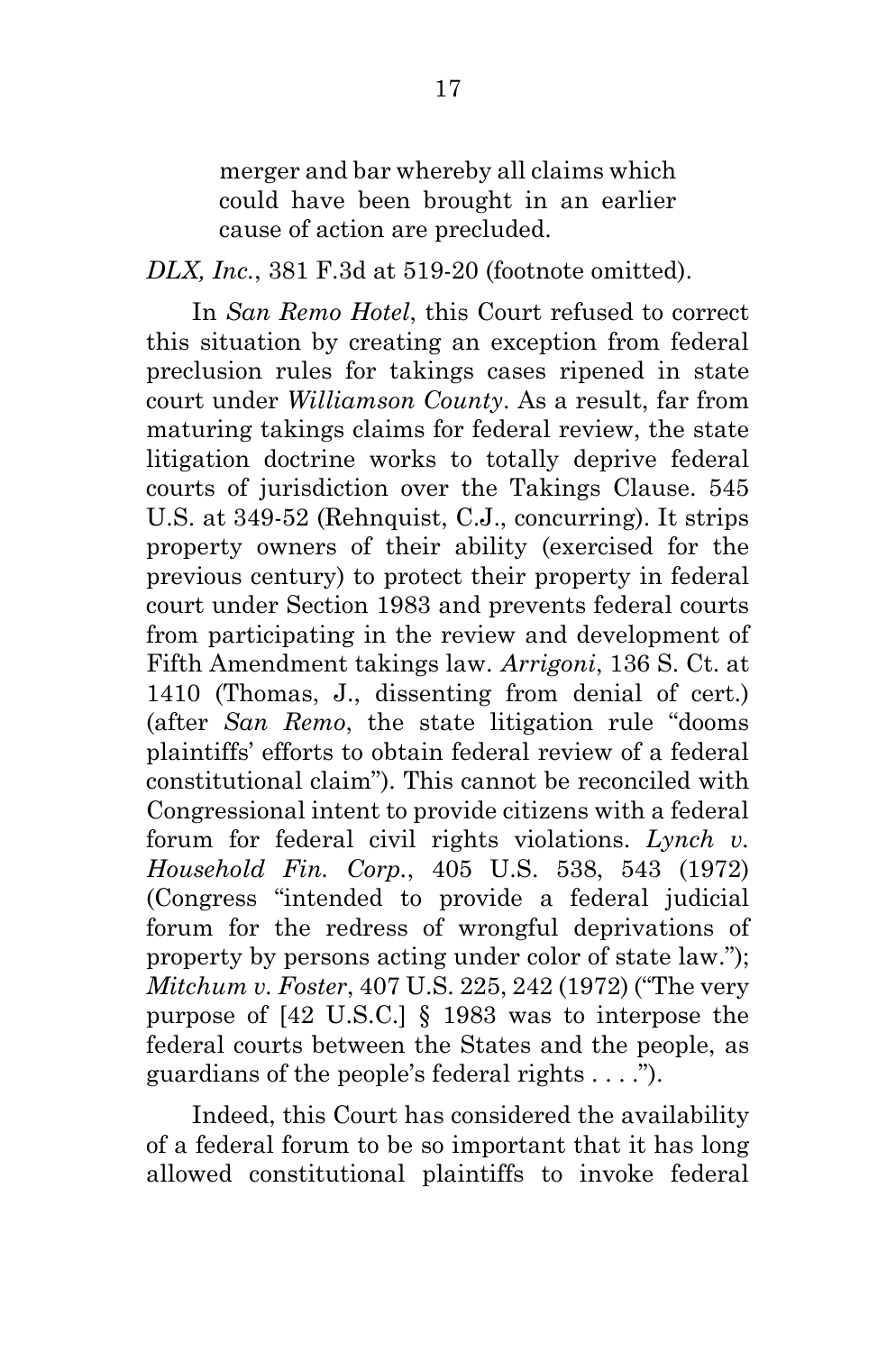protection regardless of state remedies. *Monroe v. Pape*, 365 U.S. 167, 183 (1961) ("The federal remedy is supplementary to the state remedy, and the latter need not be first sought and refused before the federal one is invoked."). Only takings plaintiffs are different, thanks to *Williamson County*. In creating a state court exhaustion barrier to federal review of takings claims, *Williamson County* radically departs from core premises of the modern judicial system. John F. Preis, *Alternative State Remedies in Constitutional Torts*, 40 Conn. L. Rev. 723, 726 (Feb. 2008) (*Williamson County* represents "a marked change from past practice.").

## **2.** *Williamson County***'s Interaction with Removal Often Prevents State Court Review**

Despite all this, one might think that *Williamson County* at least leaves takings plaintiffs with a state court avenue for their claims. *San Remo Hotel*, 545 U.S. at 346; Frederic Bloom & Christopher Serkin, *Suing Courts*, 79 U. Chi. L. Rev. 553, 605 (2012) ("State courts thus get first bite at these [takings] actions under *Williamson County*—and they get the only bite under *San Remo*."). But the state court option is often also illusory due to another problem with the state litigation ripeness doctrine: its conflict with the principle that a government defendant may remove certain cases from state court to federal court. *See* 28 U.S.C. § 1441; *Arrigoni*, 136 S. Ct. at 1411 (Thomas, J., dissenting from denial of cert.).

Given that *Williamson County* frustrates initial federal court review and creates a preclusion bar to post-state court review, plaintiffs generally must file their federal takings claim in state court or not at all.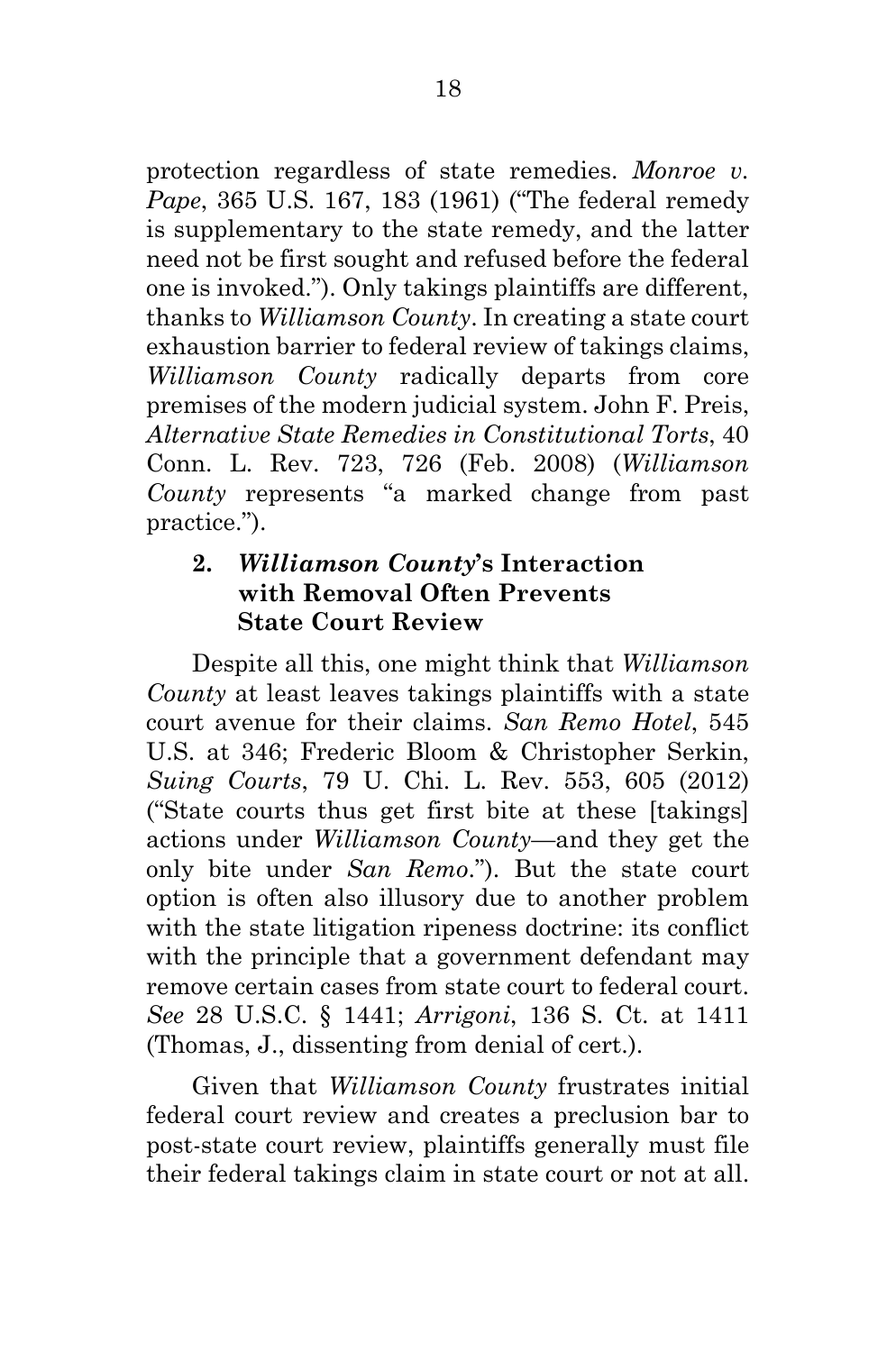*Rockstead v. City of Crystal Lake*, 486 F.3d 963, 968 (7th Cir. 2007). But doing so subjects the entire complaint to prompt removal to the federal court on the basis that it raises a "federal question." *See, e.g.*, *Sansotta v. Town of Nags Head*, 724 F.3d 533, 545 (4th Cir. 2013). Removal prevents state court litigation, and renders the removed claim unripe in the new federal forum under *Williamson County*. Thus, a federal court facing a removed takings claim will typically dismiss the claim because state procedures were not exhausted. *Id.*; *Arrigoni*, 136 S. Ct. at 1411 (Thomas, J., dissenting from denial of cert.); *Koscielski v. City of Minneapolis*, 435 F.3d 898, 903 (8th Cir. 2006) (approving of the dismissal of a removed takings claim for lack of finished state court procedures).

The combined effect of these "anomalies" is to leave many federal takings plaintiffs without any access to the courts. *Arrigoni*, 136 S. Ct. at 1411 (Thomas, J., dissenting from denial of certiorari). They can't go to federal court due to *Williamson County* and many cannot go through state court due to the removal/ripeness game. Ultimately, plaintiffs may have to choose to forego their constitutional rights under the Takings Clause—in order to secure prompt review in some court under a non-takings theory—or try and brave the unpredictable and draining *Williamson County* maze.

What a mess. The Constitution requires a "reasonable, certain and adequate provision for obtaining compensation." *Regional Rail Reorganization Act Cases*, 419 U.S. 102, 124-25 (1974) (quoting *Cherokee Nation v. Southern Kansas R. Co.*, 135 U.S. 641, 659 (1890)). But this is exactly what *Williamson*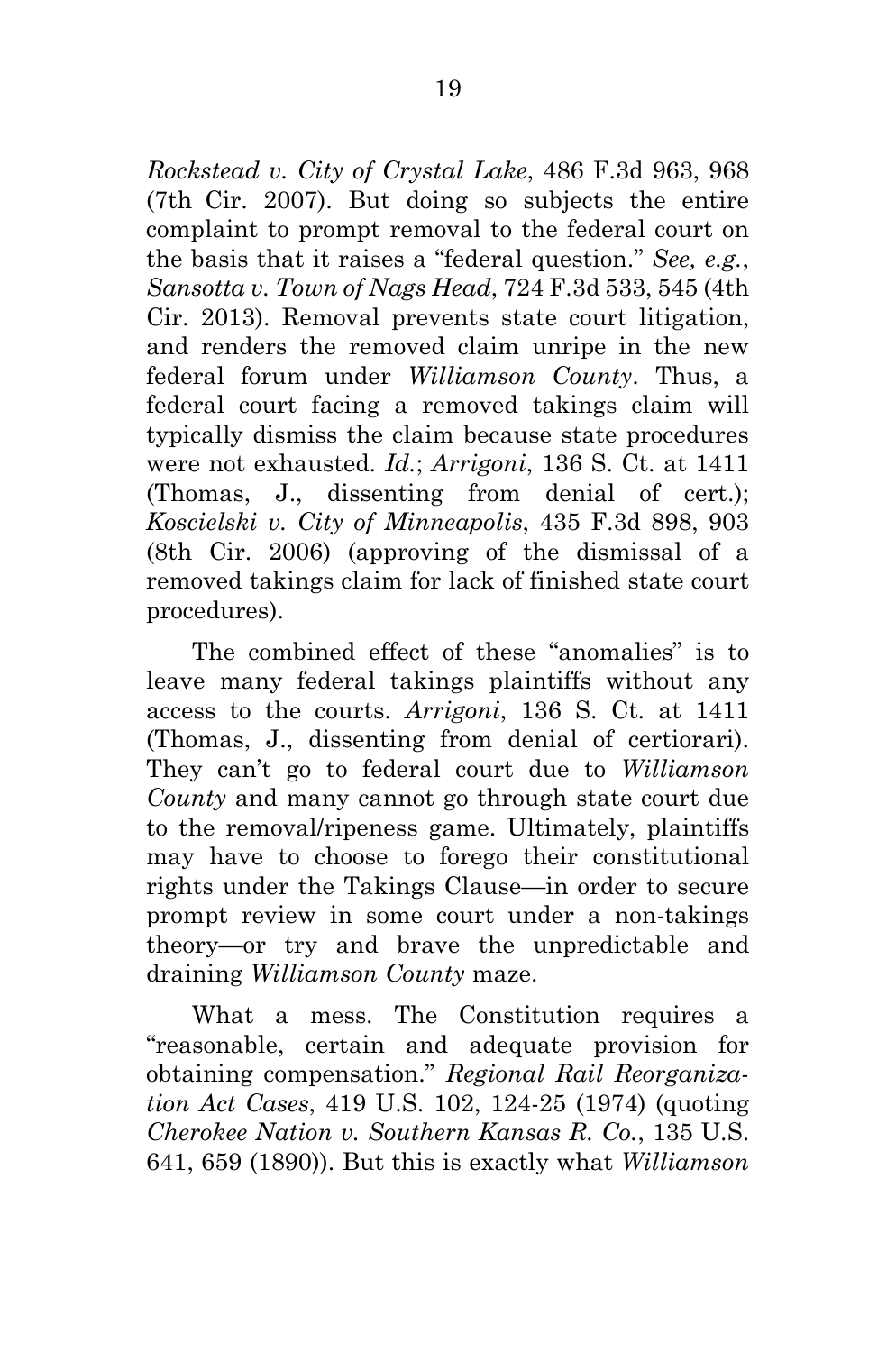*County*'s state litigation rule prevents. It creates a chaotic and unworkable system for adjudicating federal takings claims, *Wayside Church*, 847 F.3d at 825 (Kethledge, J., dissenting) (application of *Williamson County* "has undermined the adjudication of federal takings claims against states and local governments"), one that cries out for this Court's intervention. *Seminole Tribe of Fla. v. Florida*, 517 U.S. 44, 63 (1996) (reconsideration of precedent justified "when governing decisions are unworkable"); Scott A. Keller, *Judicial Jurisdiction Stripping Masquerading as Ripeness: Eliminating the*  Williamson County *State Litigation Requirement for Regulatory Takings Claims*, 85 Tex. L. Rev. 199, 240 (2006) ("[T]he *Williamson County* State Litigation prong should be reconsidered and eliminated.").

# **C.** *Williamson County***'s State Litigation Requirement Is Doctrinally Flawed and Entirely Unnecessary**

The problems flowing from *Williamson County*'s state litigation doctrine are especially troubling because the doctrine is incorrect. *Arrigoni*, 136 S. Ct. at 1410 (Thomas, J., dissenting from denial of certiorari); Michael W. McConnell, Horne *and the Normalization of Takings Litigation: A Response to Professor Echeverria*, 43 Envtl. L. Rep. News & Analysis 10749 (2013) (noting that the state litigation concept in "*Williamson County* . . . cannot be correct, at least on its own terms"). As noted above, *Williamson County* declares that a taking is not "without just compensation" and complete until a state *court* confirms lack of compensation. 473 U.S. at 196. This makes no sense.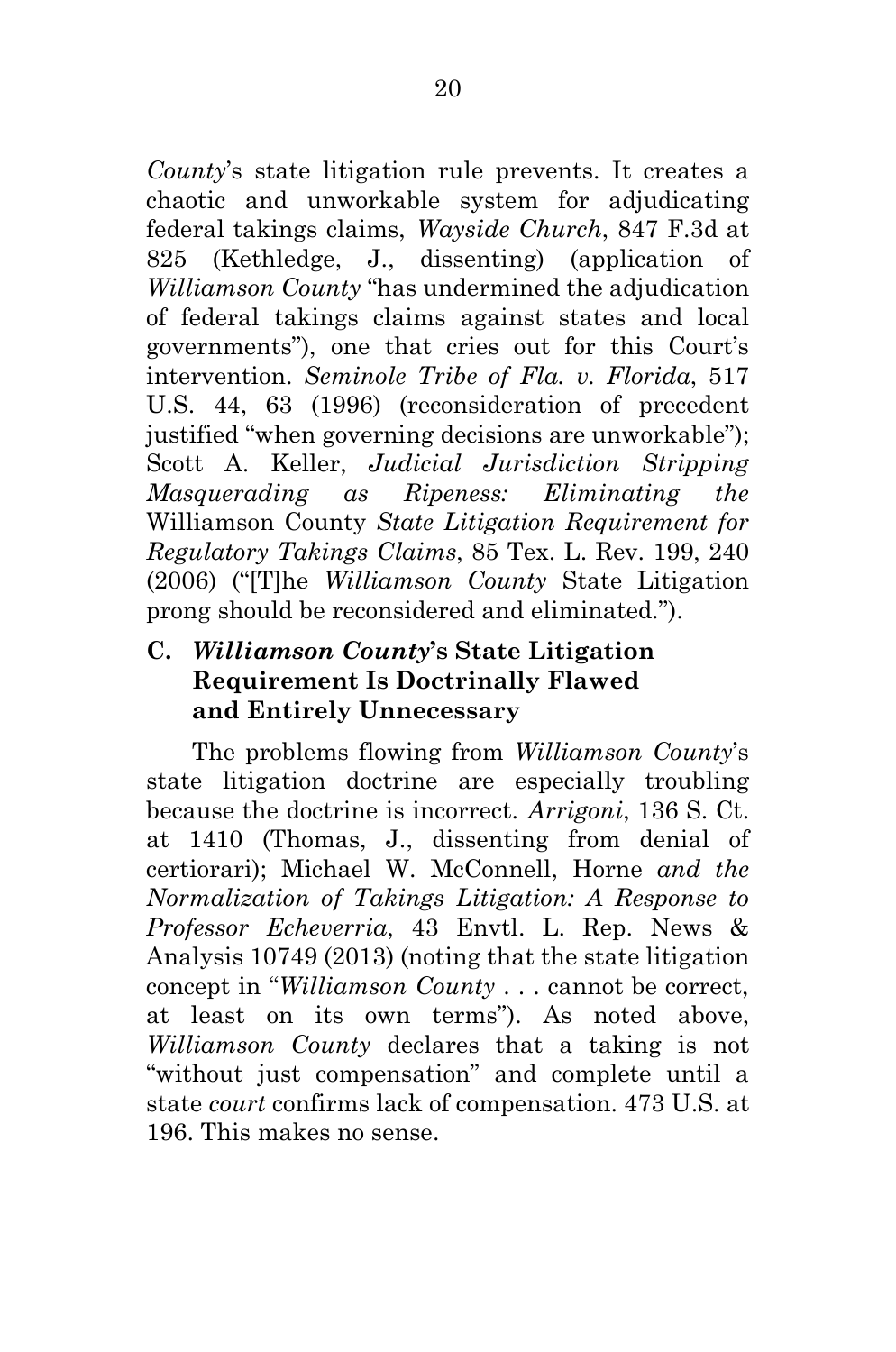In almost all takings cases, the state court is not the government body taking property, nor does it bear compensatory liability for a taking. These qualities fall on the shoulders of the executive or legislative agency responsible for invading private property. *See generally*, *Monell v. New York City Dep't of Social Services*, 436 U.S. 658, 690-92 (1978); *United States v. Dickinson*, 331 U.S. 745, 751 (1947) ("[T]he land was taken when it was taken and an obligation to pay for it then arose."). It is the acts and omissions of the body taking the property that should determine if the taking is uncompensated. *See* Timothy V. Kassouni, *The Ripeness Doctrine and the Judicial Relegation of Constitutionally Protected Property Rights*, 29 Cal. W. L. Rev. 1, 43 (1992) ("[I]t makes little sense to require property owners to seek just compensation from the courts, as opposed to the governmental entity which imposed the regulation."). If a local or state entity makes a final decision regulating or invading property without offering or guaranteeing compensation, the taking is "without just compensation" and crystalized. *Horne*, 133 S. Ct. at 2062 n.6 (A takings "Case' or 'Controversy' exists once the government has taken private property without paying for it.").

Requiring state court litigation in such a case adds nothing to the factual or legal sufficiency of a takings claim. *Id.* ("whether an alternative remedy exists does not affect the jurisdiction of the federal court"); *Del Prairie Stock Farm*, 572 F. Supp. 2d at 1033 ("a concrete takings injury can occur without state litigation"); Henry Paul Monaghan, *State Law Wrongs, State Law Remedies, and the Fourteenth Amendment*, 86 Colum. L. Rev. 979, 989 (1986) ("No authority supports use of ripeness doctrine to bar federal judicial consideration of an otherwise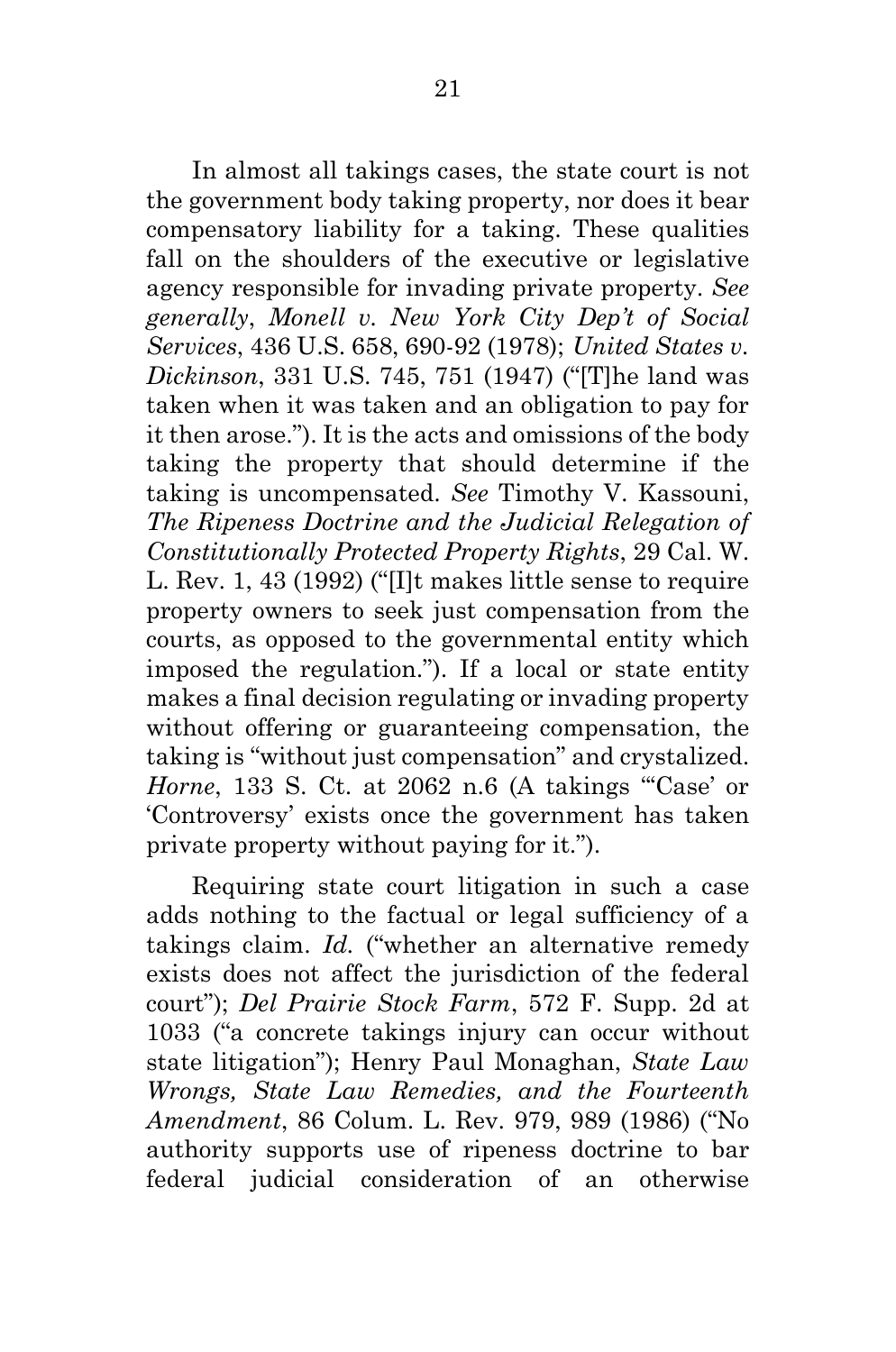sufficiently focused controversy simply because corrective state judicial process had not been invoked."). It simply imposes an unnecessary and jurisdictionally disastrous exhaustion of state remedies rule. Gideon Kanner, *"[Un]equal Justice Under Law": The Invidiously Disparate Treatment of American Property Owners in Taking Cases,* 40 Loy. L.A. L. Rev. 1065, 1077-78 (2007).

This case provides an example of how *Williamson County* prevents adjudication of claims already fit for review. There is no dispute here that the Township formally and finally enacted an ordinance that, on its plain terms, authorizes the public and the Township to physically occupy Ms. Knick's land, a quintessential physical taking. It is clear that the Township enforced these provisions against Ms. Knick, informing her that failure to open her land to the public violates the ordinance and commanding her to provide public access. App. A at 3-5. Finally, the Township has not paid or offered compensation to Ms. Knick, and neither the challenged Ordinance nor any other Township law contains a provision guaranteeing compensation. The Township actions against Ms. Knick are "without just compensation" and a claim for a Fifth Amendment violation is present. *Horne*, 133 S. Ct. at 2062 n.6.

Yet, *Williamson County* (supposedly) demands that courts ignore the violation of Ms. Knick's constitutional rights until she takes the timeconsuming and expensive step of prosecuting a state court suit. While this requirement cannot make the takings issue more concrete, it causes delay, wastes Ms. Knick's and court resources, and may ultimately prevent any hearing. All of this is occurring under a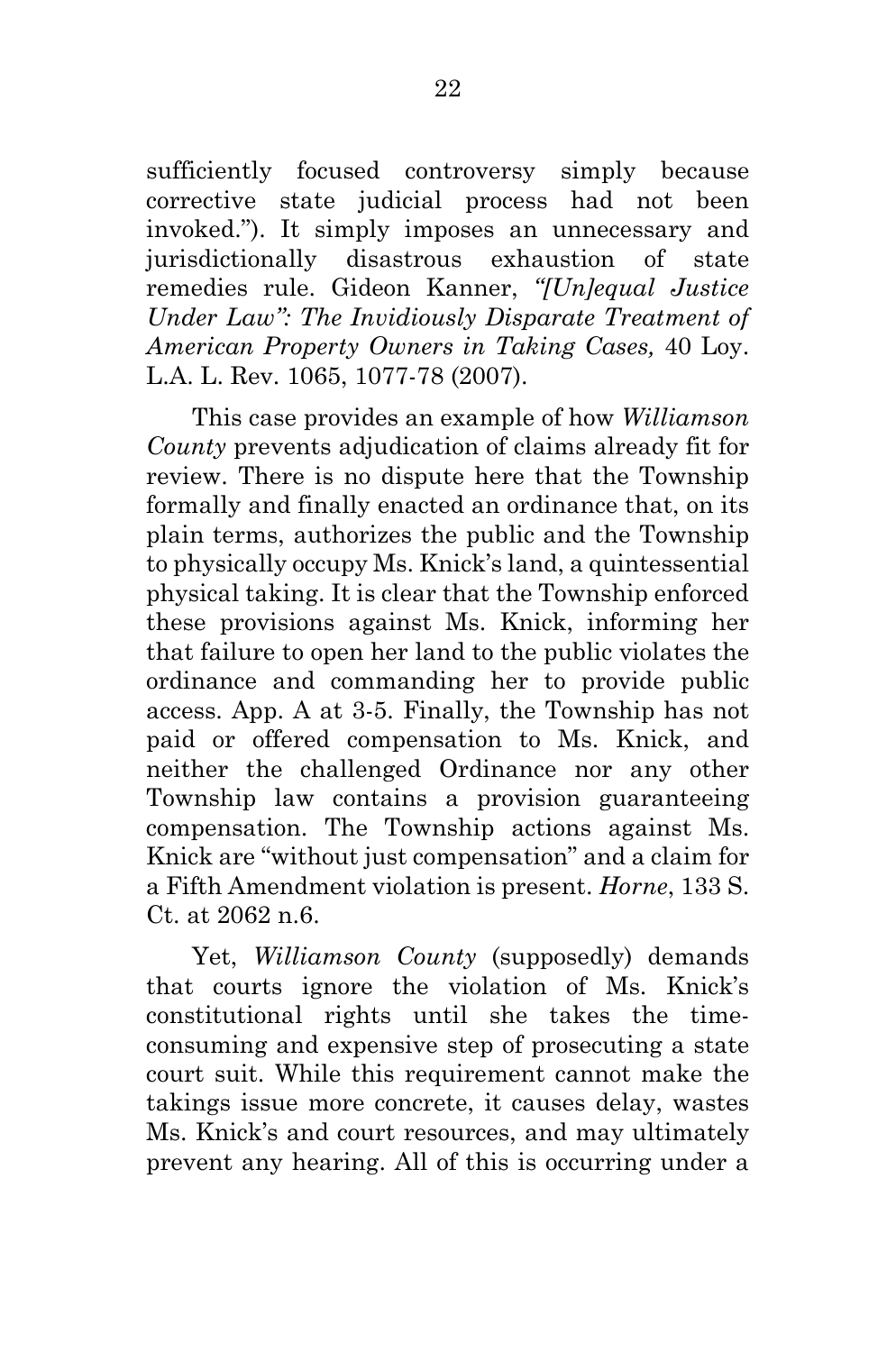doctrine without a compelling basis in the Constitution's "without just compensation" language or in the Court's historical precedent. *Arrigoni*, 136 S. Ct. at 1411 (Thomas, J., dissenting from denial of cert.); *Home Telephone & Telegraph Co. v. City of Los Angeles*, 227 U.S. 278 (1913) (rejecting a contention that the federal courts could not hear a property rights claim under the Fourteenth Amendment until the state courts had passed on the issue).

This Court should take this case to reconsider and overrule *Williamson County*'s state litigation ripeness requirement. *San Remo Hotel*, 545 U.S. at 352 ("I believe the Court should reconsider whether plaintiffs asserting a Fifth Amendment takings claim based on the final decision of a state or local government entity must first seek compensation in state courts.") (Rehnquist, J. concurring). To be sure, *stare decisis* must be considered. However, this principle is weakest in the realm of constitutional interpretation. *Patterson v. McLean Credit Union*, 491 U.S. 164, 172- 73 (1989). Moreover, stare decisis cannot immunize a particular procedural remedy "once [the procedural rule] is proved to be unworkable in practice; the mischievous consequences to litigants and courts alike from the perpetuation of an unworkable rule are too great." *Swift & Co., Inc. v. Wickham*, 382 U.S. 111, 116 (1965). For this reason, this Court is willing to reconsider judicial decisions that are cumbersome in operation. *See, e.g.*, *Montejo v. Louisiana*, 556 U.S. 778, 792 (2009) ("[T]he fact that a decision has proved 'unworkable' is a traditional ground for overruling it." (quoting *Payne v. Tennessee*, 501 U.S. 808, 827 (1991))). *Williamson County*'s state litigation requirement clearly qualifies as an unworkable constitutional and procedural rule. As a result, *stare*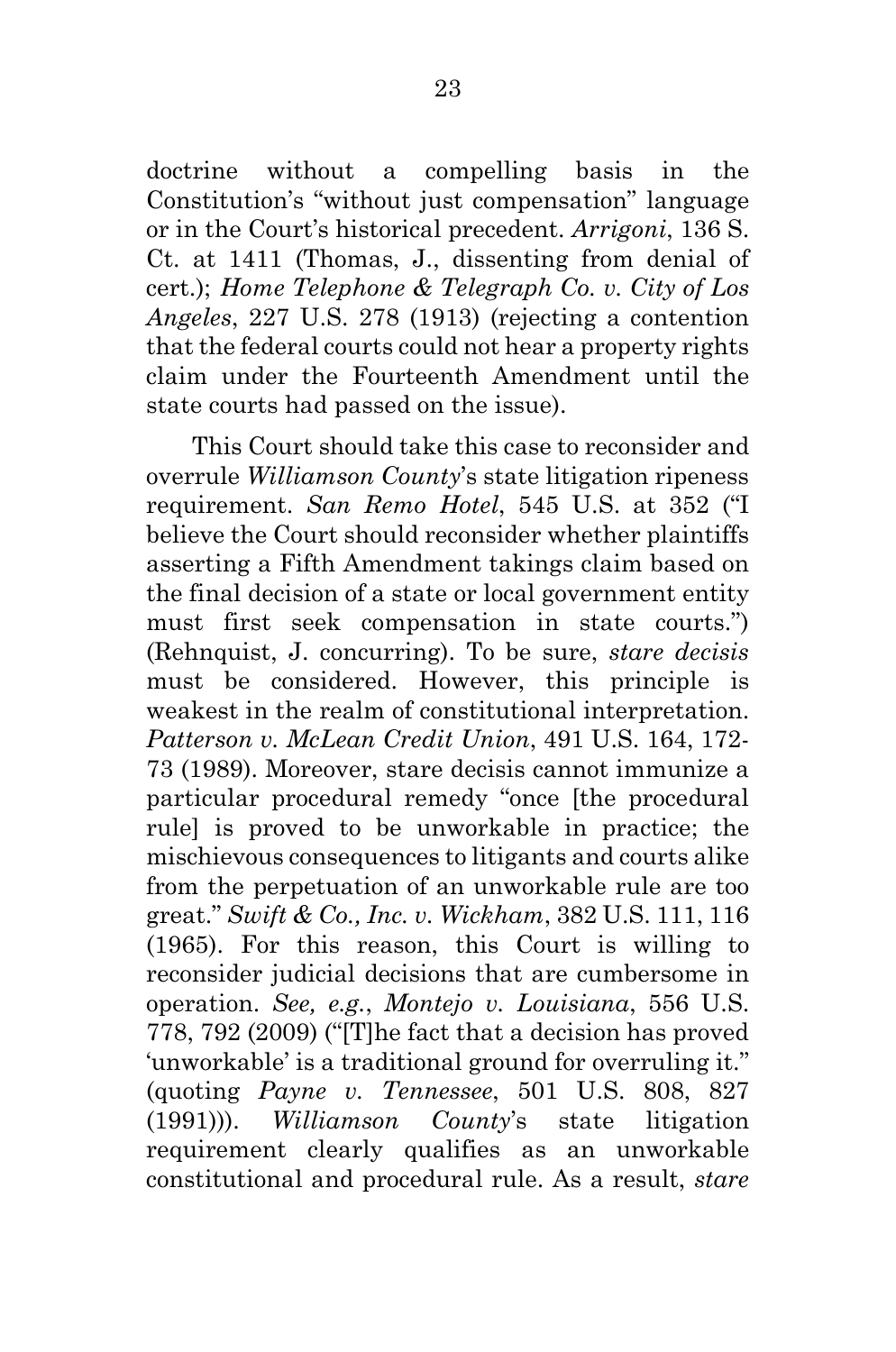*decisis* does not inhibit the Court from reconsidering *Williamson County*.

#### **II.**

## **THERE IS DEEP CONFLICT IN THE LOWER COURTS ON THE ISSUE OF WHETHER** *WILLIAMSON COUNTY***'S STATE LITIGATION DOCTRINE APPLIES TO FACIAL TAKINGS CLAIMS**

Given *Williamson County*'s dramatic effects, it is not surprising that federal courts have sought exceptions to the state litigation doctrine. Yet, in so doing, they have come into conflict. *Arrigoni*, 136 S. Ct. at 1412 (Thomas, J., dissenting from denial of cert.). This case concerns the most important and intractable federal conflict: whether *Williamson County* bars facial takings claims.

Here, the Third Circuit joined a handful of other circuits in holding that *Williamson County* applies to, and bars, facial physical and regulatory takings claims. This solidifies a conflict with other circuits that have declared *Williamson County* inapplicable to facial takings claims. The Court's review is necessary to resolve the conflict. *See* Michael M. Berger, *The Ripeness Game: Why Are We Still Forced to Play?*, 30 Touro L. Rev. 297, 317 (2014) ("Until the Supreme Court steps in, there will be no uniformity.").

### **A. The First, Fourth, and Seventh Circuits Exempt Facial Claims from** *Williamson County*

A number of circuit courts have concluded "that, *Williamson County* notwithstanding, takings plaintiffs remain free to raise facial Fifth Amendment challenges in federal courts in the first instance."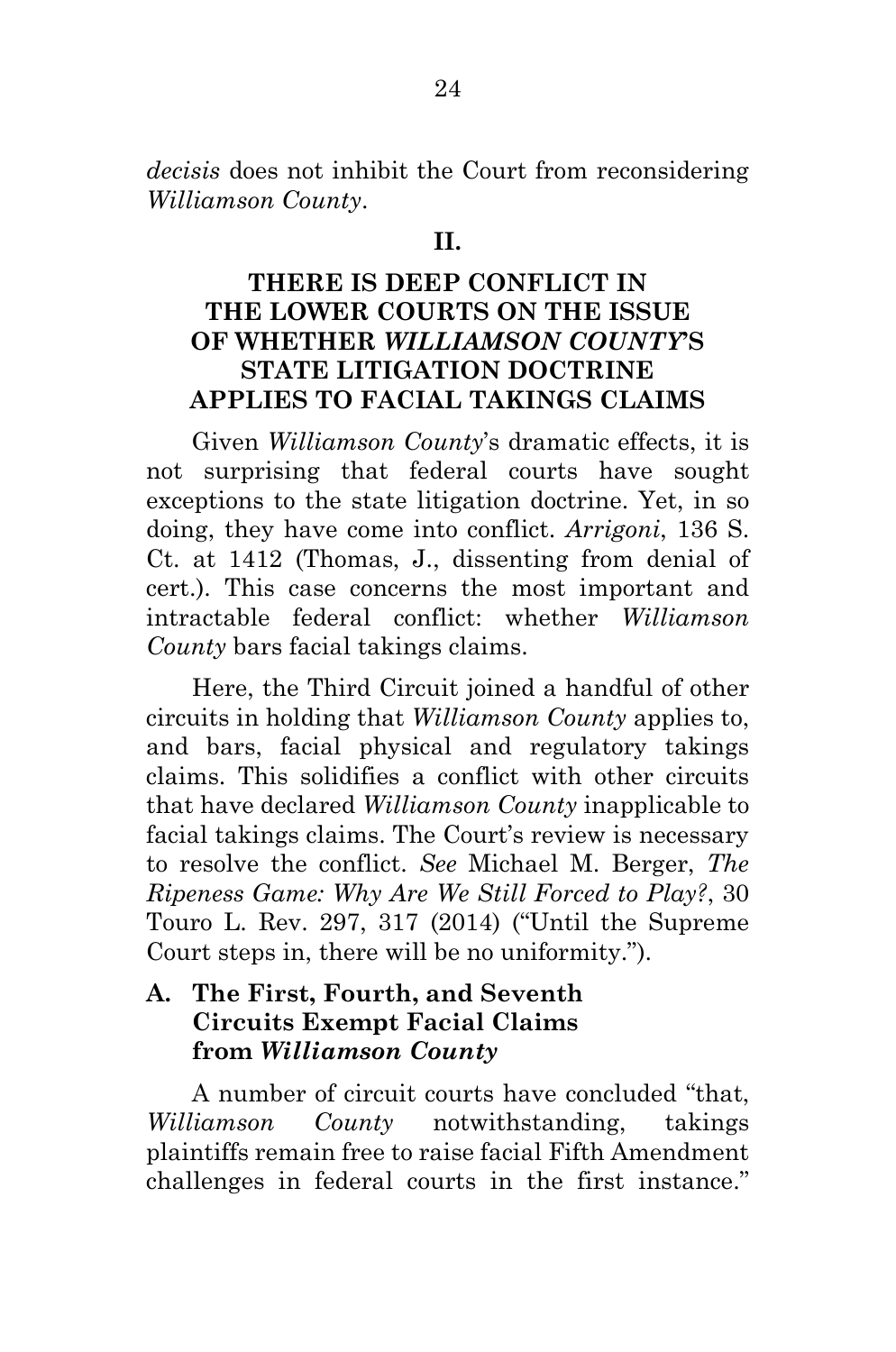Katherine Mims Crocker, *Justifying a Prudential Solution to the* Williamson County *Ripeness Puzzle*, 49 Ga. L. Rev. 163, 186 (2014). The First Circuit is in this camp. In *Philip Morris, Inc. v. Reilly*, 312 F.3d 24 (1st Cir. 2002), that court held that a physical takings facial claim was ripe for federal adjudication on the merits without respect to state remedies. *Id.* at 30; *see also id.* 54 n.27 (Lipez, J., dissenting) (agreeing that the facial claims were ripe). The same circuit confirmed this view a few years later in *Asociacion De Subscripcion Conjunta Del Seguro De Responsabilidad Obligatorio v. Flores Galarza*, 484 F.3d 1 (1st Cir. 2007). There, the First Circuit again considered a facial physical takings claim and it again held that since the plaintiff "is making a facial statutory challenge, its takings claim need not be brought first to a Commonwealth body, either administrative or judicial." *Id.* at 14 (citing *Suitum*, 520 U.S. at 736 n.10).

The Fourth Circuit follows the same approach. In *Clayland Farm Enterprises, LLC v. Talbot County, Md.*, 672 F. App'x 240 (4th Cir. 2016), that circuit held that *Williamson County* did not prevent immediate federal review of "a regulatory takings claim that the moratorium [on development] is facially unconstitutional." *Id.* at 243. In so doing, the court stated: "[w]hen an ordinance on its face is alleged to have effected a taking . . . the claim accrues when the ordinance interferes in a clear, concrete fashion with the property's primary use. . . . Facial takings challenges to a regulation are 'generally ripe the moment the challenged regulation or ordinance is passed . . . .'" *Id.* at 244 (quoting *Suitum*, 520 U.S. at 736 n.10). This decision built on a prior Fourth Circuit opinion which also concluded that *Williamson County*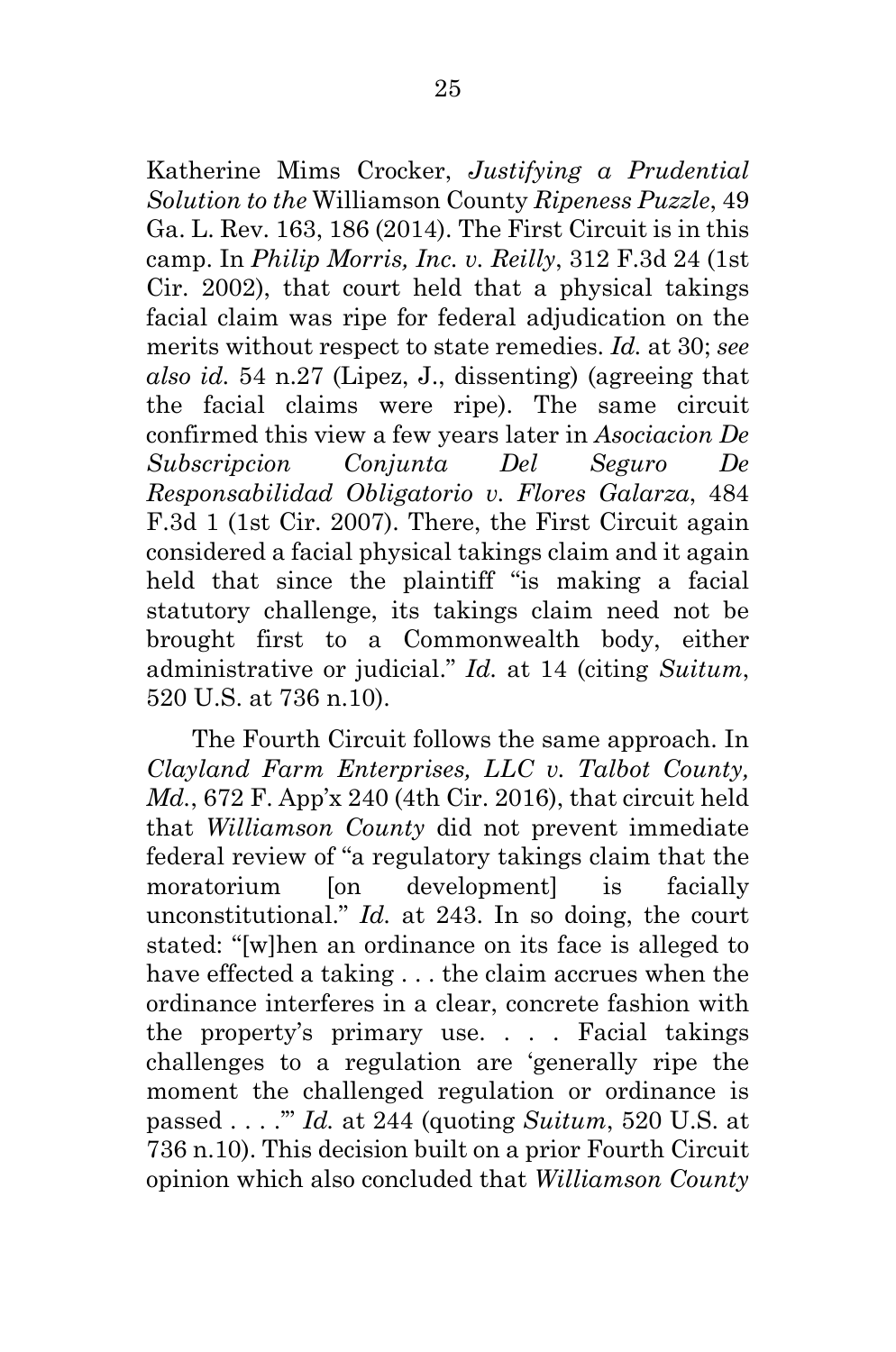"does not apply to facial [takings] challenges to the validity of a state regulation." *Holliday Amusement Co. v. South Carolina*, 493 F.3d 404, 407 (4th Cir. 2007).

To the same effect are decisions from the Seventh Circuit. In *Peters v. Village of Clifton*, 498 F.3d 727 (7th Cir. 2007), a physical takings case, the Seventh Circuit observed that facial takings claims are exempt from *Williamson County*'s state litigation rule. *Id.* at 732. Then, in *Muscarello v. Ogle County Bd. of Com'rs*, 610 F.3d 416, 422 (7th Cir. 2010), the same court confirmed a circuit exception "to the exhaustion requirement" for "pre-enforcement facial challenges." In the 2017 decision of *International Union of Operating Engineers Local 139 v. Schimel*, 863 F.3d 674, 678 (7th Cir. 2017), the Seventh Circuit reconfirmed and applied a *Williamson* exception for a "pre-enforcement facial challenge."

While the issue is not as developed in the Fifth and Eleventh Circuits, decisions from those jurisdictions also declare that *Williamson County* does not pertain to facial takings claims. *See Opulent Life Church v. City of Holly Springs, Miss.*, 697 F.3d 279, 287 (5th Cir. 2012) ("The Supreme Court has held *Williamson County* to be inapplicable to facial challenges." (citing *Yee v. City of Escondido*, 503 U.S. 519, 533-34 (1992)); *Temple B'Nai Zion, Inc. v. City of Sunny Isles Beach, Fla.*, 727 F.3d 1349, 1359 n.6 (11th Cir. 2013) ("*Williamson County*'s finality principles do not apply to facial claims that a given regulation is constitutionally infirm.").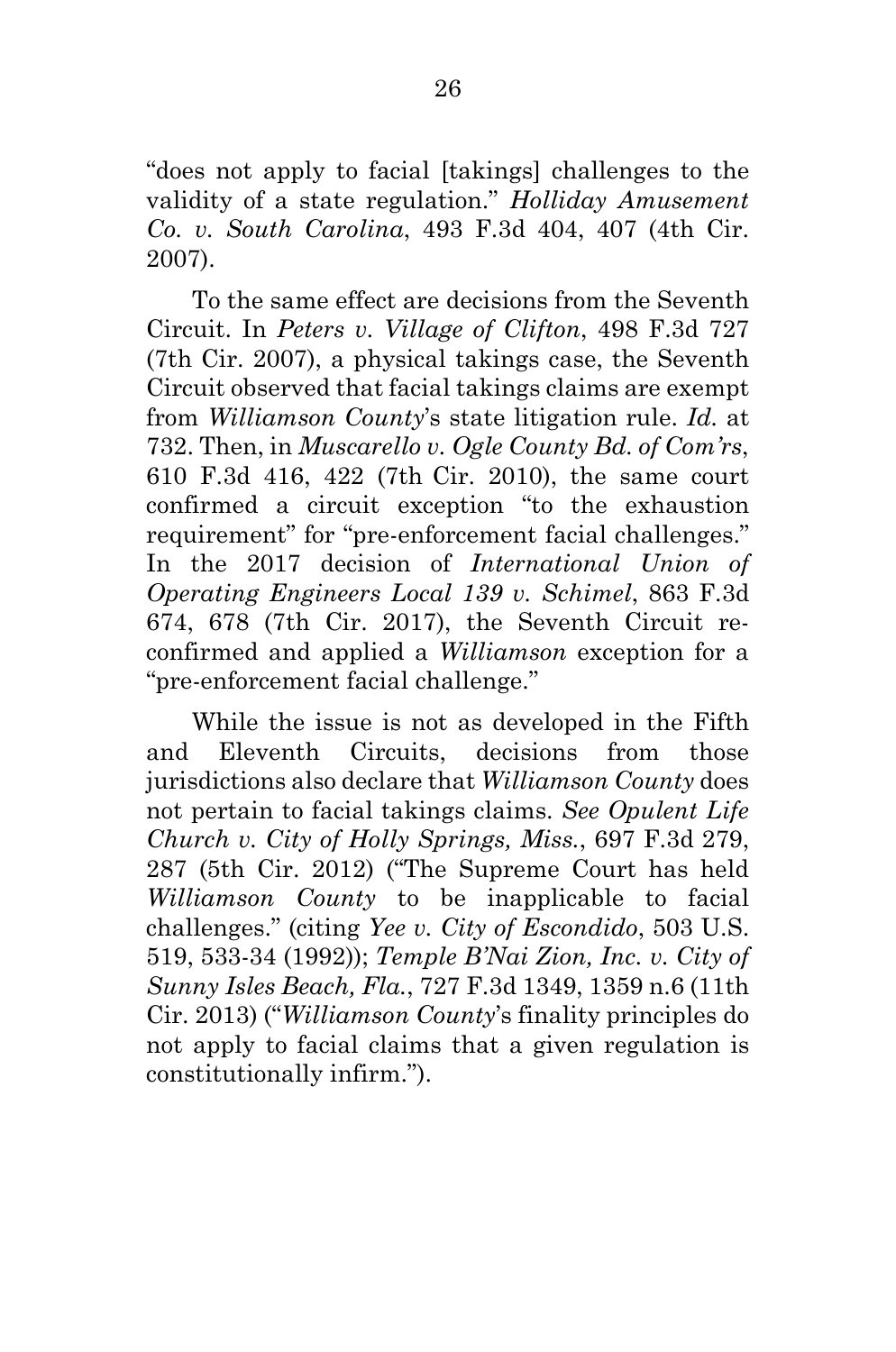## **B. The Third Circuit Joins the Sixth, Ninth, and Tenth Circuits in Applying** *Williamson County* **to Facial Takings Claims**

In tension with the First, Fourth, and Seventh circuits, decisions from the Sixth, Ninth, and Tenth circuit hold that *Williamson County* applies to facial physical and regulatory takings claims. In *Wilkins v. Daniels*, 744 F.3d 409, 417 (6th Cir. 2014), for instance, the Sixth Circuit considered a physical takings claim similar to that here. The court concluded that *Williamson County*'s "second requirement—that plaintiffs must seek just compensation through state procedures—does [apply]." *Id.* at 417.

The Ninth Circuit's decisions are in accord. In the early decision of *Sinclair Oil Corp. v. County of Santa Barbara*, 96 F.3d 401 (9th Cir. 1996), the Ninth Circuit held that "the just compensation ripeness requirement" applies to facial takings "claims premised upon the denial of a property's economically viable use." *Id.* at 407. Later, in *Ventura Mobilehome Communities Owners Ass'n v. City of San Buenaventura*, 371 F.3d 1046, 1052-54 (9th Cir. 2004), the Ninth Circuit affirmed that all facial takings claims other than those under the now-defunct "substantially advances" test are subject to *Williamson County*. Similarly, in *Surf and Sand, LLC v. City of Capitola*, 377 F. App'x 662, 664 (9th Cir. 2010), the court held that a "facial challenge to the Conversion Ordinance as a public regulatory taking was not ripe [as] Plaintiff had not sought compensation from the state as required by *Williamson County*."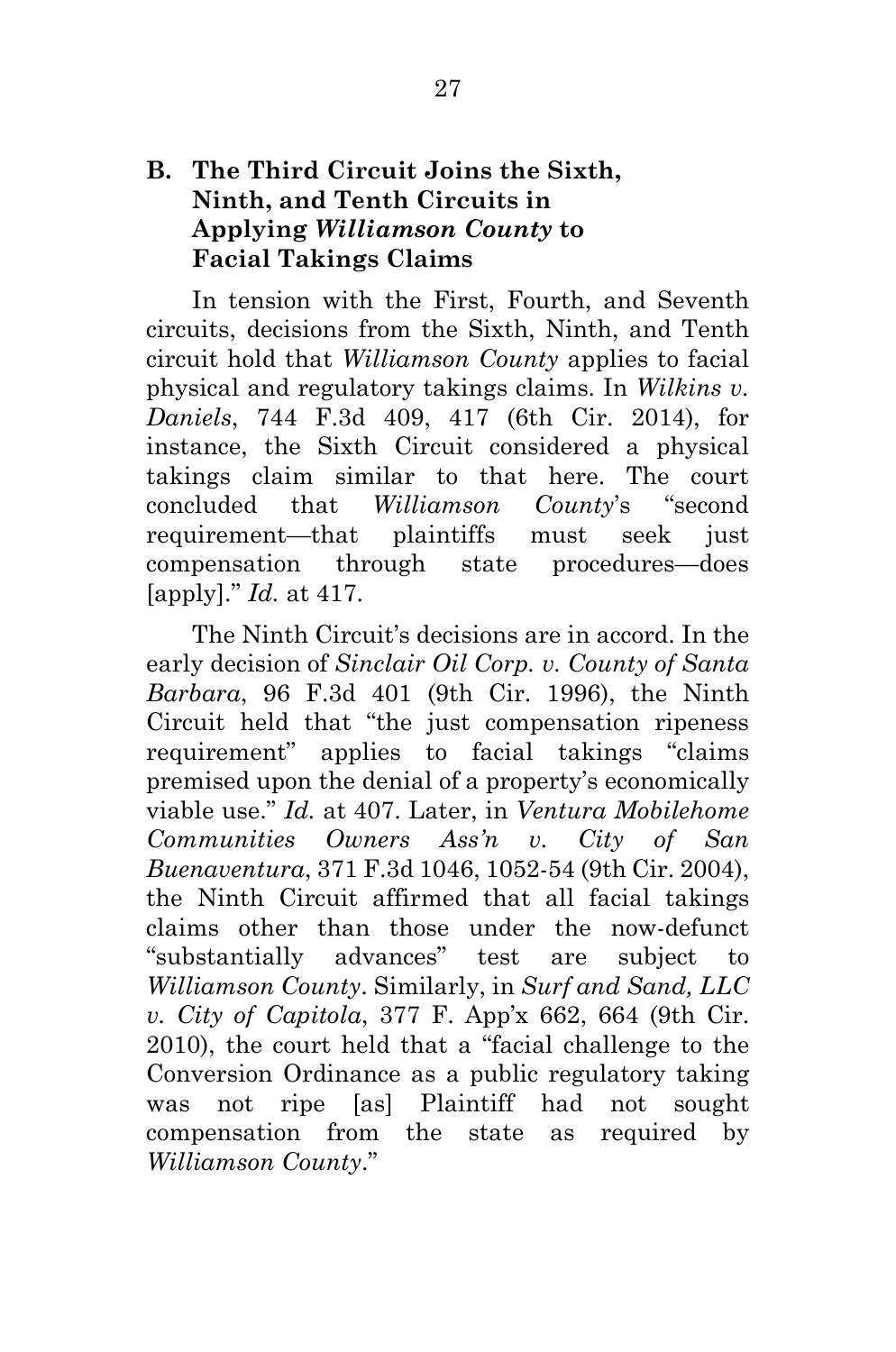The Tenth Circuit has also squarely considered the facial ripeness issue. In *Alto Eldorado Partnership v. County of Santa Fe*, 634 F.3d 1170 (10th Cir. 2011), the court considered a facial takings claim arising under *Nollan*, 483 U.S. 825, and *Dolan*, 512 U.S. 374, and levied against development permit conditions. The Tenth Circuit concluded that *Williamson County*'s state litigation principle applied to this and all facial takings claims, except those arising under the defunct "substantially advances" test. 634 F.3d at 1175-76. In so doing, the Tenth Circuit attempted to distinguish decisions from other circuits declaring that facial takings claims are not bound by *Williamson County*, including several discussed above. *Id.*

In the decision below, the Third Circuit sided with the Sixth, Ninth, and Tenth Circuits in holding that *Williamson County*'s state litigation requirement applies to basic facial takings claims, like the physical takings claim asserted by Ms. Knick. The lower court held that the only facial claims exception to *Williamson County* is for claims that do not assert a taking without just compensation at all; i.e., claims arising under the Public Use Clause of the Fifth Amendment or Due Process Clause.

The decision below thus conflicts with the decisions of the First, Fourth and Seventh Circuits and exacerbates the ongoing conflict among the courts on whether *Williamson County* applies to facial takings claims resting on modern takings tests. The split has substantial practical import. In *Williamson County*-free circuits like the First and Seventh, a property owner with a facial physical takings claim receives a prompt hearing on the merits of her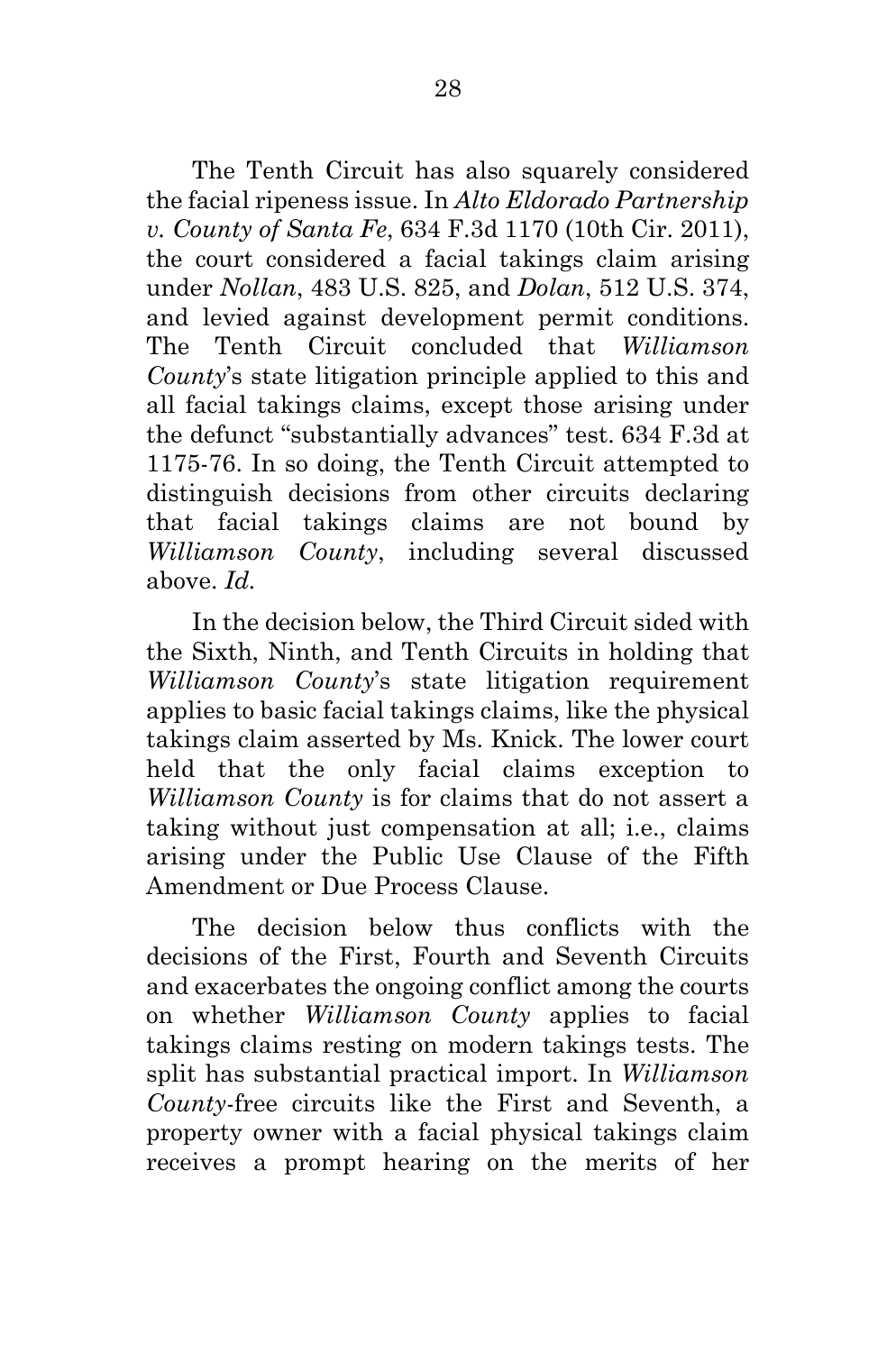complaint. In contrast, in the Third and other circuits applying *Williamson County*, the same property owner will be kicked between federal and state courts without a hearing, with resources wasted and justice delayed or denied. David Zhou, Comment, *Rethinking the Facial Takings Claim*, 120 Yale L.J. 967, 973 (2011) ("[R]elaxed ripeness rule means that federal courts will actually have to reach the merits of some takings claims characterized as 'facial.'").

This Court should grant the Petition to resolve the conflict.

#### **III.**

## **THE DECISION BELOW CONFLICTS WITH THIS COURT'S DECISIONS IN APPYING** *WILLIAMSON COUNTY* **TO FACIAL TAKINGS CLAIMS**

The Third Circuit's treatment of facial takings claims conflicts not only with other circuit decisions, but also with this Court's takings precedent.

## **A. This Court's Precedent Exempts Facial Claims from** *Williamson County***'s State Litigation Ripeness Doctrine**

Notably, the decision at the heart of this case— *Williamson County*—did not involve a facial takings claim. It dealt solely with an as-applied claim alleging that application of a land use regulation to the particular property in that case stripped away its economic value. *Williamson County*, 473 U.S. at 176- 84. Consistent with this reality, this Court's subsequent decisions recognize the potential applicability of a state litigation ripeness requirement in an *as-applied* taking case, but have never considered, much less applied, the concept in a *facial*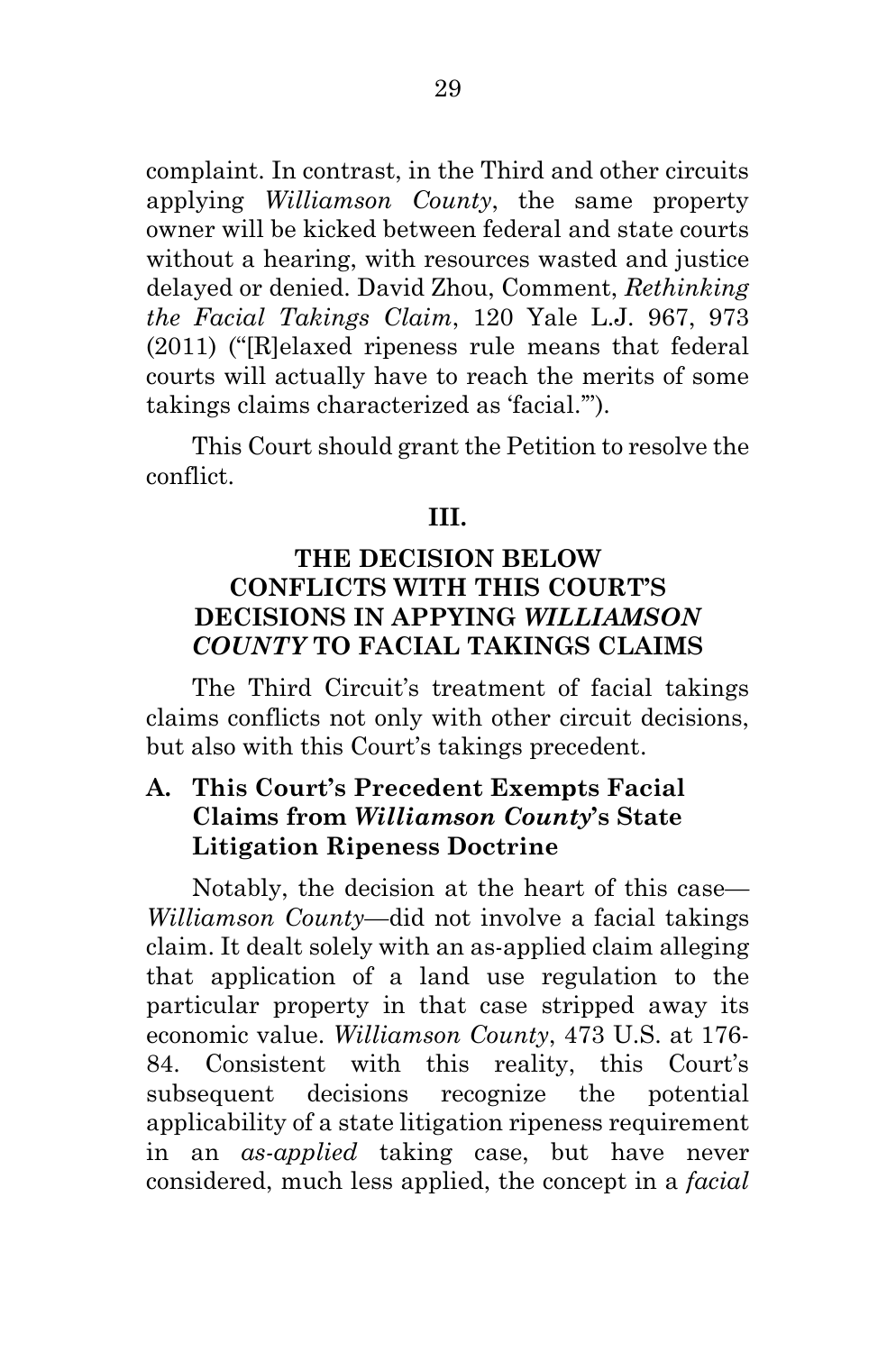case. *See, e.g.*, *Keystone*, 480 U.S. at 494 (reviewing a post-*Williamson County* facial takings case filed in federal court without concern for state remedies).

Instead, this Court's post-*Williamson County* jurisprudence repeatedly states and/or demonstrates that facial takings claims ripen upon enactment of the challenged law, without regard for state procedures. *Peters v. Village of Clifton*, 498 F.3d at 732 ("[T]he Supreme Court has held that many facial challenges to legislative action authorizing a taking can be litigated immediately in federal court."); *Opulent Life Church*, 697 F.3d at 287 ("The Supreme Court has held *Williamson County* to be inapplicable to facial challenges.").

In *Suitum*, the Court observed that facial takings challenges "are generally ripe the moment the challenged regulation or ordinance is passed." 520 U.S. at 736 n.10. In *San Remo*, it stated that the plaintiffs were "never required to ripen" their facial takings claims in state court, but "could have raised [them] directly in federal court." 545 U.S. at 345-46. The Court has put these statements into practice by affording merits review to many facial takings claims that arise in federal courts without prior state court litigation. *See, e.g*., *Hodel*, 452 U.S at 273; *Keystone*, 480 U.S. at 494.

There is a logical reason for the Court's distinction between facial and as-applied takings claims with respect to *Williamson County*'s state litigation rule: facial claimants may seek to invalidate a law that textually takes property without a compensation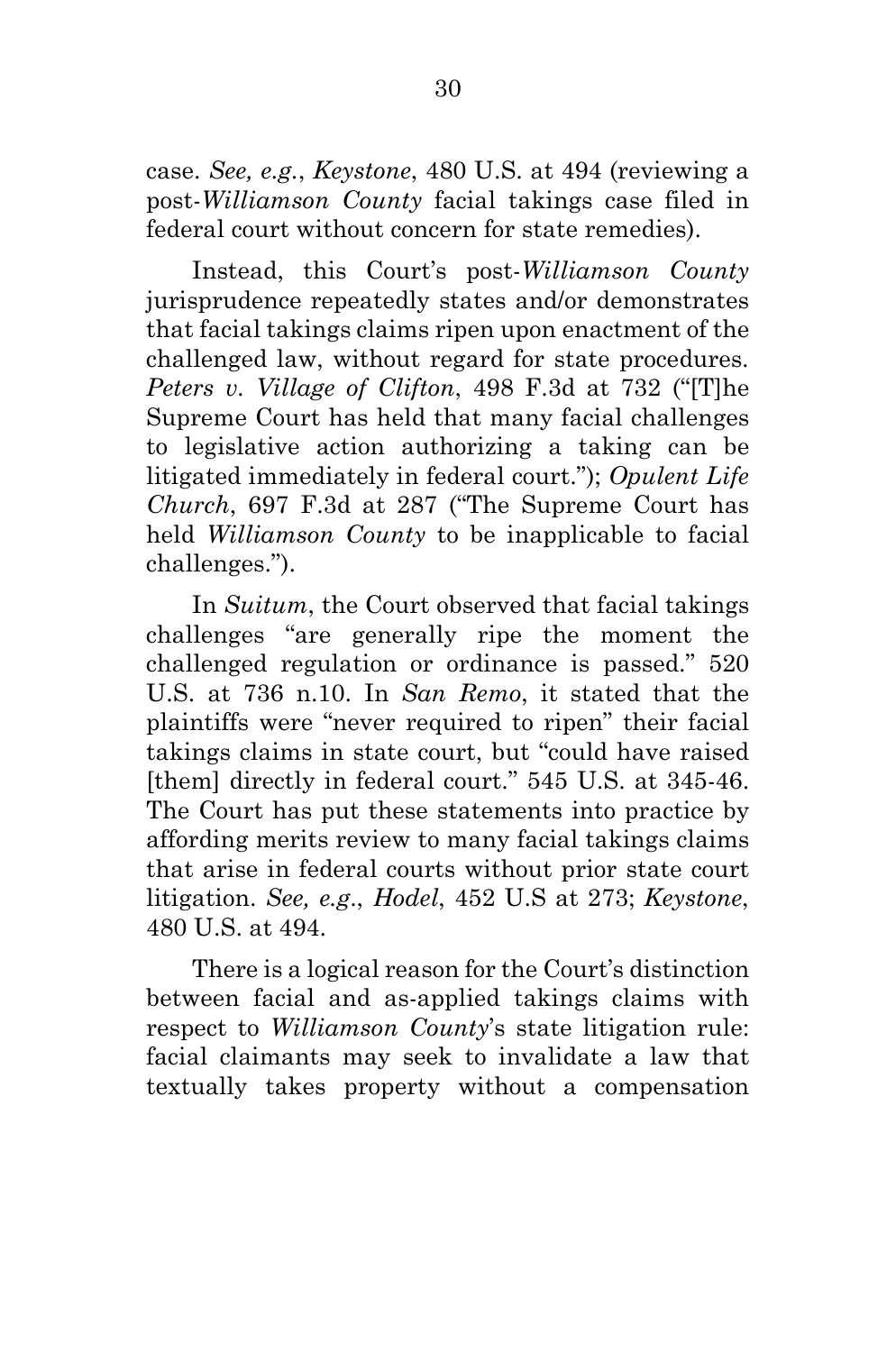guarantee, not just secure after-the-fact damages.[3](#page-43-0) 545 U.S. at 345-46. This makes it unnecessary to require use of post-taking, state compensation procedures. *Id.*

## **B. The Decision Below Is Inconsistent with This Court's Jurisprudence**

 $\overline{a}$ 

In tension with this Court's decisions, the decision below finds no difference between as-applied and facial takings claims when it comes to the application of *Williamson County*. The decision below holds that all takings claims are unreviewable without prior state ligation. More precisely, under the Third Circuit decision, both facial physical takings claims, such as the one Ms. Knick asserts, and "denial of all economically beneficial use" regulatory takings claims are subject to *Williamson County* and unripe without state court litigation. Ultimately, the lower court concluded that this Court has only allowed facial takings claims based on the abrogated "substantial

<span id="page-43-0"></span><sup>3</sup> The invalidation remedy is possible in facial takings cases because, when the text of a law causes an immediate taking in all or almost all applications, the law's validity is conditioned upon a concurrent mechanism for compensating affected owners. *Ruckelshaus v. Monsanto Co.*, 467 U.S. 986, 1018 n.21 (1984) ("To the extent that the operation of the statute provides compensation, no taking has occurred . . . ."); *Arrigoni*, 136 at 1410 (Thomas, J., dissenting from denial of certiorari) (Constitution places a just compensation condition on the exercise of the power to take property). Without a compensation guarantee in the statute, it is unlawful and the claimant may seek declaratory relief or other non-monetary remedies to invalidate the offending law. *See, e.g.*, *Keystone*, 480 U.S. at 494 (injunctive and declaratory relief); *Duke Power Co. v. Carolina Envtl. Study Group, Inc.*, 438 U.S. 59, 71 n.15 (1978) (declaratory relief).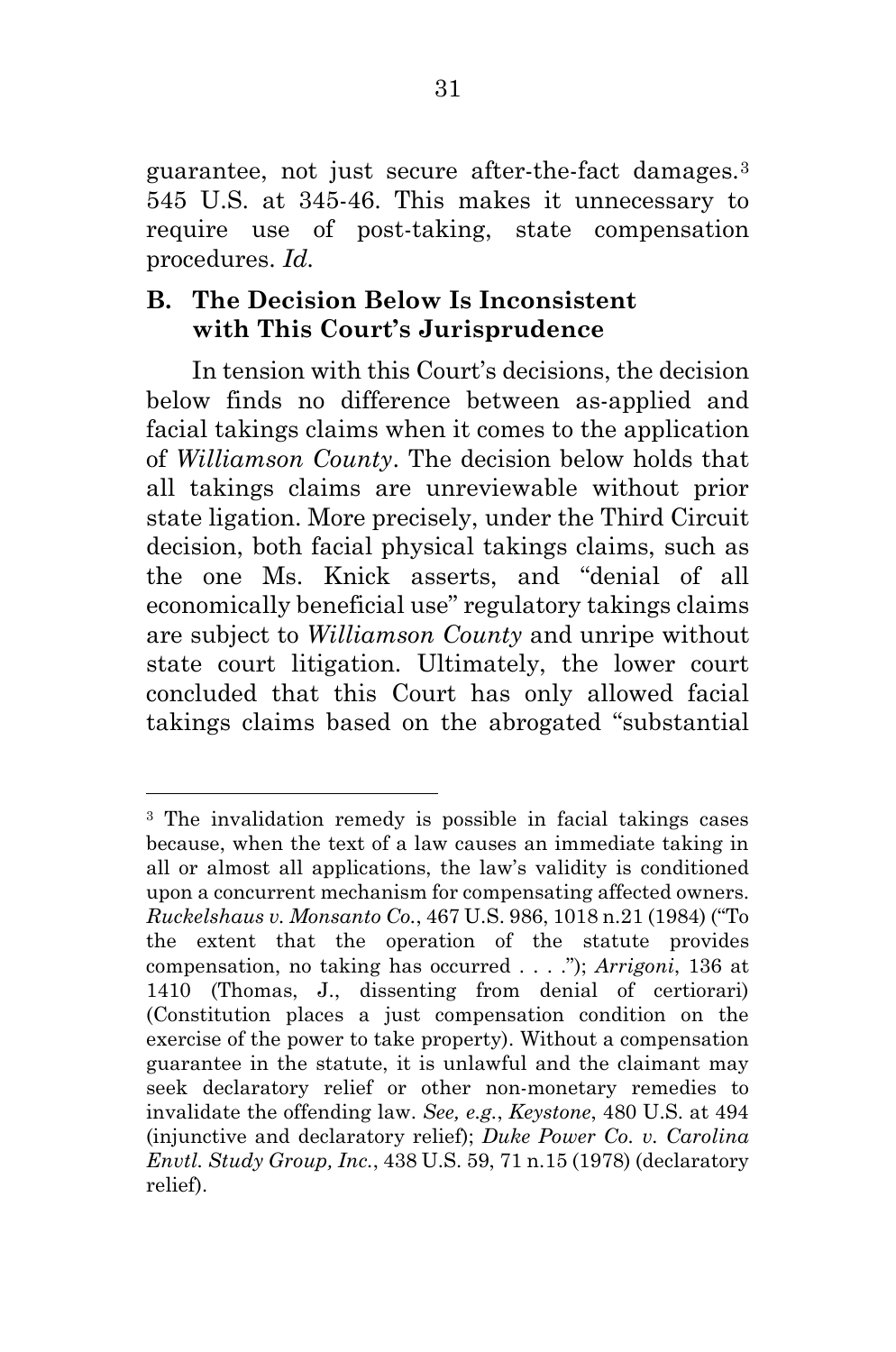advances" takings test to proceed without state litigation.

This view is irreconcilable with the history of facial takings litigation in this Court. The Court has reviewed facial takings cases arising under every extant takings standard (i.e., non-"substantially advances" claims), without concern for exhaustion of state remedies. *F.C.C. v. Florida Power Corp.*, 480 U.S. 245 (1987) (facial physical takings claim); *Hodel*, 452 U.S at 273 (denial of economic use takings claim); *Connolly v. Pension Ben. Guar. Corp.*, 475 U.S. 211, 224-25 (1986) (facial "*Penn Central*" regulatory takings claim). These cases confirm the Court's explicit statements in other cases that state remedies are inapplicable to facial takings claims.

The decision below, and other decisions like it, badly stray from this precedent in holding that facial claims cannot be resolved until the claimant sues in state court. Indeed, under the lower court's reasoning, few of the Court's facial takings cases were properly before the Court. The Court should clarify that this view is wrong and thereby resolve the conflict about whether facial takings claims can be adjudicated free from *Williamson County*'s state litigation requirement.

In sum, *Williamson County* can and should be reconsidered from the ground up because of clear and persistent evidence it is unworkable and wrongly decided. This case is a proper vehicle for doing so. However, if the Court is not inclined to take that step here, it should grant review to resolve the festering conflict on whether *Williamson County* applies to facial takings claims. Without this Court's intervention, *Williamson County* will continue to drag